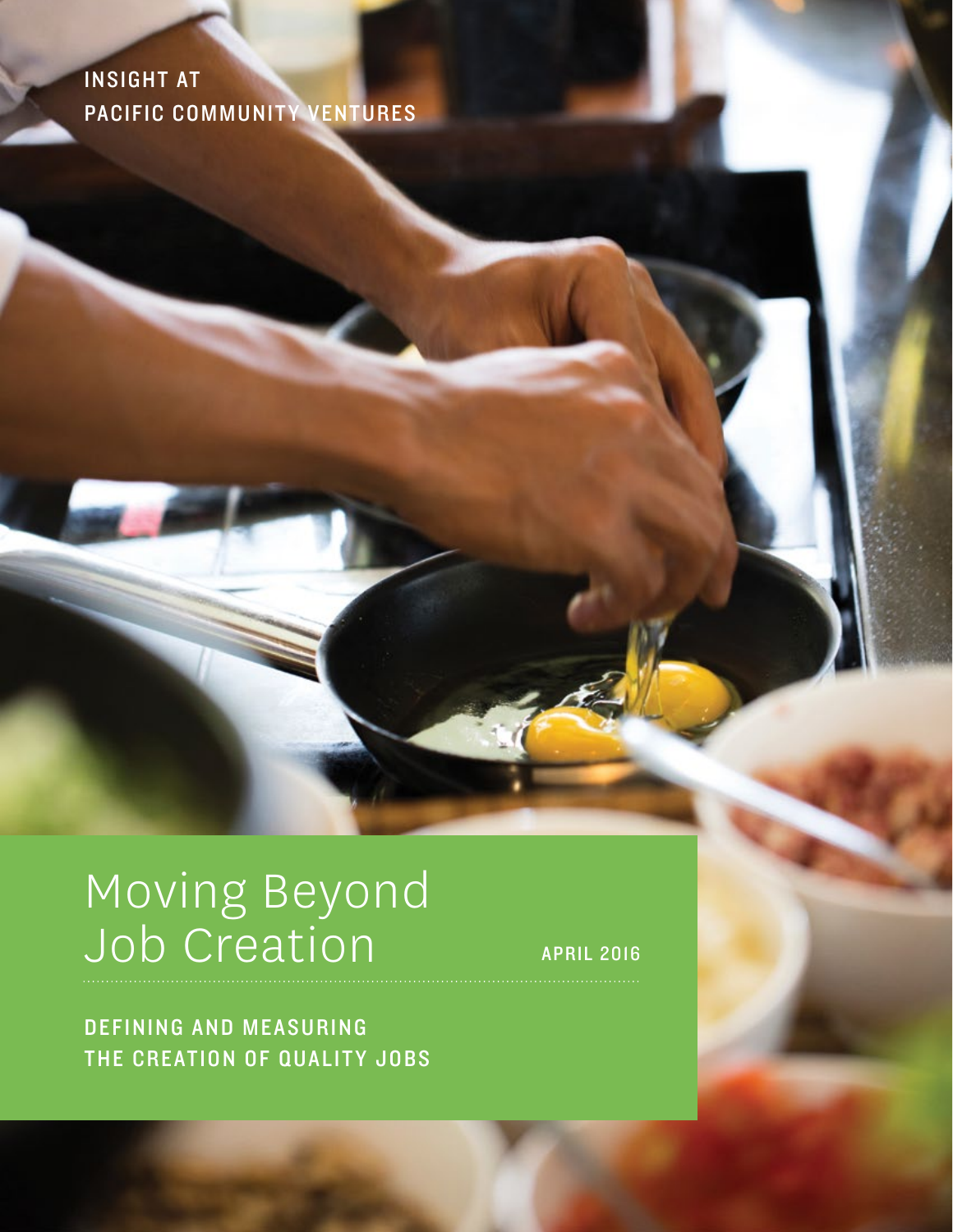### ABOUT INSIGHT AT PACIFIC COMMUNITY VENTURES



Reader comments and ideas are welcome. Please direct correspondence to:

Daniel Brett Manager, PCV InSight [dbrett@pcvmail.org](mailto:dbrett@pcvmail.org)

### Tom Woelfel Director, PCV InSight [twoelfel@pcvmail.org](mailto:twoelfel@pcvmail.org)

[PCV InSight](www.pacificcommunityventures.org/insight) is the impact investing research and consulting practice at Pacific Community Ventures, a U.S. Community Development Financial Institution and nonprofit organization. PCV InSight provides information and analysis to investors and policymakers with the goal of driving capital to social purpose. PCV InSight's work has provided the basis for national and international policy initiatives, including the U.S. National Advisory Board, White House Impact Economy Forum, and the Social Investment Taskforce established under the U.K.'s presidency of the G8. PCV InSight clients include the California Public Employees' Retirement System (CalPERS), The Rockefeller Foundation, The Ford Foundation, Omidyar Network, Citi, PG&E, Hamilton Lane, Mercy Partnership Fund, Northern California Community Loan Fund, the Northwest Area Foundation, Oportun, The California Organized Investment Network (COIN), The California Endowment, and The Annie E. Casey Foundation. PCV InSight evaluates the social and economic impacts of over \$40 billion of institutional investments across asset classes.

#### ACKNOWLEDGEMENTS

We are indebted to the many researchers, industry experts, investors, and CDFI partners whose research and work have provided the basis for this discussion paper and who have shared their knowledge and ideas with us in interviews and subsequent conversations. This discussion paper is a direct result of their insights, feedback, and thoughtful direction.

We are deeply grateful for the continued guidance and support of the Surdna Foundation, without whom this research would not be possible. We would also like to thank Opportunity Finance Network for providing us with a forum to share our findings and solicit feedback from the CDFI community and for serving as an important thought partner on this project.

Supported by **SURDNA FOUNDATION**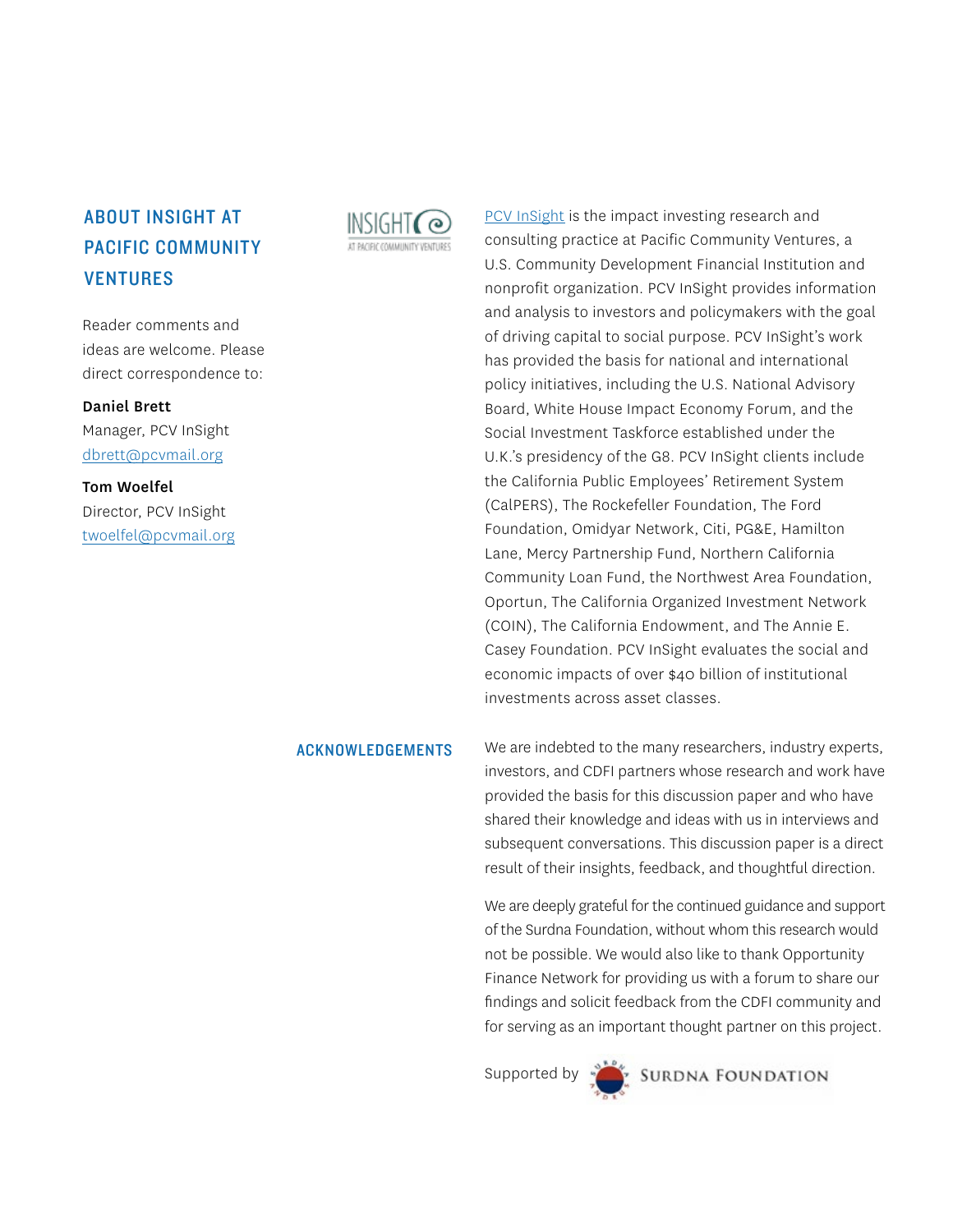### TABLE OF CONTENTS

| The Importance of Quality Job Creation 6                                            |  |
|-------------------------------------------------------------------------------------|--|
|                                                                                     |  |
|                                                                                     |  |
|                                                                                     |  |
|                                                                                     |  |
|                                                                                     |  |
|                                                                                     |  |
|                                                                                     |  |
|                                                                                     |  |
| How Can CDFIs Measure Job Quality?  23                                              |  |
| Impact Measurement: General Guidelines  23                                          |  |
|                                                                                     |  |
| Approaches to Using Job Quality Data<br>to Promote the Creation of Quality Jobs  26 |  |
|                                                                                     |  |
|                                                                                     |  |
|                                                                                     |  |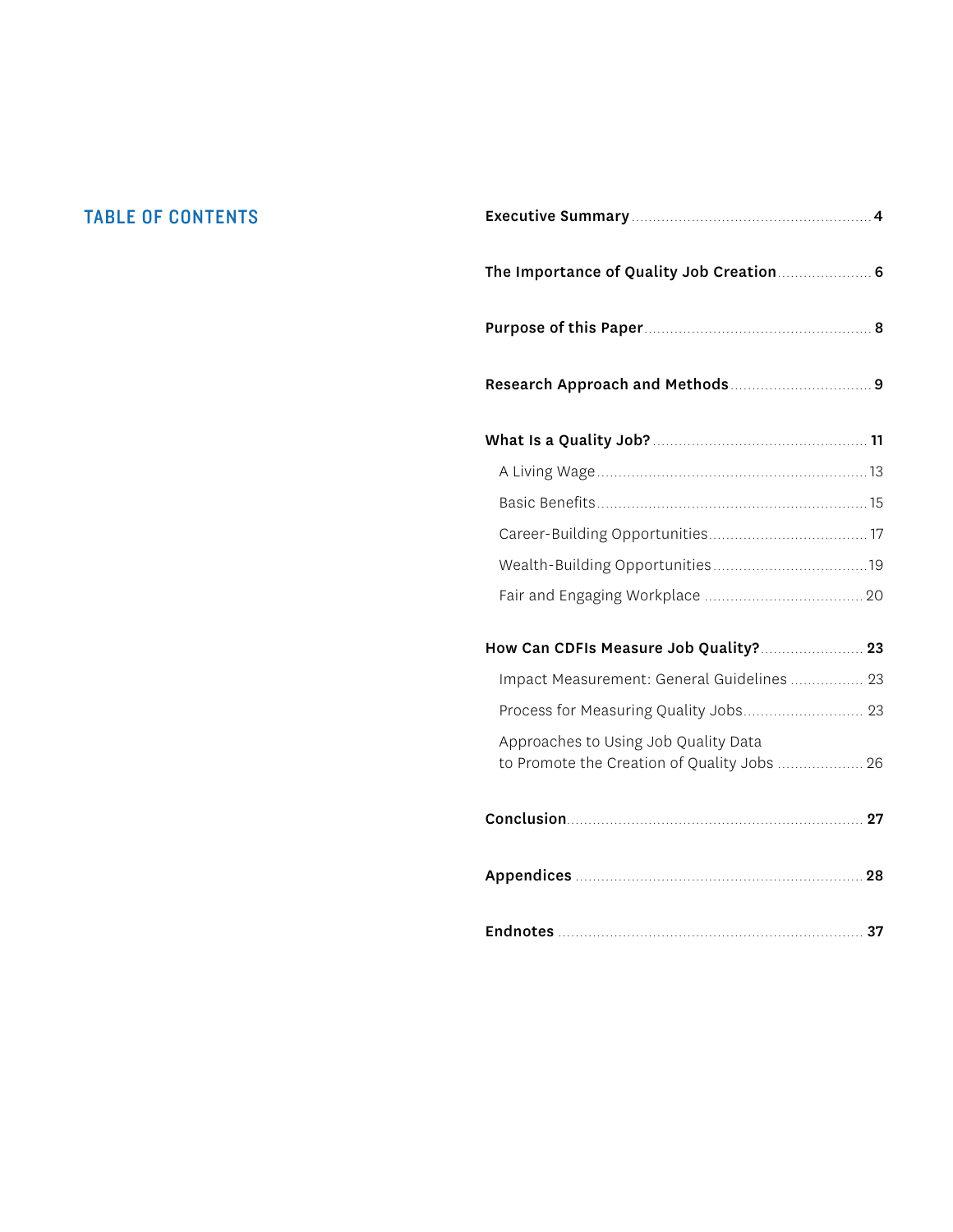## EXECUTIVE SUMMARY

Since the Great Recession, too many American workers have seen their real incomes decline and have struggled to support themselves and their families. Employment numbers have recently bounced back to pre-recession levels, but the overwhelming majority of the jobs created have been in low-income, low-skilled sectors. The economy might be recovering, but the recent growth is small comfort to the millions of low- and moderate-income workers who were hit hardest by the financial crisis.

While the economy has continued to add jobs and unemployment has been reduced to 4.9 percent, real wages have not only remained stagnant but have dropped for U.S. workers, building on a troubling decades-long trend.<sup>1</sup> To make matters worse, wages for the lowest paid workers have declined even more, and the highest job growth post-recession has been concentrated in these same low-wage occupations.<sup>2,3</sup> The Bureau of Labor Statistics predicts this trend will continue, with low-wage work adding the greatest number of jobs through 2022, suggesting that most American workers will not be part of the nation's economic recovery.4

Given their strong track record of investing in and creating jobs within underserved communities, Community Development Financial Institutions (CDFIs) are uniquely positioned to address the troubling trend of rising wealth and income inequality in the United States by focusing on the creation of higher quality jobs. To move toward a reality where quality jobs are the standard not the exception—CDFIs must build consensus around a common definition of a quality job, undertake practical efforts to foster the creation of quality jobs, and measure results to understand what works.

This discussion paper seeks to answer two important questions at the center of CDFIs' efforts to create quality jobs: 1) what is a quality job, and 2) how can CDFIs measure job quality? This paper is the first in a series of research projects intended to support CDFIs, the broader impact investing industry, policymakers, and business owners. Working together, we can create jobs that are good for workers, good for businesses, and good for communities, ultimately bringing us closer to an economy that works for everyone.

### What Is a Quality Job?

After conducting in-depth research and interviews with leading experts in labor issues, impact investing, and the small business sector, among other related fields, we have identified five core components of a quality job. Given that the specific elements of a quality job vary by industry, business size, job function, and employee demographics, we offer a flexible definition: a quality job provides at least three (3) of the following five (5) key elements.

- 1. A living wage sufficient to support a decent standard of living—or, at minimum, exceeds the median wage offered within the employer's industry.
- 2. Basic benefits that increase economic security, improve health, and promote work-life balance among workers. These include paid leave, health insurance, and a retirement savings plan.
- 3. Career-building opportunities that help employees develop the skills, networks, and experiences necessary to launch a career or advance along a career path. These opportunities can include training and mentorship—both formal and informal—and avenues for advancement within the company.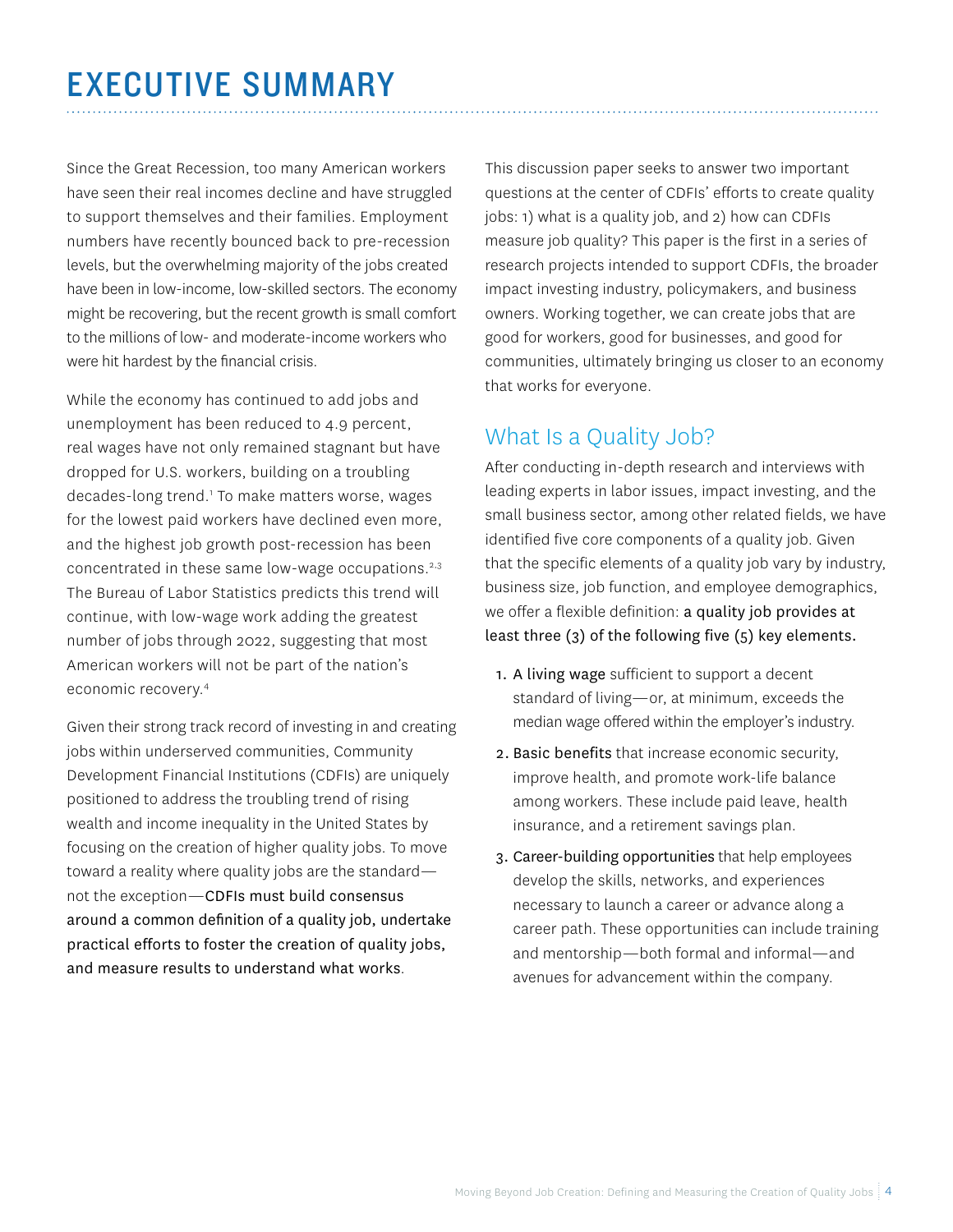- 4. Wealth-building opportunities that enable and incentivize an employee to build the assets they need to manage financial emergencies and achieve long-term financial security for themselves and their families.
- 5. A fair and engaging workplace that balances the priorities and wellbeing of employees with the needs of the business. Examples include offering flexible *and*  predictable schedules, treating all staff with respect and dignity, actively soliciting employees' ideas to improve the business, and helping staff understand how their work contributes to the business's success.

Interviewees emphasized that creating quality jobs should not be viewed as a static goal, but rather as a continuous journey. CDFIs and the businesses they support should strive to foster *incremental improvements* in job quality, raising standards in a deliberate yet meaningful way for employees. Businesses and CDFIs should also view the fostering of quality jobs as an ongoing process, and should not "rest on their laurels" even if the jobs they support already meet three of the five quality job elements.

### How Can CDFIs Measure Job Quality?

In order to measure the creation of quality jobs, CDFIs must first have in place a measurement system that enables them to understand their impact on their borrowers, clients, and other beneficiaries. Appendix E offers general guidelines for conducting impact measurement.

To embed quality job measurement into impact measurement practices, we recommend CDFIs adopt the following three steps to assess whether and how their borrowers are creating quality jobs:

1. Select questions that pertain to each of the five core components of a quality job, and include these questions in surveys provided to borrowers during underwriting and annually. Each CDFI

should identify questions that best meet their needs. Appendix D includes a brief catalog of standardized questions derived from our primary research, the [Global Impact Investing Network's Impact Reporting](https://iris.thegiin.org/)  [Investment Standards](https://iris.thegiin.org/) (IRIS) catalog, and [B Lab's B](http://bimpactassessment.net/)  [Impact Assessment](http://bimpactassessment.net/) questionnaire. These questions assess whether a job embodies each of the five core characteristics of a quality job.

- 2. Decide how your organization will determine whether a job embodies each of the core components of job quality. Each CDFI should develop its own "scoring criteria," so it can quantitatively assess borrowers' responses to job quality-related questions.
- 3. Determine the number and percentage of all jobs supported that exemplify some or all of the five core components of a quality job. This calculation should be determined first at the investee level, and then aggregated to the portfolio level. This number and percentage should be tracked over time so CDFIs can identify trends in the quality of the jobs they support, as well as opportunities to work more closely with borrowers to improve job quality.

Once a CDFI has determined the number and percentage of jobs it supports that exemplify the characteristics of a quality job, it can establish job quality targets for borrowers and the portfolio as a whole, use data to inform future investment decisions, and over time better understand the impact of its work.

### The Way Forward

With a common understanding of how to define and measure a quality job, CDFIs can make the creation of quality jobs an actionable goal, rather than just a desired outcome or byproduct of their work. This focus on job quality will build the CDFI industry's capacity to address growing inequality and positively transform the lives of American workers and their families.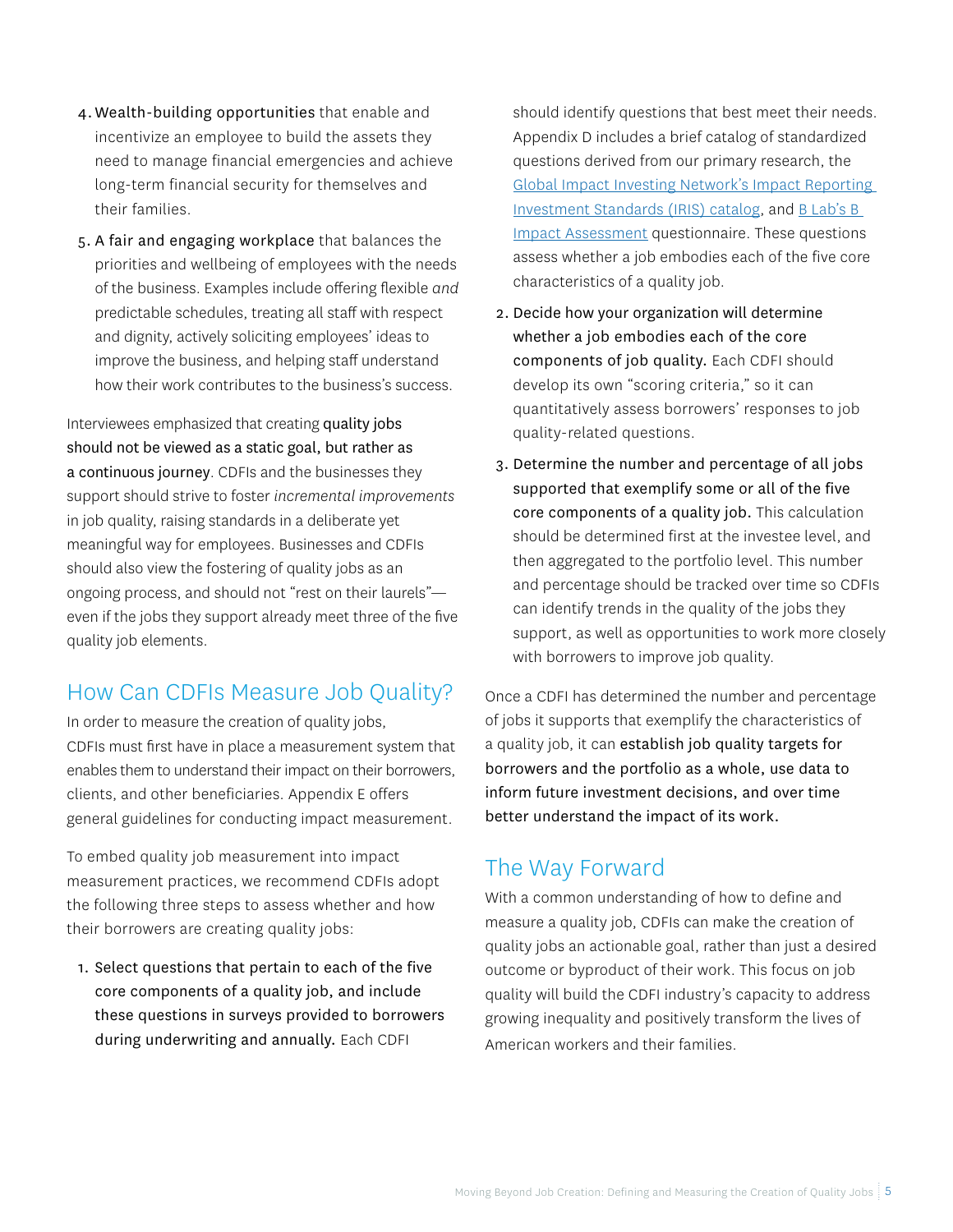## THE IMPORTANCE OF QUALITY JOB CREATION

While the U.S. national unemployment rate has returned to pre-recession levels (4.9 percent, as of January 2016), the nation's wealthiest citizens have prospered while real incomes for most Americans have continued to decline.5,6,7 A myriad of statistics illustrate this reality:

- Real median family income was \$53,000 in 2014, 6.5 percent lower than pre-recession levels and the lowest it has been since 1996.<sup>8</sup>
- Real median hourly wages have declined four percent from 2009 to 2014 for all occupations.9
- Real family income for the top 20 percent of earners has increased by nearly 50 percent while real family income for the bottom 20 percent of earners has decreased by 12 percent over the past 35 years.<sup>10</sup>
- Employers are creating relatively fewer living-wage jobs, and far more low-wage, poor-quality jobs: among the 30 occupations expected to have the largest employment growth during this decade, 23 require a high school diploma or less.<sup>11</sup>
- The U.S. has the greatest wealth inequality of all developed nations—the richest three percent of families control a majority of the nation's assets, double that of the poorest 90 percent of American families.<sup>12</sup>

The societal issues created by widening income and wealth inequality are only exacerbated by the lack of benefits provided to U.S. workers relative to those in other developed countries.<sup>13</sup> This is particularly true for the least affluent in our country, with one study indicating that only 28 percent of low-income workers receive paid sick leave, vacation, health insurance, and retirement benefits.<sup>14</sup> Amidst the economic recovery, it is clear that quality job creation has been anemic, as too many workers have jobs that do not allow them to adequately support themselves and their families. Thankfully, not just state and municipal governments, but corporations, foundations, and many social sector organizations are committed to addressing this issue, and have made notable efforts to enhance the quality of jobs in the U.S. What began as a protest by fast food employees in New York City in 2012—along with the efforts of other labor advocates—has led 10 major cities and over a dozen states in the U.S. to adopt legislation or develop initiatives intended to increase the minimum wage as of  $2015$ .<sup>15,16</sup> Even in the absence of increases to the federal minimum wage, many major corporations, including Walmart, McDonald's, Target, TJ Maxx, Marshalls, and Ikea, all increased workers' wages in 2015. These decisions were driven by pressure from employees and labor advocates, as well as a desire to attract and retain talent.<sup>17</sup> Many companies have also taken steps to improve the benefits they offer employees.<sup>18</sup> Given the national scope of the problem, however, these few efforts have been insufficient to reverse growing inequality and the lack of quality jobs available for American workers.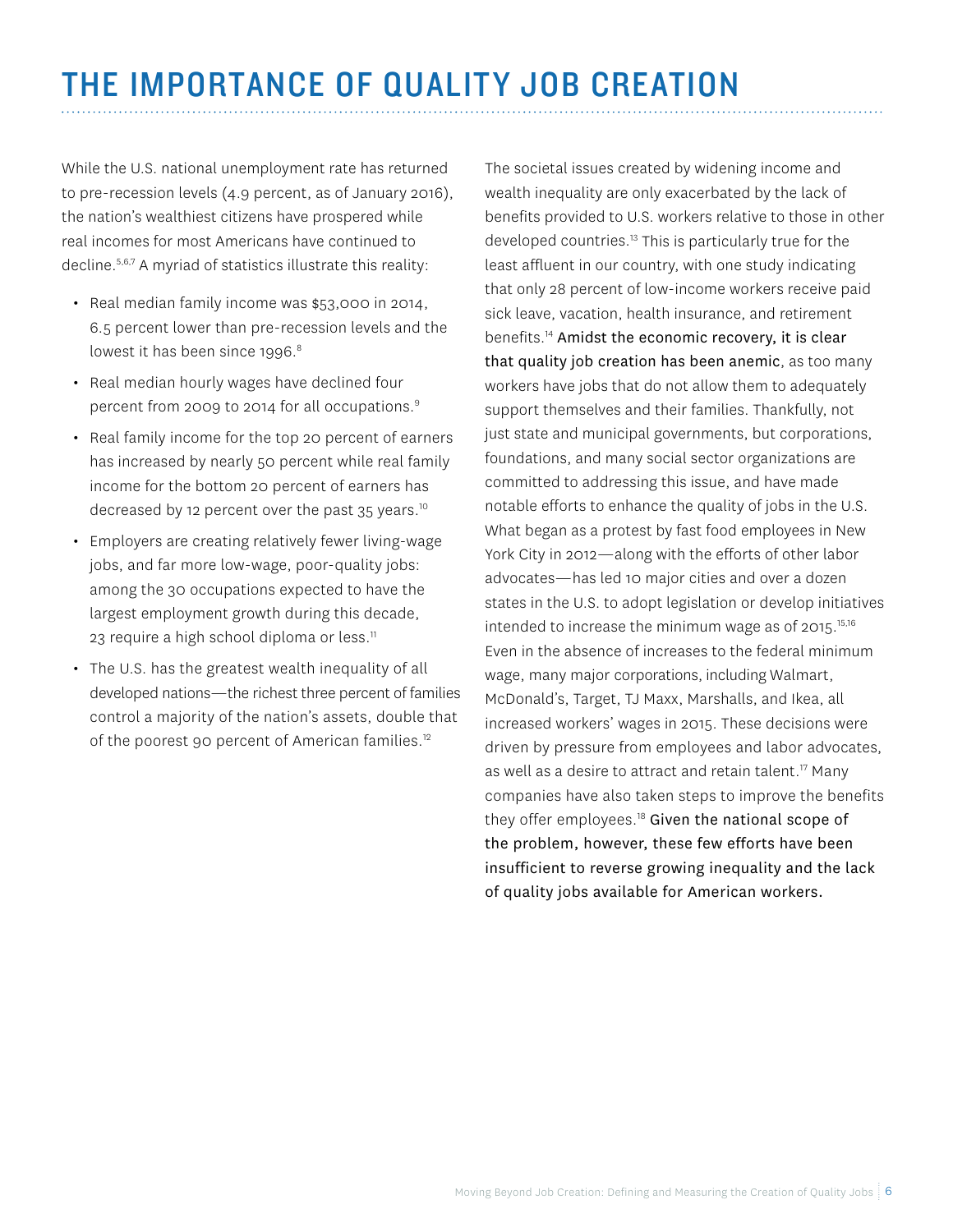### The CDFI Industry Is Uniquely Positioned to Support Quality Jobs

Given the CDFI industry's historic success in deploying capital and creating jobs in low-income and distressed communities, CDFIs are ideally-positioned to lead efforts to boost quality job creation in the U.S.<sup>19</sup> A recent study by the Opportunity Finance Network analyzed the CDFI industry's performance over the past 20 years, and concluded that the industry has provided muchneeded capital to areas underserved by conventional banks with annual loan loss rates on par with FDICinsured institutions (1.5 percent). The report also highlights the important role the CDFI industry played in fostering social and economic progress during the Great Recession: while conventional banks' lending contracted by 16 percent between late 2008 and early 2012, CDFIs' average outstanding loan portfolios increased from \$28.2 to \$28.6 million during this period.<sup>20</sup>

Over the past 20 years, CDFIs have deployed over \$35 billion in investments, creating 721,000 jobs in the process. Seventy-five percent of these jobs were created for low-income individuals, 52 percent for minorities, and 48 percent for women.<sup>21</sup> While comparable figures are not available from conventional banks' clients, they are available for lenders' home mortgage borrowers: in 2013, only 28 percent of home mortgage loans were made to low- or moderate-income borrowers, and 28 percent went to minorities. This comparison suggests that CDFIs have successfully provided capital that outpaces mainstream financial institutions in providing jobs and other economic benefits for women, people of color, and low-income communities.

While the *quality* of the jobs created by the CDFI industry over the last 20 years remains unclear, based on their history and track record of creating transformative social impact, CDFIs are well suited to address the issue of quality job creation in the U.S. Despite their ideal positioning, however, the industry faces a variety of challenges to promoting and measuring job quality, including:

- A broadly-accepted definition of a quality job has not been adopted by the CDFI industry. Without a clear definition, it becomes challenging to understand and measure whether CDFI investments have created quality jobs.
- Social impact measurement remains an imperfect practice, and uncertainty persists regarding general best practices in evaluating social impact, let alone specific approaches to measuring the creation of quality jobs.
- CDFIs recognize that the businesses and nonprofits they support face significant time and resource constraints, and may not wish to request additional information that might take financed organizations' attention away from the management of their enterprise. This fear stems from a concern that requiring borrowers to report impact data will hamper, not enhance, their ability to run their business.<sup>22</sup>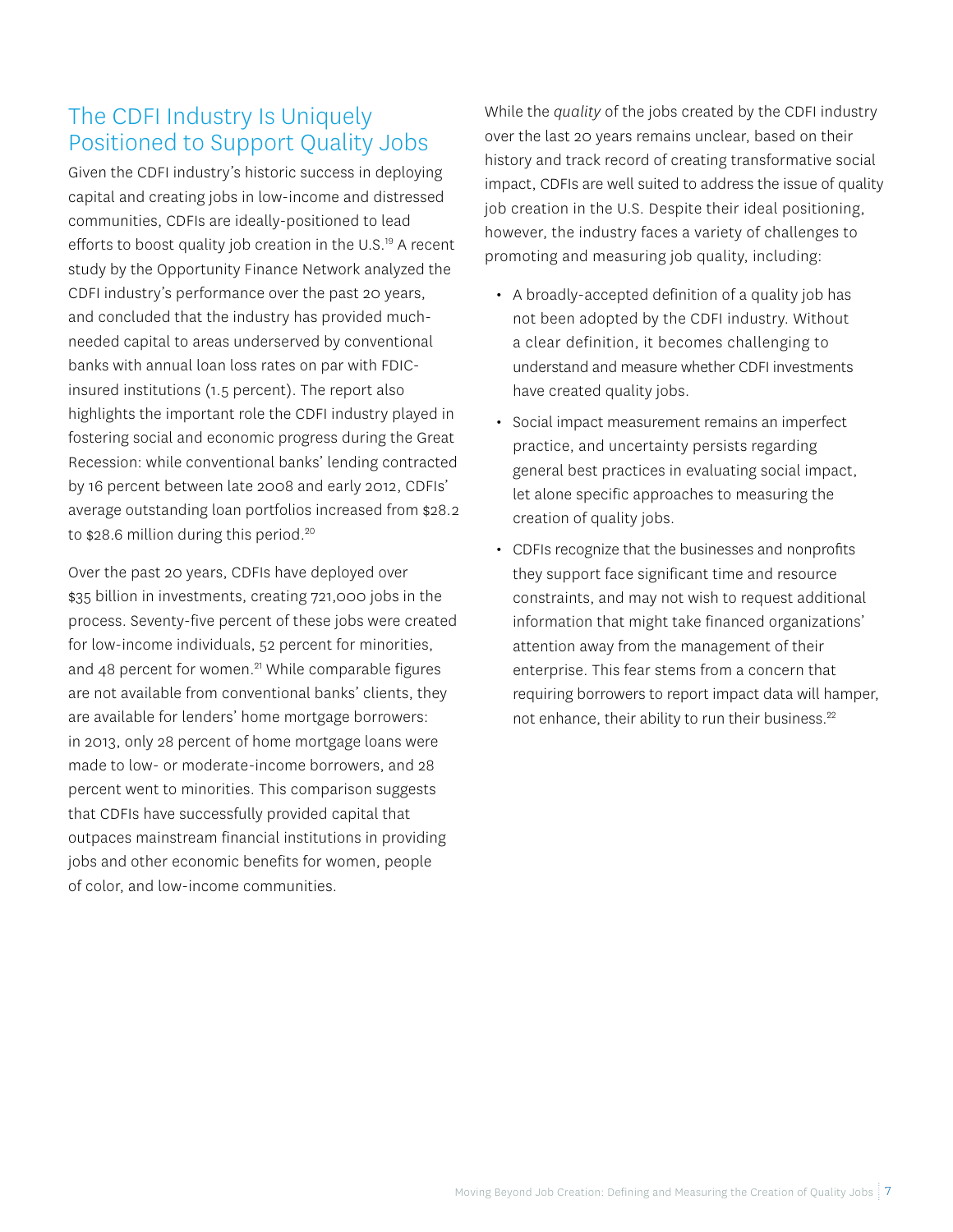## PURPOSE OF THIS PAPER

This discussion paper seeks to help CDFIs overcome the challenges described above, and is the first in a series of research projects intended to support the efforts of CDFIs, the broader impact investing industry, policymakers, and business owners to create quality jobs. The paper answers two critical questions that are central to the CDFI industry's efforts to foster the creation of quality jobs:

- 1. What is a quality job?
- 2. How can CDFIs measure job quality?

### What Makes a Job a Quality Job?

Establishing a common understanding of the characteristics of a quality job is central to any effort to promote the creation of quality jobs. To answer this question, we reviewed existing research and industry standards, and conducted extensive interviews with experts on this topic. Through this process, we sought to identify and clearly define the core components of a quality job. While the precise elements of a quality job differ by industry, sub-sector, and even specific job function, we believe that certain features of job quality are universal. Defining these characteristics will help bring clarity to the conversation in the CDFI industry and hone the focus of CDFIs already committed to supporting quality job creation.

### How Can CDFIs Measure Job Quality?

Promoting a clear understanding of what comprises a quality job is a necessary, but insufficient, first step to support quality job creation. CDFIs and other organizations committed to promoting quality jobs must also measure the extent to which their investments are supporting and creating quality jobs. Effective measurement will enable them to better understand how their work has contributed to the creation of quality jobs, as well as how their efforts can be improved. Therefore, in answering the second question, we identify a set of impact measurement practices to assess and report on job quality. These recommendations synthesize impact measurement approaches taken by the CDFIs and fund managers we interviewed. They also draw upon the best practices PCV InSight has identified through our decade of experience working with CDFIs, fund managers, foundations, and institutional investors on impact measurement. Lastly, we share approaches CDFIs can take to utilize job quality data in ways that encourage and support their borrowers' efforts to enhance the quality of the jobs they offer.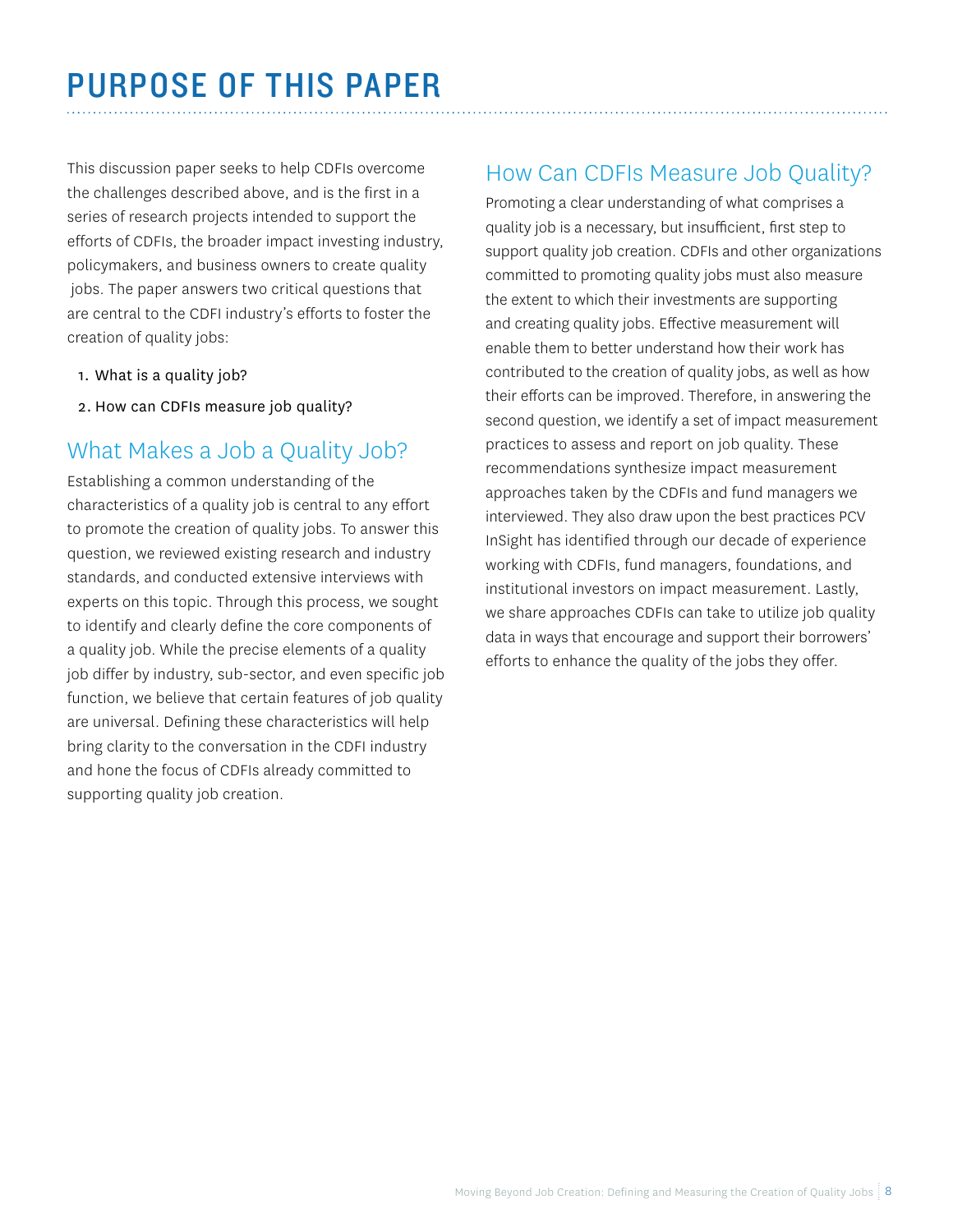## RESEARCH APPROACH AND METHODS

Our research approach combined an extensive review of industry reports and academic literature on job quality with in-depth interviews with foundations, CDFIs, fund managers, researchers, and impact investing intermediaries focused on the issue of quality job creation.

#### Figure 1: Summary of Research Methods

| <b>RESEARCH METHOD</b> | <b>DESCRIPTION</b>                                                                                                                                                                                                                                                                                                                                                                                                                                                                                                                                                                                                                                                                                              |
|------------------------|-----------------------------------------------------------------------------------------------------------------------------------------------------------------------------------------------------------------------------------------------------------------------------------------------------------------------------------------------------------------------------------------------------------------------------------------------------------------------------------------------------------------------------------------------------------------------------------------------------------------------------------------------------------------------------------------------------------------|
| Literature Review      | • Literature review on job quality with emphasis on the CDFI and impact investing fields.<br>This review included the most recent academic literature on the characteristics of a<br>quality job as well as reports and other resources identifying approaches to measuring<br>job quality.<br>• Examination of social impact reports and methodologies published by CDFIs,<br>investors, and other intermediaries focused on quality job creation, as well as review<br>of the Global Impact Investing Network's Impact Reporting Investment Standards<br>(IRIS) catalog and B Lab's B Impact Assessment questionnaire.<br>• See Appendix A for a comprehensive list of reports and resources examined as part |
|                        | of our literature review.                                                                                                                                                                                                                                                                                                                                                                                                                                                                                                                                                                                                                                                                                       |
| In-depth Interviews    | Interviews focused on the following topics:                                                                                                                                                                                                                                                                                                                                                                                                                                                                                                                                                                                                                                                                     |
|                        | • The relevancy of job quality to the interviewee's organization.                                                                                                                                                                                                                                                                                                                                                                                                                                                                                                                                                                                                                                               |
|                        | • The core components of a quality job, and how these can be measured effectively.                                                                                                                                                                                                                                                                                                                                                                                                                                                                                                                                                                                                                              |
|                        | • The most significant challenges to ensuring job quality is measured and reported—<br>and suggestions for overcoming these challenges.                                                                                                                                                                                                                                                                                                                                                                                                                                                                                                                                                                         |
|                        | Examples of best practices in measuring and reporting on job quality.                                                                                                                                                                                                                                                                                                                                                                                                                                                                                                                                                                                                                                           |
|                        | • The feasibility of adopting new, job quality-related impact metrics and measurement processes.                                                                                                                                                                                                                                                                                                                                                                                                                                                                                                                                                                                                                |
|                        | • How, if at all, the measurement of quality jobs influences investment and portfolio<br>management strategy and decision-making.                                                                                                                                                                                                                                                                                                                                                                                                                                                                                                                                                                               |
|                        | See Appendix B for a list of interviewees.                                                                                                                                                                                                                                                                                                                                                                                                                                                                                                                                                                                                                                                                      |
|                        |                                                                                                                                                                                                                                                                                                                                                                                                                                                                                                                                                                                                                                                                                                                 |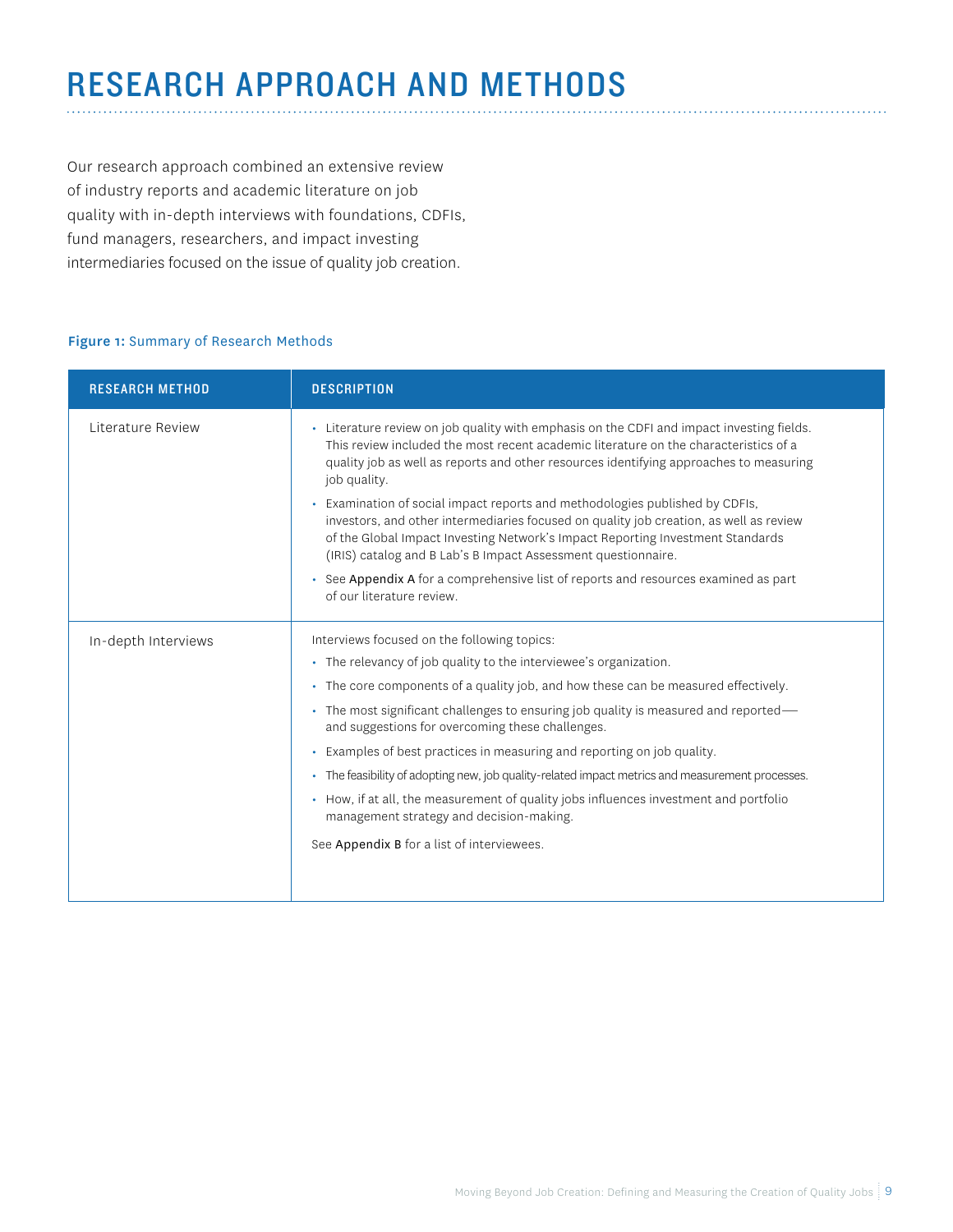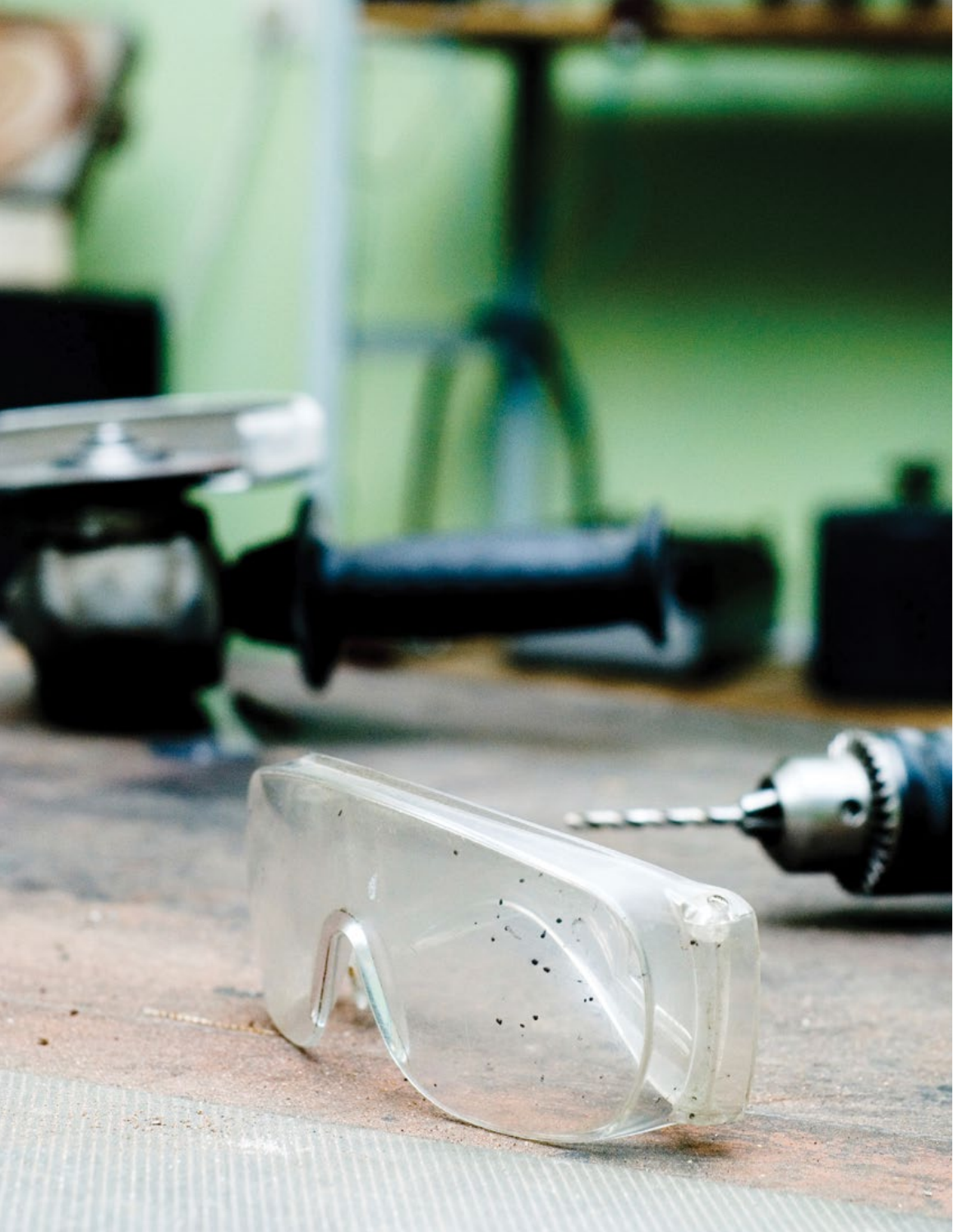## WHAT IS A QUALITY JOB?

From our research and extensive interviews, five distinct components of job quality emerged as the most widely cited and significant. Our findings indicate that a quality job is one that offers:

- 1. A Living Wage
- 2. Basic Benefits
- 3. Career-Building Opportunities
- 4. Wealth-Building Opportunities
- 5. A Fair and Engaging Workplace

We recognize that defining a quality job is an inherently subjective process because people value different aspects of jobs to varying degrees, making it difficult to objectively classify a job as "quality" or not.<sup>23,24</sup> For this reason, we do not suggest that a job *must* include all five components to be considered a quality job. We do posit, however, that a quality job should offer—at minimum—a majority of the five core components of job quality.

This flexible definition accommodates the significant diversity in the types of jobs supported by CDFIs, while still enabling stakeholders to measure their progress towards the creation of higher quality jobs. Indeed, we acknowledge that the *specific* characteristics of a quality job will vary by occupation, industry, business size, and location, and are partially determined by the opportunities available to the individuals hired.<sup>25</sup>

For example, a business that employs people who face barriers to employment, such as formerly incarcerated or homeless individuals, is more likely to be perceived by staff, managers, and investors as providing quality job opportunities compared to a similar company that does not hire from difficult-to-employ communities.

Several interviewees emphasized that businesses and the CDFIs that support them should continuously strive to improve job quality, and should not "rest on their laurels" even if the jobs they create meet the standards of the quality job definition offered above. While a job that embodies three characteristics of a quality job may constitute a *good* job, one that exemplifies four or five components, all else equal, is better for the worker, their family, and their community. Interviewees also stated that CDFIs should strive to foster incremental improvements in job quality even if a business owner faces significant hurdles to creating quality jobs. Indeed, a CDFI that works with businesses not currently offering quality jobs, but that demonstrate a desire to *improve* job quality, can just as effectively support the creation of quality jobs as a CDFI that only works with businesses already providing quality jobs.

Taking into account the contextual factors cited above, we offer the following definitions as guidelines that CDFIs and others in the impact investing community can use to determine what proportion of the jobs they support are, in fact, quality jobs.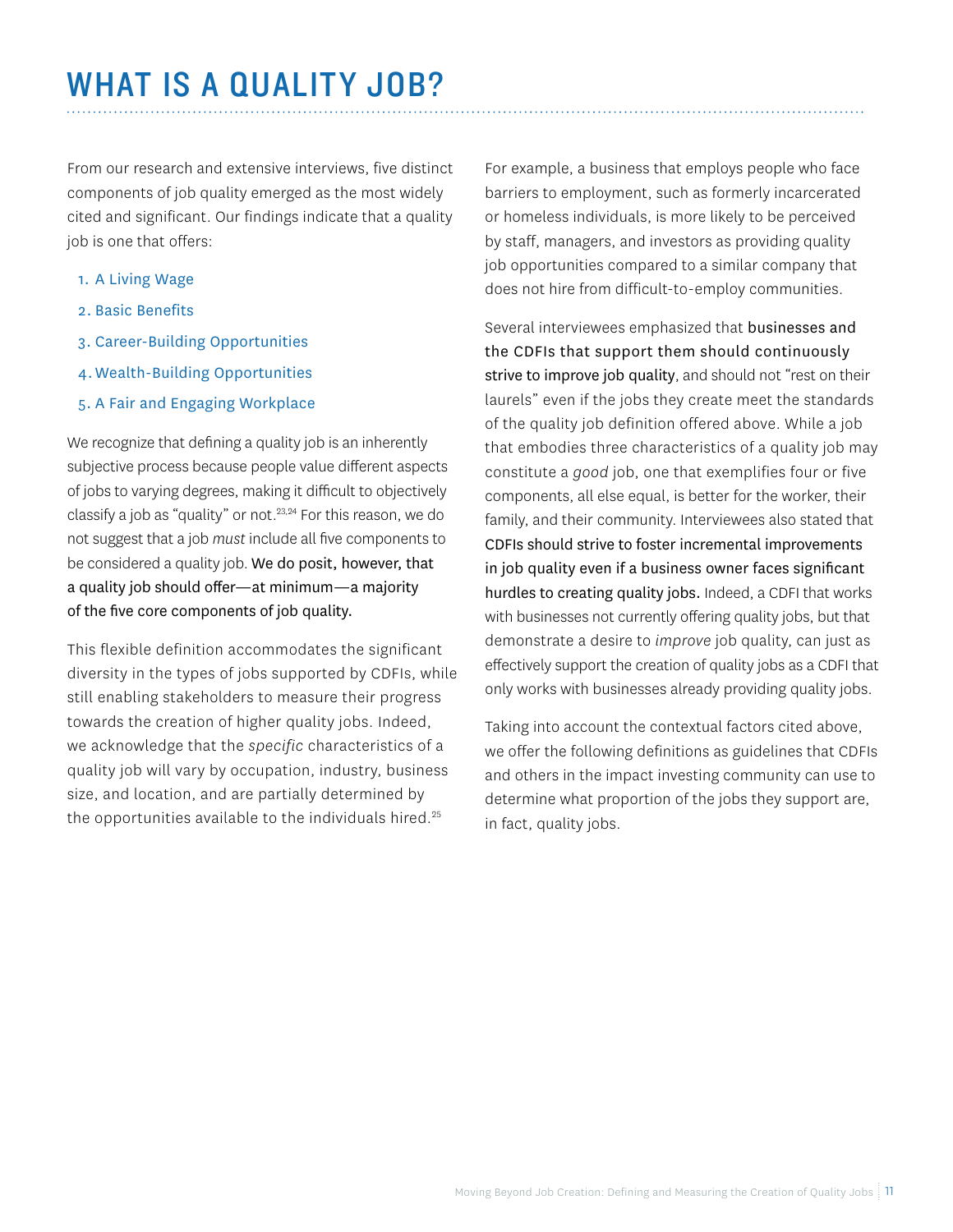# THE BUSINESS CASE FOR QUALITY JOBS: A BRIEF LOOK

One of the major barriers preventing small business owners from offering quality jobs is a widespread belief that doing so will negatively impact their bottom line. While an in-depth exploration of the "business case" for quality jobs is beyond the scope of this report, readers are encouraged to consult the notable, growing body of research devoted to the positive correlation between job quality and profitability.

Numerous studies have emerged over the past two decades analyzing the financial effects of offering employee benefits and living wages. Several reports have shown that quality jobs can in fact generate cost savings for employers across a wide variety of industries and firm sizes. Not only do higher quality jobs boost recruitment and retention rates, but in many prominent cases they have also increased company profits by improving employee performance and productivity.<sup>26</sup>

For more information on the benefits that providing quality jobs can offer employers, readers are encouraged to explore the following:

- The National Employment Law Project has identified [five](http://www.raisetheminimumwage.com/pages/business-case)  [studies from the past 13 years](http://www.raisetheminimumwage.com/pages/business-case) that identify several ways that raising employee wages is good for business.
- [A 2013 study from the Journal of Occupational and](http://www.bna.com/study-finds-link-n17179877352/)  [Environmental Medicine](http://www.bna.com/study-finds-link-n17179877352/) found that publicly-traded companies that invest more in worker wellness and safety significantly outperform those that do not in terms of both share value and returns to investors.
- The National Partnership for Women and Families has found that employers that offer flexible workplace policies—paid sick leave, flexible schedules, and maternity/paternity leave—[see lower rates of turnover, absenteeism, and](http://www.nationalpartnership.org/research-library/work-family/flexibility-for-success.pdf)  ["presenteeism," especially among low-wage workers](http://www.nationalpartnership.org/research-library/work-family/flexibility-for-success.pdf).
- [A 2015 report from the Society for Human Resource](http://www.shrm.org/Research/SurveyFindings/Articles/Documents/2015-Employee-Benefits.pdf)  [Management f](http://www.shrm.org/Research/SurveyFindings/Articles/Documents/2015-Employee-Benefits.pdf)ound that as job seekers place increasing importance on access to health care and flexible schedules, these aspects of job quality are vital for employee recruitment and retention.
- In [The Good Jobs Strategy](http://zeynepton.com/book/), Zeynep Ton, Adjunct Associate Professor of Operations Management at the MIT Sloan School of Management, demonstrates how leading companies successfully offer living wages, job training, and employee benefits while keeping prices low and profits high.

Much of the recent research into the advantages of offering higher quality jobs has focused on large publicly-traded companies. While some small and mid-sized companies have been able to adapt these strategies to fit their needs, more research is needed on the particular benefits and challenges associated with small businesses' adoption of these practices.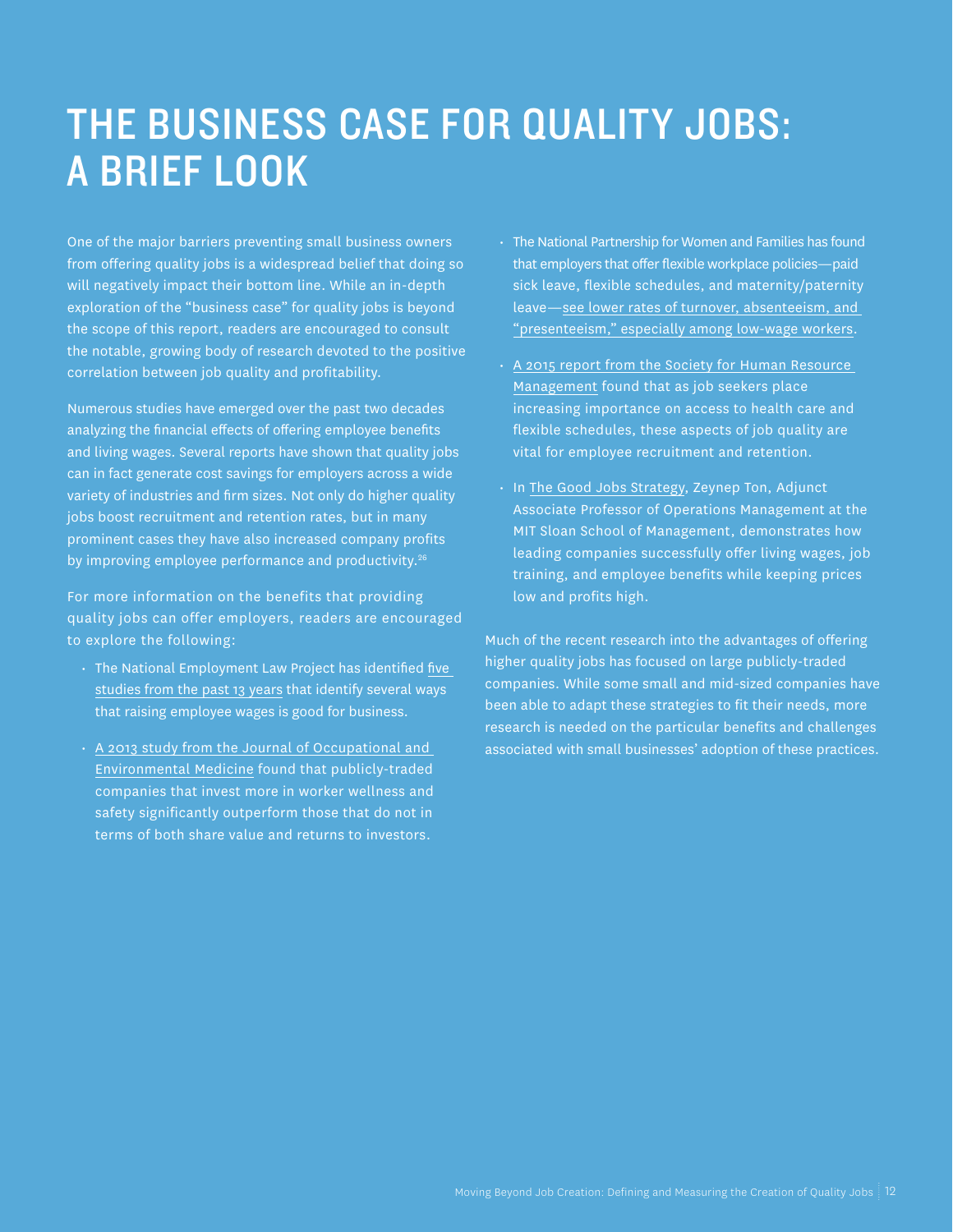### 1. A LIVING WAGE

"While wage level is not the only aspect of a job that makes it good or bad, the first thing that defines a good job is whether or not you can live off of it." — Anne Geggie, *Director of Impact Evaluation, Capital Impact Partners*

A quality job provides sufficient income to afford a decent standard of living, or at minimum offers financial remuneration closer to a living wage than the employer's competitors. Cited by a majority of interviewees as the most critical component of job quality, a living wage remains out of reach to millions of low-income workers in the United States, and has not been effectively addressed by national minimum wage laws. For example, in 2015, a single parent working full-time and earning the national minimum wage fell five percent below the federal poverty line.

To better understand the disparity between living and minimum wage jobs, MIT professor Amy Glasmeier developed the [Living Wage Calculator](http://livingwage.mit.edu/), which estimates how much an individual or family would need to earn in a particular county, major metropolitan area, or state to cover their own or their family's essential costs: food, childcare, medical expenses, housing, and transportation.27,28 This tool has emerged as a standard gauge for businesses seeking to provide living wages to their staff. In fact, the global furniture retailer IKEA was the largest company as of 2015 to use the Living Wage Calculator to set wages.<sup>29</sup>

#### *Measurement of Living Wages*

CDFIs seeking to understand how many living wage jobs are provided by the companies they have financed should answer the following two questions:

#### Figure 2: Assessing the Extent to Which Financed Companies Offer a Living Wage

#### LIVING WAGE

- How many and what percentage of workers are paid a living wage?
- Does the company offer higher wages than the industry median?

We recognize that answering the above questions can be challenging for two key reasons: 1) many companies are reluctant to provide employee data to lenders or investors, and 2) classifying a wage as a living wage or industrycompetitive wage can require significant analysis. We recommend CDFIs take the following approach, which balances the need for both accuracy and feasibility:

#### STEP 1: COLLECT WAGE DATA

We recommend providing financed organizations with a spreadsheet to report the wages paid to each worker, which can be copied from reports produced by the company's payroll system, if one exists. This process is typically easier than reporting wage data via a survey, because in most cases, surveys require respondents to input wages manually for each worker rather than copying all wage data at once. CDFIs should be sure to ask whether workers are full-time or parttime, because some part-time workers may be paid a living wage on an hourly basis even if their annual income falls short of the living wage. To estimate whether any part-time workers are paid a living wage, CDFIs can ask, "How many hours do your part-time employees work on average each week?"

If a CDFI is unable to collect employee-specific wage data, they can pose the question, "What is the median wage paid to workers?" A median wage that falls above the living wage indicates that at least half of a company's staff is receiving a living wage.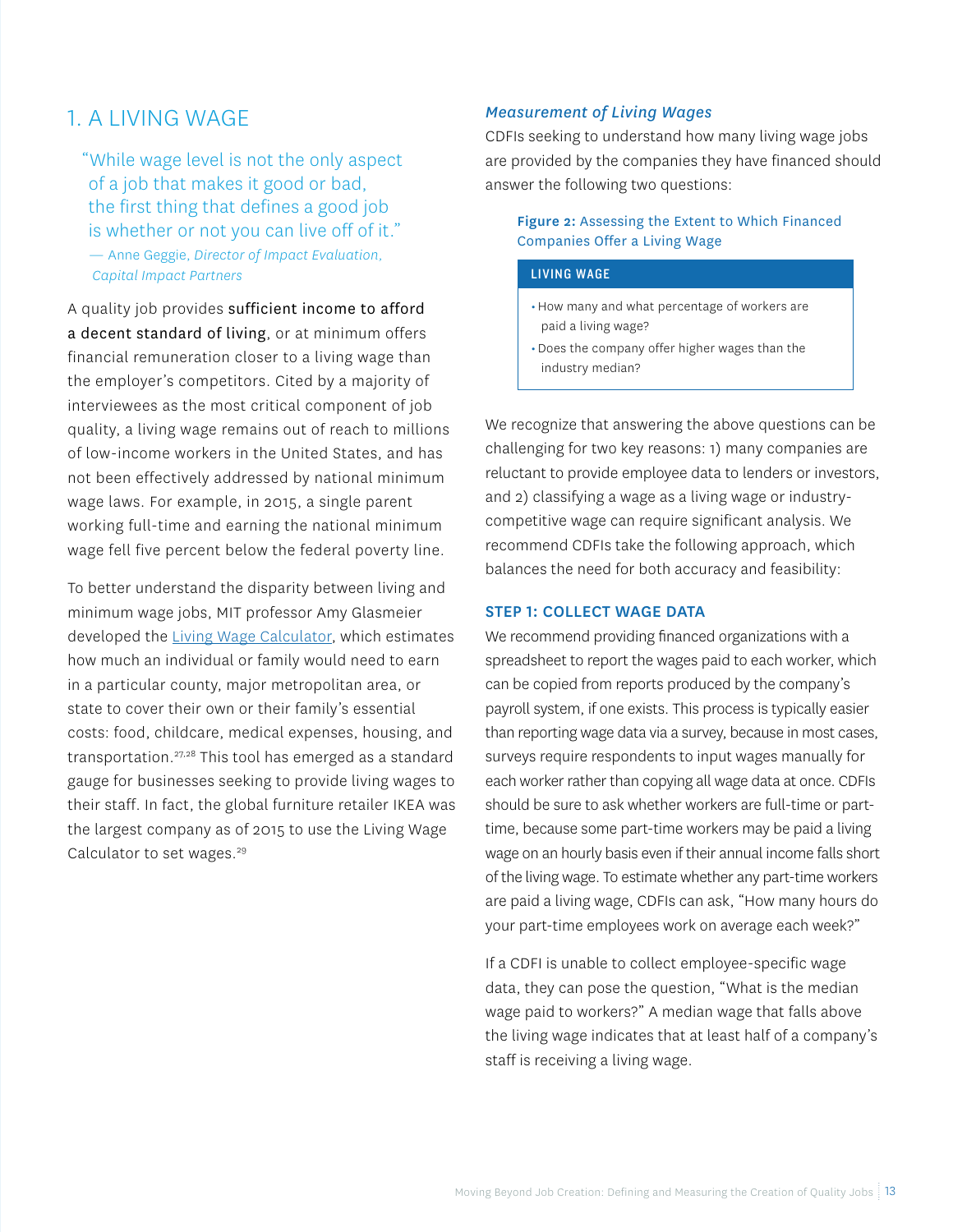#### STEP 2: REFER TO THE LIVING WAGE CALCULATOR WEBSITE TO DETERMINE THE LIVING WAGE BASED ON THE LOCATION OF THE FINANCED ORGANIZATION.30

This approach is less intensive than collecting individual addresses or ZIP codes of workers' place of residence information that companies do not always share.<sup>31</sup>

To select the appropriate living wage benchmark, which varies by location and workers' family size, CDFIs must make two decisions. First, they need to choose whether they will use county, metropolitan area, or state-level living wages to determine whether workers' wages are high enough to cover essential costs. Second, CDFIs need to estimate the family size of the average worker, which will then determine the living wage to support that family. We encourage CDFIs to use a one working adult, one child household as a conservative estimate for the living wage required to support workers' families, if they are not able to estimate the family size of the average worker employed by the businesses they support. See Appendix C for more details on selecting the appropriate living wage benchmark.

#### *Measurement of Industry-Competitive Wages*

Given that many industries pay significantly less than the living wage, comparing wages paid by a CDFI's borrower or investee to those paid by its competitors can be a useful proxy for job quality. CDFIs can determine whether financed organizations provide higher wages than their competitors by referring to occupational employment statistics from the Bureau of Labor Statistics, which offer median wages by industry, specific occupation within each industry, and by state.<sup>32</sup> Appendix C provides more details on approaches to measuring industry-competitive wages.

## Measurement of Living Wages in Practice



Craft3, a Washington-based CDFI, has undertaken impressive efforts to measure living wage jobs in Oregon and Washington. Initially, Craft3 elected to use a three-person household to conform to the 2.5-person average household size in Oregon and Washington. They then used the MIT Living Wage calculator to apply a county-specific living wage to assess the number of living wage jobs created and retained by each of their borrowers.

Craft3 has since simplified its approach to measuring living wage jobs. "To streamline our process for our lenders and achieve more consistent data from our borrowers, we decided to use an average of the living wage across all Oregon and Washington counties, and use an average between [the living wage required to support] a two-parent and one child-household and a two-parent, two-child household," explains Sharla Delfs, Craft3's Commercial Portfolio Manager. "Our standard threshold of \$40,000 per year, or \$19.25 per hour, was in the ballpark of the county-by-county MIT Living Wage Calculator results, which streamlines the measurement of the metric. By using a standard, we were also able to incorporate this question, [How many of your employees are paid at least \$40,000 annually?] into our loan application, which is how we collect this information today. We review this approach annually."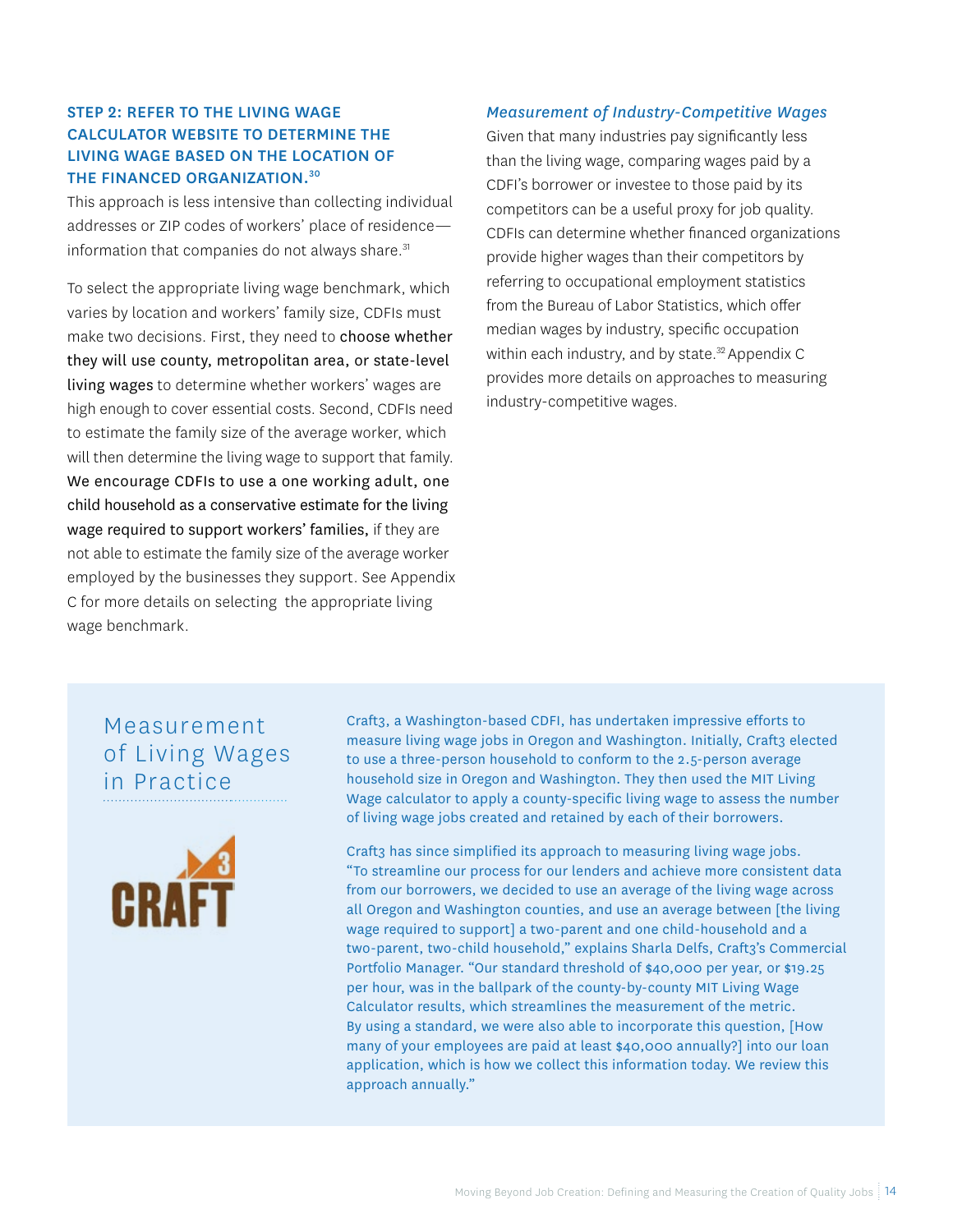### 2. BASIC BENEFITS

"One of the things that we're looking for is a perspective from the owners and management that labor is not just another widget that should be obtained as cheaply as possible. There should be 'humanity' to their management practices, and providing basic benefits is part of that." — Paul Scalzone*, Program Director, CEI*

A quality job provides basic benefits that increase workers' economic security, improve health, and promote work-life balance. Benefits are especially important to low-wage workers who are more vulnerable to the negative effects of ill health or other unexpected life events, yet are less likely to have access to employee benefits than higher income individuals.33 Responses from interviewees and reviews of the relevant literature revealed three types of benefits that are most important to workers: A) paid leave, B) health insurance, and C) a retirement savings plan. These are also important to employers' retention and recruitment strategies.<sup>34</sup>

#### A. PAID LEAVE

A quality job provides paid time off for vacation, sick leave, maternity and paternity leave, bereavement, and other reasons.35 Surprisingly, paid leave was reportedly more important than compensation for low-wage earners, highlighting the need for employers to pay equal attention to developing attractive benefits packages and determining staff wages.<sup>36</sup>

Many interviewees cited the business case for offering paid leave. Enabling workers to take sick leave without fear of losing their job has been shown to reduce 'presenteeism,' or instances of sick employees coming to work, functioning at lower levels of productivity, and running the risk of spreading an illness to their coworkers. Paid leave, among other benefits, improves morale and increases productivity, which can help to bring down operation costs and increase business competitiveness.<sup>37</sup>

#### B. HEALTH INSURANCE

A quality job gives workers access to paid health insurance that covers—at minimum—hospitalization, maternity and newborn care, laboratory services, preventative and wellness services, and oral and vision care.38 Healthcare coverage is essential to job quality, and to maintaining a healthy and financially secure life. Lack of healthcare coverage has been established as a cause of both poverty and premature death.<sup>39</sup> In fact, uninsured people in the United States are 25 percent more likely to die prematurely than insured people, with over 20,000 people dying each year due to lack of coverage.<sup>40</sup>

While the recently introduced Affordable Care Act requires employers with 50 or more full-time equivalent workers to offer health care coverage to their full-time workforce as of 2015, this requirement does not apply to most of the small businesses financed by CDFIs.<sup>41</sup> Indeed, an estimated 96 percent of all employers in the U.S. have fewer than 50 full-time employees, employing six people on average.<sup>42</sup>

#### C. RETIREMENT SAVINGS PLANS 43

An employer-provided retirement savings plan is a critical component of job quality. This is especially true for low-income workers, who are less likely than higherincome individuals to have sufficient disposable income to set aside for savings. As is the case with other benefits, unfortunately, low-income workers have both greater need and less access to retirement plans than other workers: although 69 percent of all workers in the U.S. had access to retirement benefits as of March 2015, only 31 percent of the bottom decile of wage earners had this access.<sup>44</sup>

Employers can offer a variety of retirement plans, including traditional 401(k), Roth 401(k) savings plans, traditional defined benefit pension plans, and cash balance pension plans, as authorized by the Employee Retirement Income Security Act (ERISA).<sup>45</sup> Plans vary by the contribution amount made by employers, the time at which the employee can access or withdraw benefits, and enrollment practices, such as whether employees are auto-enrolled (a practice that has been shown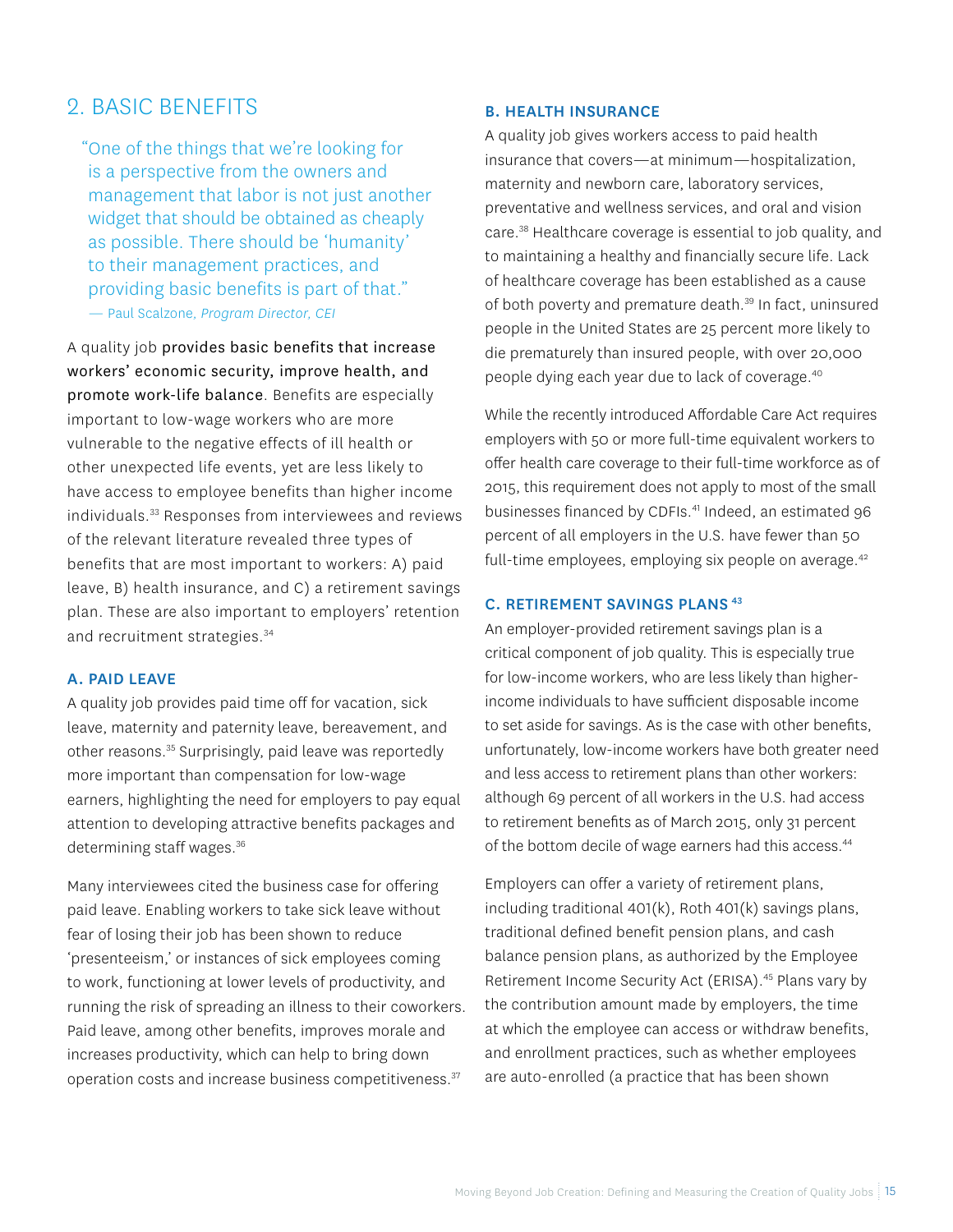to dramatically increase participation rates for low- and moderate-income workers 46), borrow from the savings funds, and contribute on a post-tax elective deferral basis.<sup>47</sup> One of the most important features of any employerprovided retirement savings plan is the employer match, which financially incentivizes employees to contribute to their retirement accounts.

#### *Measurement of Basic Benefits*

CDFIs can ask some or all of the following questions to assess whether investees offer their employees basic benefits. While we recognize that there are many benefits employers can provide that improve workers' standard of living, the questions below only pertain to paid leave, health insurance, and retirement benefits.

#### Figure 3: Sample of Questions to Assess the Quality of Workers' Benefits

| <b>PAID LEAVE</b>                                                                                                                                                                                                                                                                                                        | <b>RETIREMENT SAVINGS PLAN</b>                                                                                                                                                                                                                                                                                                                                                                                                                                                                  |
|--------------------------------------------------------------------------------------------------------------------------------------------------------------------------------------------------------------------------------------------------------------------------------------------------------------------------|-------------------------------------------------------------------------------------------------------------------------------------------------------------------------------------------------------------------------------------------------------------------------------------------------------------------------------------------------------------------------------------------------------------------------------------------------------------------------------------------------|
| • Does the company offer employees paid leave?<br>. Does the company offer paid vacation? Paid sick leave?<br>Paid maternity leave? Paid paternity leave?<br>• For each of the questions above: how many days are offered?<br>How many and what percentage of full-time and part-time<br>employees receive each benefit? | • Does the company offer a retirement savings plan to employees?<br>. What is the structure of this plan (e.g., traditional 401(k),<br>Roth 401(k) savings plans, defined benefit pension plan)? Are<br>employees auto-enrolled into the plan?<br>• How many and what percentage of full-time and part-time<br>employees are eligible for participation in these retirement plans?<br>• Does the company match employees' contributions to a<br>retirement savings account? If so, by how much? |
| <b>HEALTH INSURANCE</b>                                                                                                                                                                                                                                                                                                  | <b>OTHER</b>                                                                                                                                                                                                                                                                                                                                                                                                                                                                                    |
| • Does the company offer health insurance to employees?<br>• How many and what percentage of full-time and part-time<br>employees are eligible for health insurance?<br>• How many and what percentage of full-time and part-time<br>employees are enrolled in company-provided health insurance?                        | • How long must an employee be on the company's payroll<br>to be eligible to receive the above benefits? <sup>48</sup><br>• Does the company pay more in aggregate wages to employees<br>than to independent contractors? 49                                                                                                                                                                                                                                                                    |

## Measurement of Basic Benefits in Practice



Capital Impact Partners (CIP), a national CDFI, began collecting information in 2011 on the percentage of borrowers' employees who receive paid benefits, including vacation days, sick days, retirement savings plans, and health insurance. Anne Geggie, Director of Impact Evaluation at CIP, stresses the importance of assessing paid benefits provided by employers.

"Anecdotally, I know low-income workers who were offered healthcare benefits by their employer but unfortunately were not able to afford them," she says. Geggie emphasizes the importance of collecting only the information that a CDFI can actually use. "I'd like to ask for a lot more detailed information about paid benefits, but I know that we aren't going to have the capacity to assess and actually use this information. Additionally, we don't want to ask too much of our customers."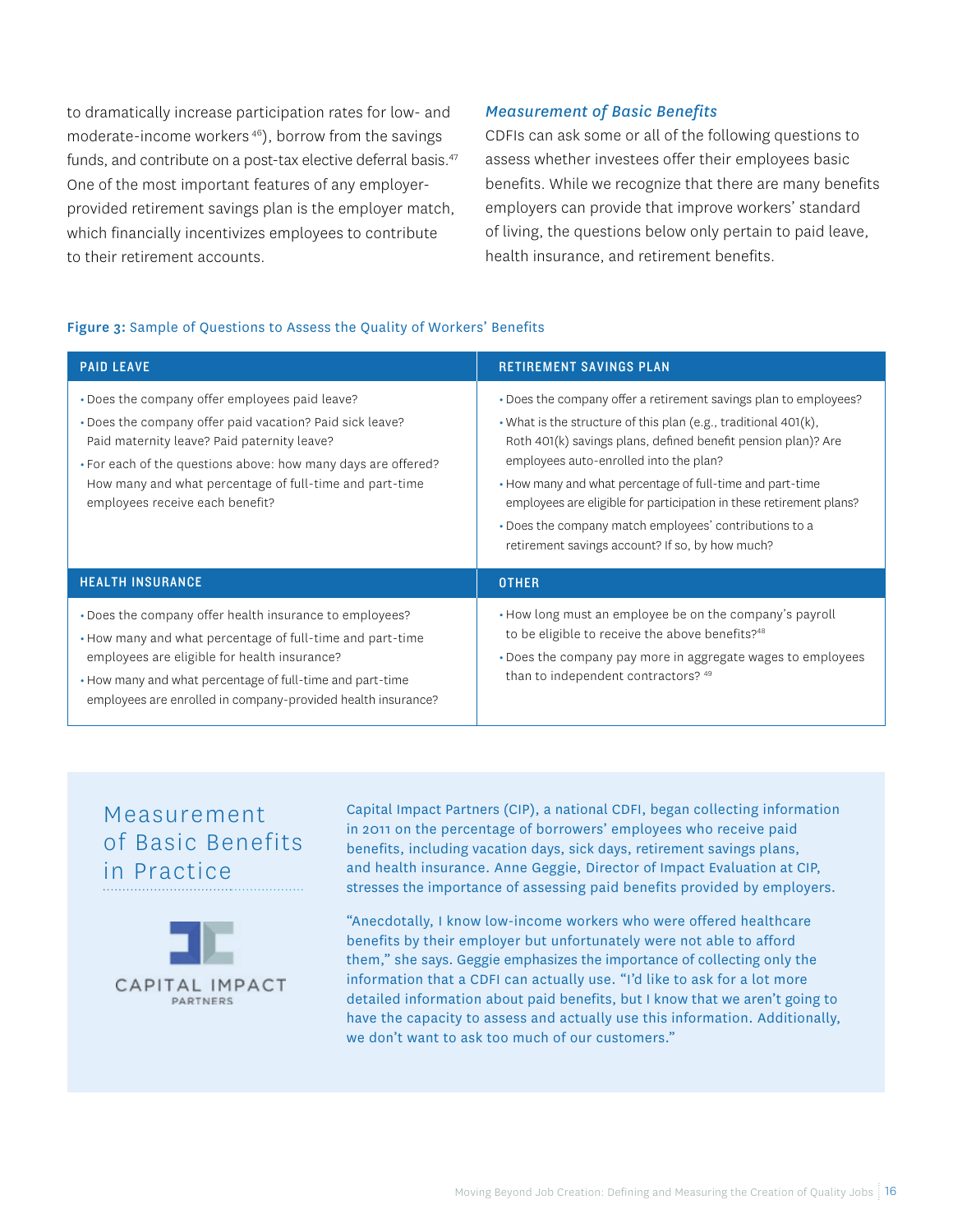### 3. CAREER-BUILDING OPPORTUNITIES

"I remember when I did not have a career path, but instead had a set of tasks to do every day. The reality is that I didn't know what any greater level of connectivity with a company would feel like or look like. I remember the day when senior management approached me and said, *'Michael, you are important to the company, and we want to be sure that if you want to grow with this company, we are making room for you.'* And so we had a conversation about my career path, and the ways the company could support it. It was at that point that I was connected to the company in a way that I never was before."

— Michael Jeans*, President, Growth Opportunity Partners*

A quality job offers not only immediately-realizable value to an employee (e.g., a living wage, benefits package, and a fair and engaging workplace), but also provides opportunities to develop the skills, networks, and experiences necessary to launch a career or advance along a career path. Employers can take two approaches to offering career-

building opportunities to employees: A) training and mentorship, both formal and informal, and B) opportunities for advancement within the company.

#### A. TRAINING AND MENTORSHIP

Building on findings from our literature review on job quality, interviewees consistently cited training and mentorship as essential components of a quality job. Training can be either formal or informal,<sup>50</sup> and may be provided by company staff or by third-party workforce development programs or educational institutions. Formal training can include annual training programs or workshops; tuition-assistance; or time off during work hours for staff to acquire relevant credentials, such as educational degrees (e.g. an associate's or bachelor's degree), industry-recognized certifications, or other certificates of skill development.<sup>51</sup>

Informal training and mentorship, while harder to define, is also a key characteristic of job quality—especially because many small businesses may not have capacity to offer formal training to their staff. Informal training and mentorship include support provided to staff *in addition* to the training provided during the onboarding process, and which enables staff to develop skills and expertise beyond what is required to perform their jobs. One example is a business owner who mentors and trains an employee across business management functions because the worker is interested in starting her own business, and seeks to broaden her management expertise.

#### B. OPPORTUNITIES FOR ADVANCEMENT

Beyond helping staff develop skills and gain experiences that will improve their employability and career options, a quality job is one that offers advancement opportunities within the company. Promotion opportunities directly provide staff the ability to benefit from the skills they have acquired on the job and through training and mentorship opportunities, positioning them to *further* improve the quality of their job. While promotion opportunities may not be available to employees at smaller firms, there are ways employers can enhance the scope of responsibility in a job so that an employee is growing within the business even if he or she doesn't receive a change in title or level.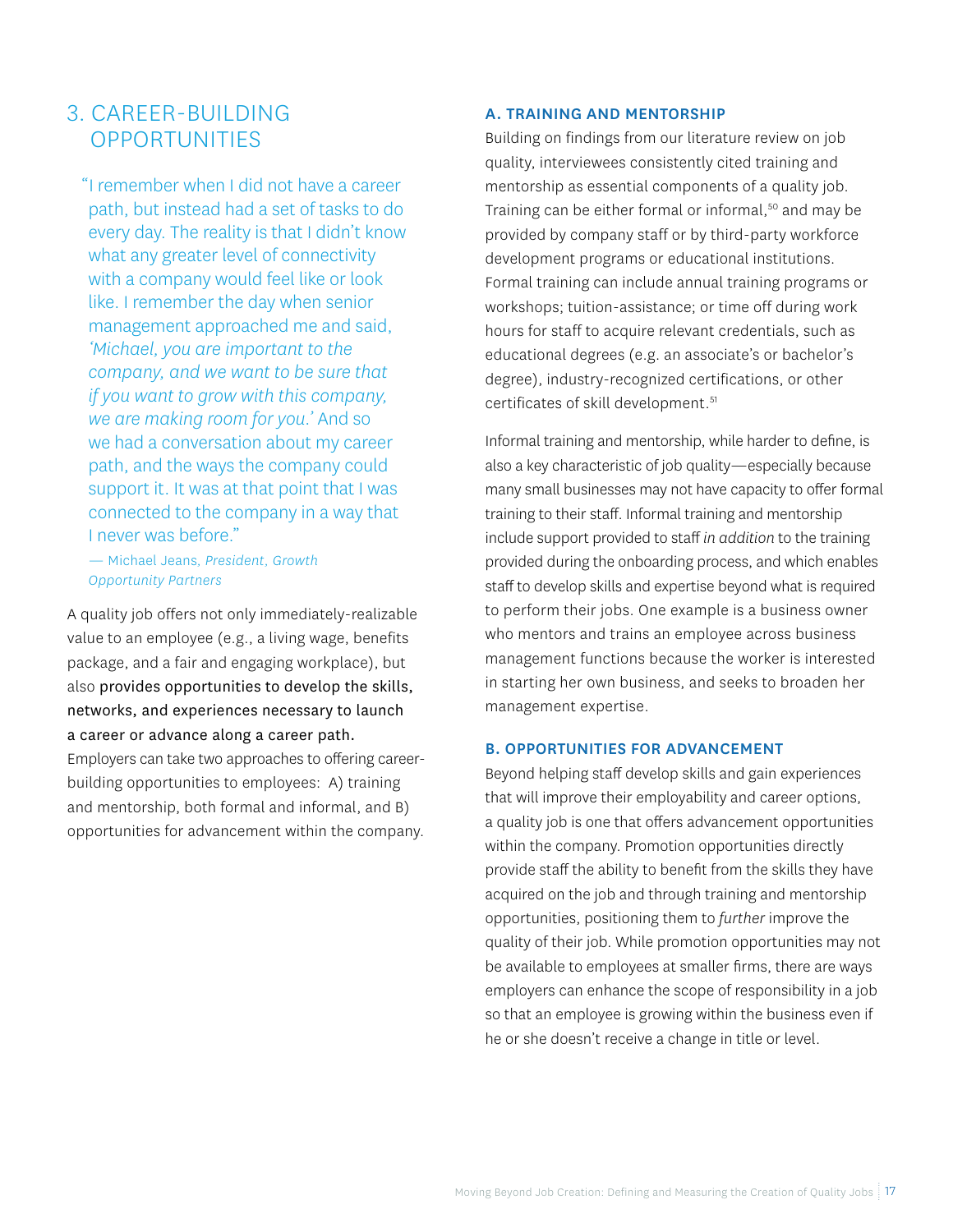#### *Measurement of Career-Building Opportunities*

To assess the extent to which their investees are offering career-building opportunities to their workers, CDFIs should consider asking investees some or all of the following qualitative and quantitative questions. Qualitative questions are especially important, as they provide businesses opportunities to explain answers to quantitative questions, while offering useful context for CDFIs in understanding and validating quantitative responses.

#### Figure 4: Sample of Questions to Assess Career-Building Opportunities

#### TRAINING AND MENTORSHIP

• Does the company offer a formal training program to employees? If so, please describe.

- » If so, how many and what percentage of workers participate in this program?
- Does the company pay or reimburse workers for the cost of obtaining relevant credentials, such as degrees or industryrecognized certifications?
	- » If so, what types of certifications does the company support (e.g., Acute Care Nurse Practitioner-Board Certified, NIMS Machining Level I)?
	- » How many, and what percentage, of workers obtained relevant credentials offered or financed by the company within the last 12 months?
- Does the company offer informal training in addition to the training provided during the onboarding process? If so, please describe.

#### OPPORTUNITIES FOR ADVANCEMENT

- How many and what percentage of positions have been filled by internal candidates within the last 12 months?
- How many and what percentage of management positions have been filled by internal candidates?

### Promoting Career-Building Opportunities





Several CDFIs and impact investors highlighted innovative approaches they or their investees have taken to create career-building opportunities. These include:

- CEI, a CDFI serving small businesses in Maine and New England, suggests a company-driven approach to creating career-building opportunities for workers. "Identify the jobs that are going to be created by a company, the skills and educational requirements to fill those roles, and then enlist workforce development partners to train individuals so that they can excel in these jobs," suggests Paul Scalzone, Program Director at CEI. Additionally, CEI supports organizations' efforts to develop employees' skills by connecting them to stateand federal-level funding and training centers, including the State of Maine's adult education system and community college system.
- DBL Partners, a mission-driven venture capital firm, cites as an example the introduction of an English as a Second Language program by one of its portfolio companies for its hourly workers. DBL described this practice as supporting improved quality of life and career advancement opportunities for employees—assisting employees in moving up to higher paying positions through improved English language proficiency.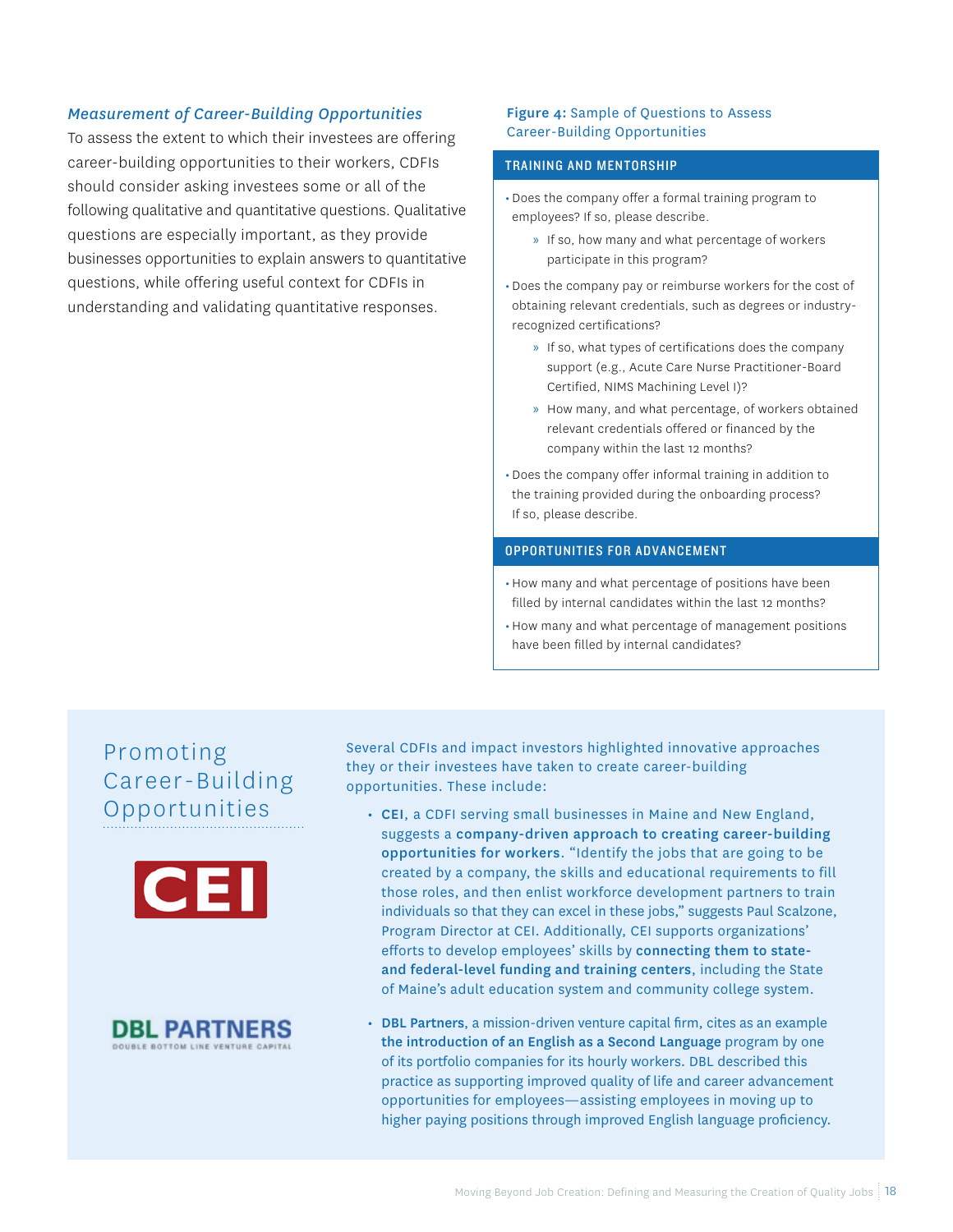### 4. WEALTH-BUILDING OPPORTUNITIES

"Some of our biggest impacts come from prodding a business to add profit sharing for front-line employees. We have done this successfully with many of our investments." — John Hamilton*, New Hampshire Community Loan Fund / Vested for Growth*

Beyond providing a wage that allows staff to afford a decent standard of living, a quality job enables and incentivizes an employee to build the assets they need to manage financial emergencies and achieve long-term financial security for themselves and their families. In addition to offering retirement plans and matching retirement contributions as outlined in the Basic Benefits section above, interviewees pointed to the important role employers can play to help staff save and create wealth by: A) sharing profits of the business, and B) offering programs to improve employees' financial wellness.

#### A. PROFIT SHARING

Profit sharing includes all approaches businesses take to provide staff with income or assets linked to the company's profitability. Often viewed as a tool to attract and retain talent and boost worker productivity, profit-sharing plans may include stock options, phantom stock, and bonuses based on company or individual financial performance.<sup>52</sup> Some businesses choose to adopt alternative structures, such as worker cooperatives, which embed profit sharing into an organization's business model by requiring that profits and earnings be distributed among its members.<sup>53</sup> The U.S. Department of Labor, recognizing that profit sharing can be a "powerful tool in promoting financial security," offers a host of resources for small businesses interested in implementing a profit-sharing program.<sup>54</sup>

#### B. FINANCIAL WELLNESS PROGRAMS

Employers can support staff's efforts to build wealth not just by increasing their effective income via profit-sharing programs, but also by actively encouraging them to save and improve their understanding and management of personal finances. Financial wellness programs, typically offered by third-party providers,<sup>55</sup> take a range of approaches to help individuals improve their financial health, and include assessments of individuals' finances; budgeting tools to set, track, and achieve financial goals; financial workshops; and one-on-one financial coaching.

#### *Measurement of Wealth-Building Opportunities*

To determine whether investees are offering wealth-building opportunities to their workers, CDFIs can ask a selection of the open-ended and quantitative questions below:

#### Figure 5: Sample of Questions to Assess Wealth-Building Opportunities

#### PROFIT-SHARING

• Does the company offer an annual bonus plan based on the company's and/or individual's performance?

» If so, how many and what percentage of full-time and part-time emploees participated in the annual bonus plan within the last 12 monhts?

• Does the company offer an employee stock ownership plan, phantom stock, or stock appreciation rights?

» If so, how many and what percentage of full-time and part-time employees are given stock options or phantom stock?

#### FINANCIAL WELLNESS PROGRAMS

• Does the company offer any financial wellness programs to workers? If so, are these employer-funded? Please describe.

» How many and what percentage of full-time and parttime employees participated in these financial wellness programs within the last 12 months?

#### GENERAL/MISCELLANEOUS QUESTIONS

- Does the company offer direct deposit? Is direct deposit available for both full-time and part-time employees? 56
- •In what other ways does the company help workers build wealth?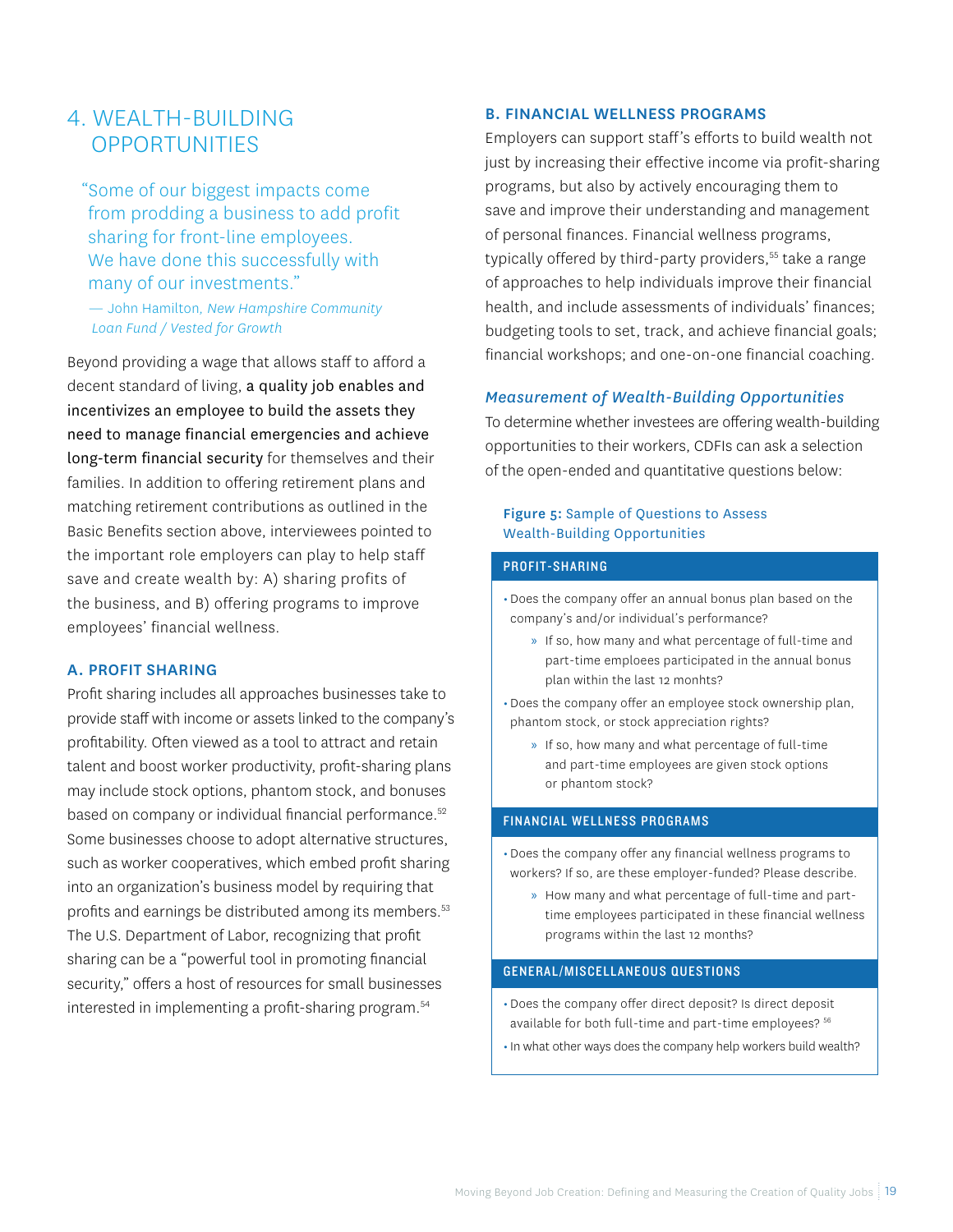## Promoting Wealth-Building Opportunities



Several interviewees offered examples of strategies that they or their investees have taken to create wealth-building opportunities for workers. These include:

- Louisa Quittman at the U.S. Department of the Treasury discussed the importance of offering to pay workers via direct deposit, which is crucial to reducing transaction costs and accessing financial services that enable workers to save. Direct deposit is currently required to access the Treasury Department's my[RA program,](https://myra.gov/) which is free to employers and allows workers who are not provided with a retirement savings program by their employer to efficiently save for retirement.
- Hope Mago of HCAP Partners, a private equity mezzanine debt fund, shared how some of his firm's investees offer workers Individual Development Accounts (i.e., government-funded matched savings accounts) as well as homeownership assistance programs.
- Anne Claire Broughton mentioned that during her tenure at SJF Ventures, a private equity impact fund, the firm worked with some investees to provide stock options to employees at all levels, which in some cases enabled substantial payouts for lower-wage workers at the time of SJF's exit.
- Lisa Hagerman, Director of Programs at DBL Partners, noted that all of the employees of DBL's portfolio companies are eligible for 401(k) packages. As part of DBL's employee wealth creation programmatic work, DBL works with the company's senior management to help them initiate programs such as a 401(k) match and employee stock ownership plans (ESOP).

## 5. FAIR AND ENGAGING WORKPLACE

"When I interviewed workers in the retail sector, one of their frustrations was that they believe they are interchangeable parts. One of the workers I've interviewed said '*we are throwaways, we are a dime a dozen, just human robots*.' So the issue is not just poverty-level wages or unpredictable schedules, but also poor job design with little meaning."

— Zeynep Ton, *Adjunct Associate Professor, MIT Sloan School of Management, Author of "The Good Jobs Strategy"*

"Both the U.S. Financial Diaries project and the Pew Charitable Trusts' Economic Mobility Project have found that, if given a choice, most households would prefer more stable finances than a move up the income ladder. Low-wage workers greatly benefit from predictable scheduling, advance notice of scheduling, and a say in scheduling." – Tamra Thetford, *FIELD Program Manager, The Aspen Institute*

Essential to job quality is the extent to which an employer creates a work environment that balances the needs and wellbeing of staff with the needs of the business. Interviewees identified a series of elements that contribute to improvements in an employee's workplace, including the following: A) employers offer flexible *and* predictable schedules, and B) staff across levels are treated with respect and dignity, management actively solicits employees' ideas to improve the business, and staff understand how their work contributes to the business's success.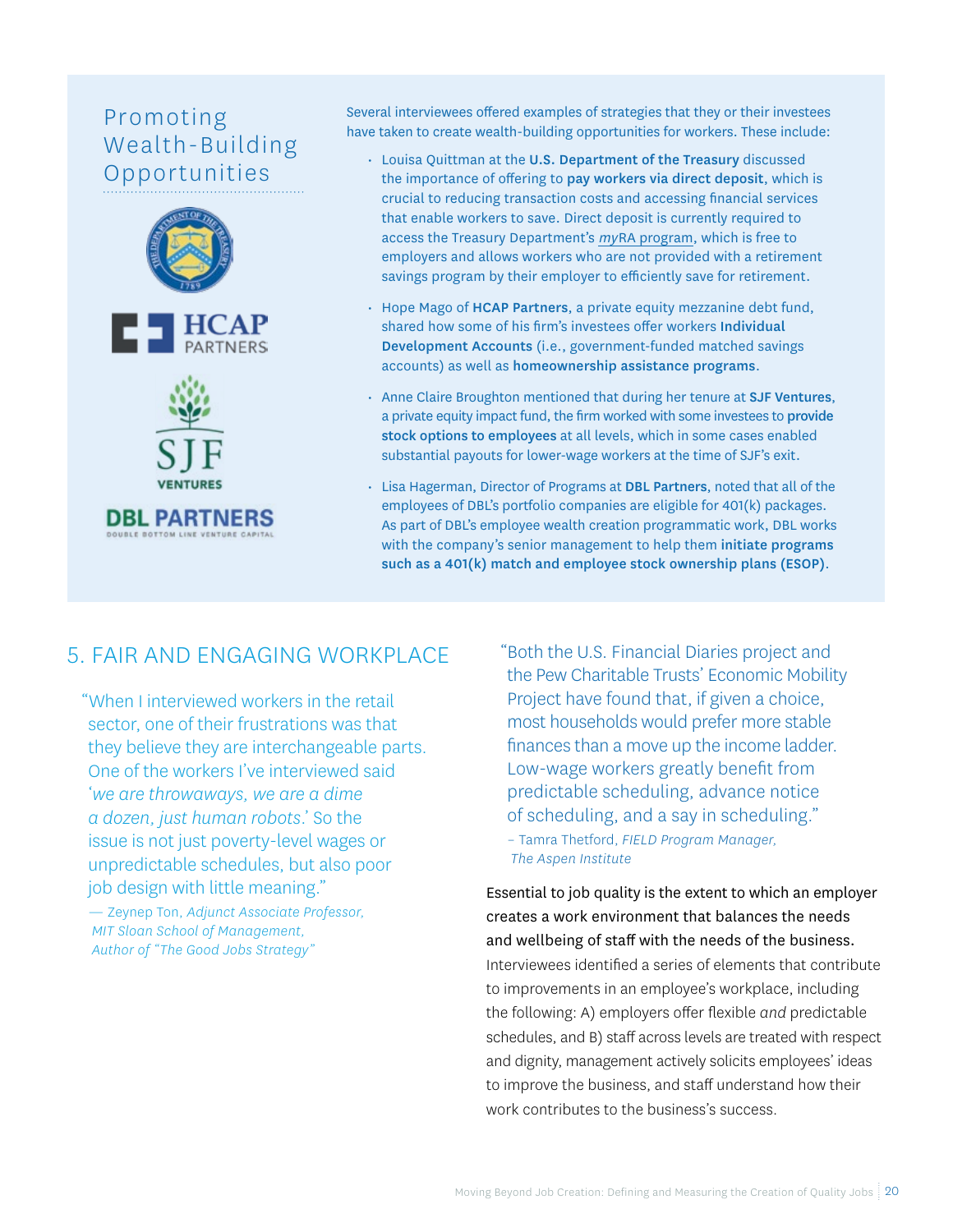#### A. FLEXIBLE AND PREDICTABLE SCHEDULING

Many American workers are often faced with irregular or unpredictable work schedules. In particular, low-income workers are most likely to have jobs with irregular or unpredictable schedules. Research has shown that these types of schedules contribute to greater economic instability, work-family conflict, and personal stress.<sup>57</sup> A quality job allows individuals to accommodate unforeseen circumstances, such as illness or family emergencies, without undermining job security. At the same time, a quality job provides individuals with a stable, predictable schedule that offers workers advance notice of shift changes. Schedules that are more responsive to workers' needs enable employees, especially low-wage earners, to better coordinate and obtain multiple jobs to supplement their income, manage childcare, attend classes outside of work, and manage their personal lives.<sup>58</sup>

#### B. EQUAL TREATMENT AND WORKER ENGAGEMENT

Core to job quality is the manner in which workers are treated by peers and superiors. This seemingly selfevident component of job quality is the foundation upon which the other key elements of a fair and engaging workplace are built. All individuals have the right to be treated with dignity and respect in the workplace, free of discrimination and harassment.<sup>59</sup> In addition to guaranteeing this basic right, a quality job provides workers with the opportunity to shape and provide input into the daily operations of the workplace. A worker's buy-in to the overall strategy and operations of an organization will generate returns in the form of overall company productivity.<sup>60</sup> To facilitate this engagement, employers should actively solicit staff's ideas on improving the business, in turn strengthening staff's understanding of how their work contributes to the business's success.

#### *Measurement of a Fair and Engaging Workplace*

Investors can utilize the following questions to gauge whether investees have prioritized the needs and interests of their staff. We recognize that while some of these questions would more accurately be answered by employees, as opposed to employers, CDFIs cannot often survey investee employees directly.

#### Figure 6: Sample of Questions to Assess a Fair and Engaging Workplace

#### FLEXIBLE AND PREDICTABLE SCHEDULING

- Can staff work with management to set their schedules to accommodate family or personal priorities?
	- » If so, how many and what percentage of staff have work schedules that differ from the majority of workers?
- Please describe the company's policies regarding scheduling flexibility, if applicable.
- What percentage of staff has fixed work schedules?
- Approximately how many days in advance are employees with variable schedules informed of their schedule?

#### EQUAL TREATMENT AND WORKER ENGAGEMENT

- How many and what percentage of workers undergo a regular performance review?
- Are key business performance indicators shared regularly with workers?
- Do workers generally understand how they contribute to these key business performance indicators?

#### GENERAL QUESTIONS

• What was the employee turnover rate over the past year (percentage of employees who left the company voluntarily or involuntarily out of the total workforce)?<sup>61</sup>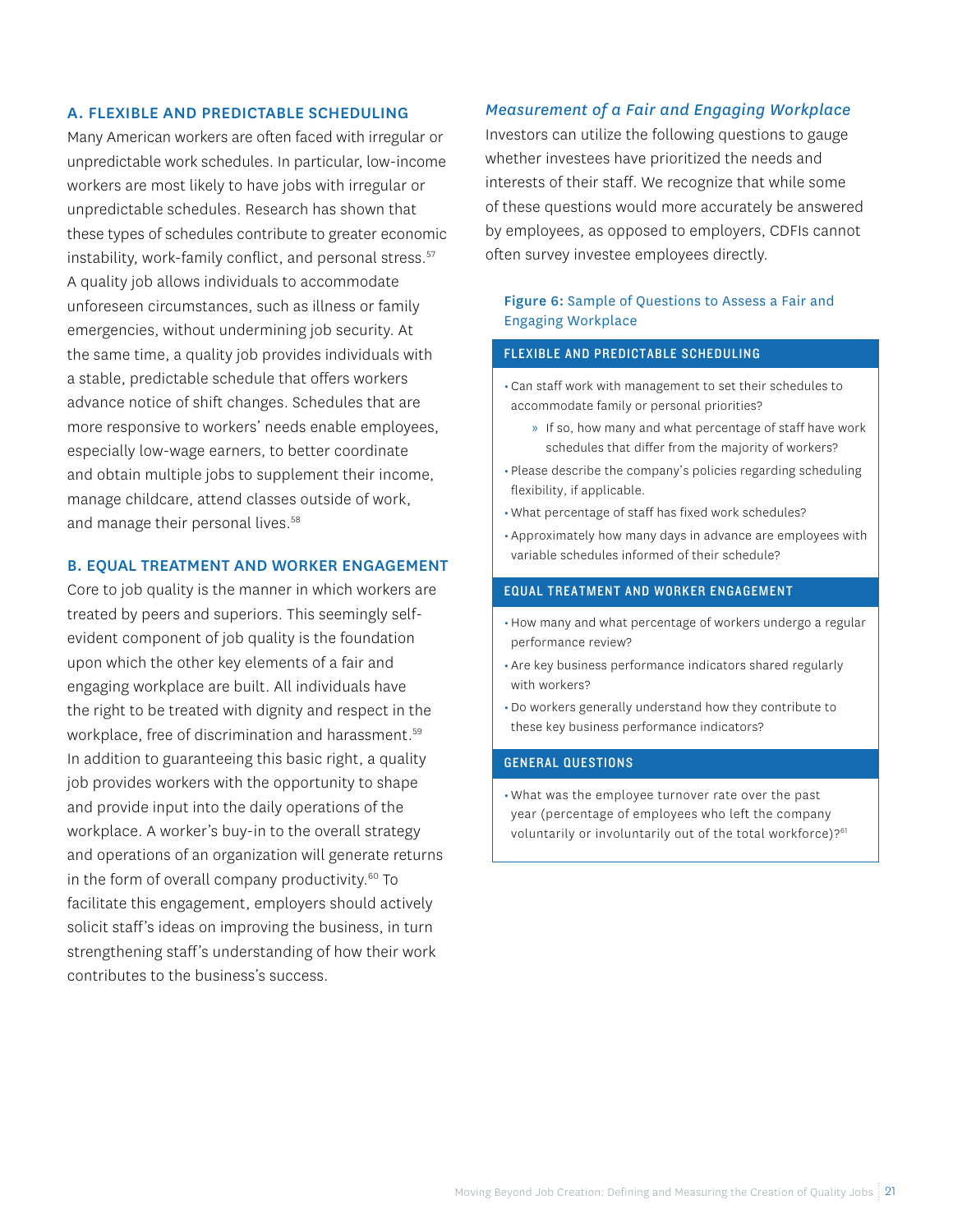

## Promoting a Fair and Engaging Workplace





Some interviewees offered examples of strategies that they or others have taken to promote a fair and engaging workplace. These include:

- New Hampshire Community Loan Fund/Vested for Growth has developed a [menu of approaches](http://www.vestedforgrowth.com/uploads/engage-employees.pdf) that employers can take to engage with employees more effectively. During underwriting, CDFI staff meet with management to discuss these options and seek to identify new employee engagement approaches they will implement over the term of investment. Staff then meet with investees to gauge progress towards adoption of these new practices.
- Zeynep Ton, an Adjunct Associate Professor of Operations Management at MIT and author of "The Good Jobs Strategy," has identified human-centered operations strategies that emphasize scheduling predictability and flexibility, cross-training, and the use of personal discretion as essential to job quality. In her book, Ton analyzes the key examples of these operational practices, particularly within the retail sector, which differentiate companies from their competitors by boosting customer and employee satisfaction, increasing productivity levels, improving brand loyalty, and enhancing business's ability to respond quickly to market changes.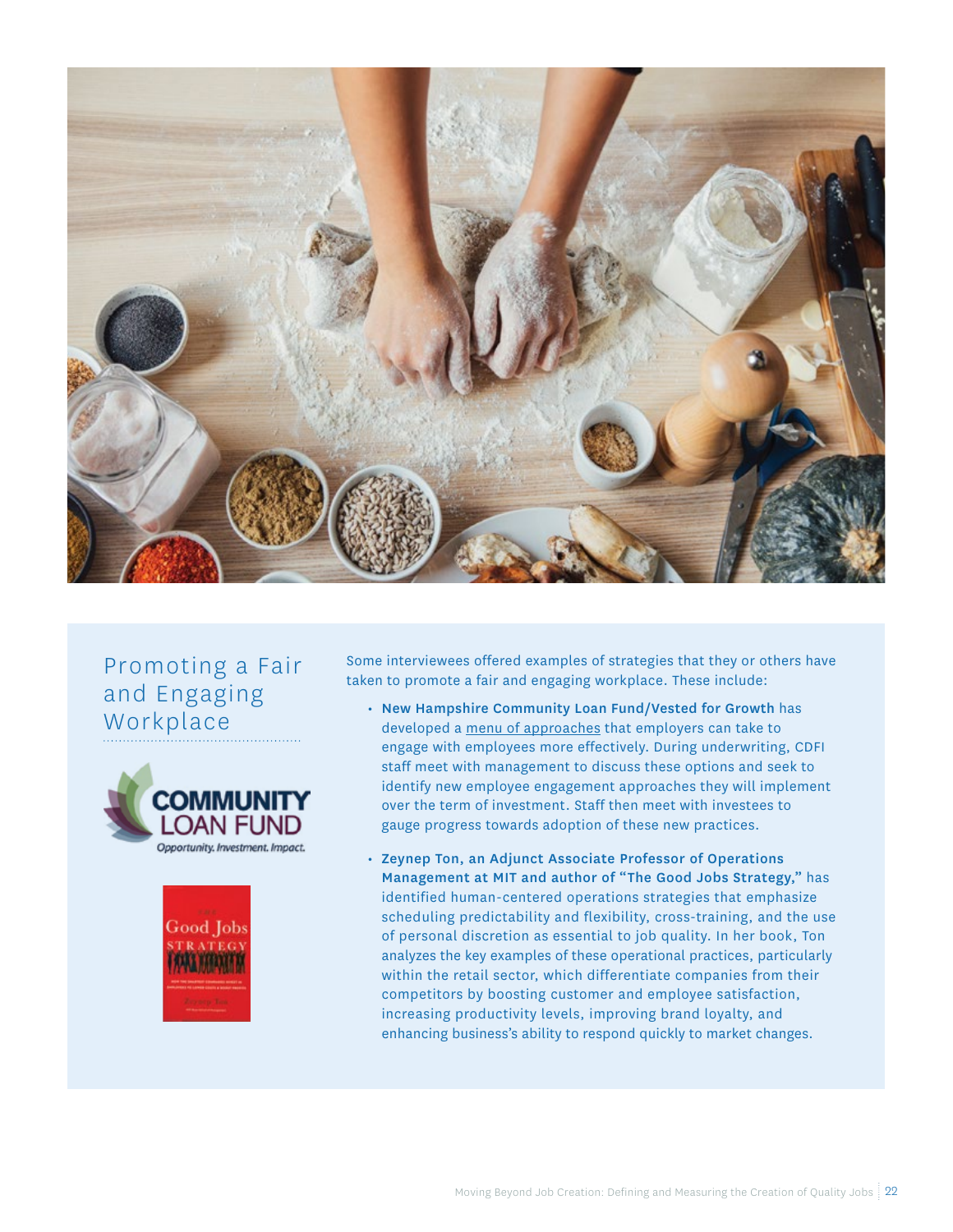## HOW CAN CDFIs MEASURE QUALITY JOBS?

### Impact Measurement: General Guidelines

In order to measure the creation of quality jobs based on the five components outlined above, CDFIs must first take the steps outlined in Figure 7 to assess their social impact. These guidelines are relevant to all investors seeking to understand the impact of their investments, whether or not they are focused on creating quality jobs. More details on each of these steps can be found in Appendix E.

CDFIs should refer to Appendix D, which includes a selection of standardized questions—derived from our primary research, the Global Impact Investing Network's IRIS catalog, and B Lab's B Impact Assessment questionnaire—to assess whether employers offer jobs that embody each of the five core characteristics of a quality job. CDFIs should select the questions which they believe most directly assess job quality for employees of their financed organizations. 62

#### Figure 7: Six Steps to Measure Social Impact



The following section details how CDFIs can analyze the extent to which they are supporting the creation of quality jobs.

### Process for Measuring Quality Jobs

Building upon the general process for conducting impact measurement, as outlined above, we recommend CDFIs adopt the following three steps to assess whether and how their borrowers are creating quality jobs. While CDFIs can take a customized approach to measuring quality jobs based upon the size, sophistication, location, and industry of the businesses they finance, these three steps are relevant to all CDFIs committed to supporting quality jobs.

1. Select a few questions (at least two, and at most six) that pertain to each of the five core components of a quality job, and include these questions in surveys provided to borrowers during underwriting and annually.

For example, microenterprises are less likely to offer formal training programs than larger businesses, so CDFIs lending to microenterprises should consider asking borrowers to describe informal training opportunities provided to employees. CDFIs lending to larger businesses may choose to ask their borrowers this question as well; however, other questions, such as whether the company reimburses staff that obtain relevant credentials, may be more relevant when assessing career-building opportunities.

2. Decide how your organization will determine whether a job embodies each of the core components of job quality. Each CDFI should develop its own "scoring criteria," so it can quantitatively assess borrowers' responses to job quality-related questions. See Figure 8 for sample approaches CDFIs can take toward this end.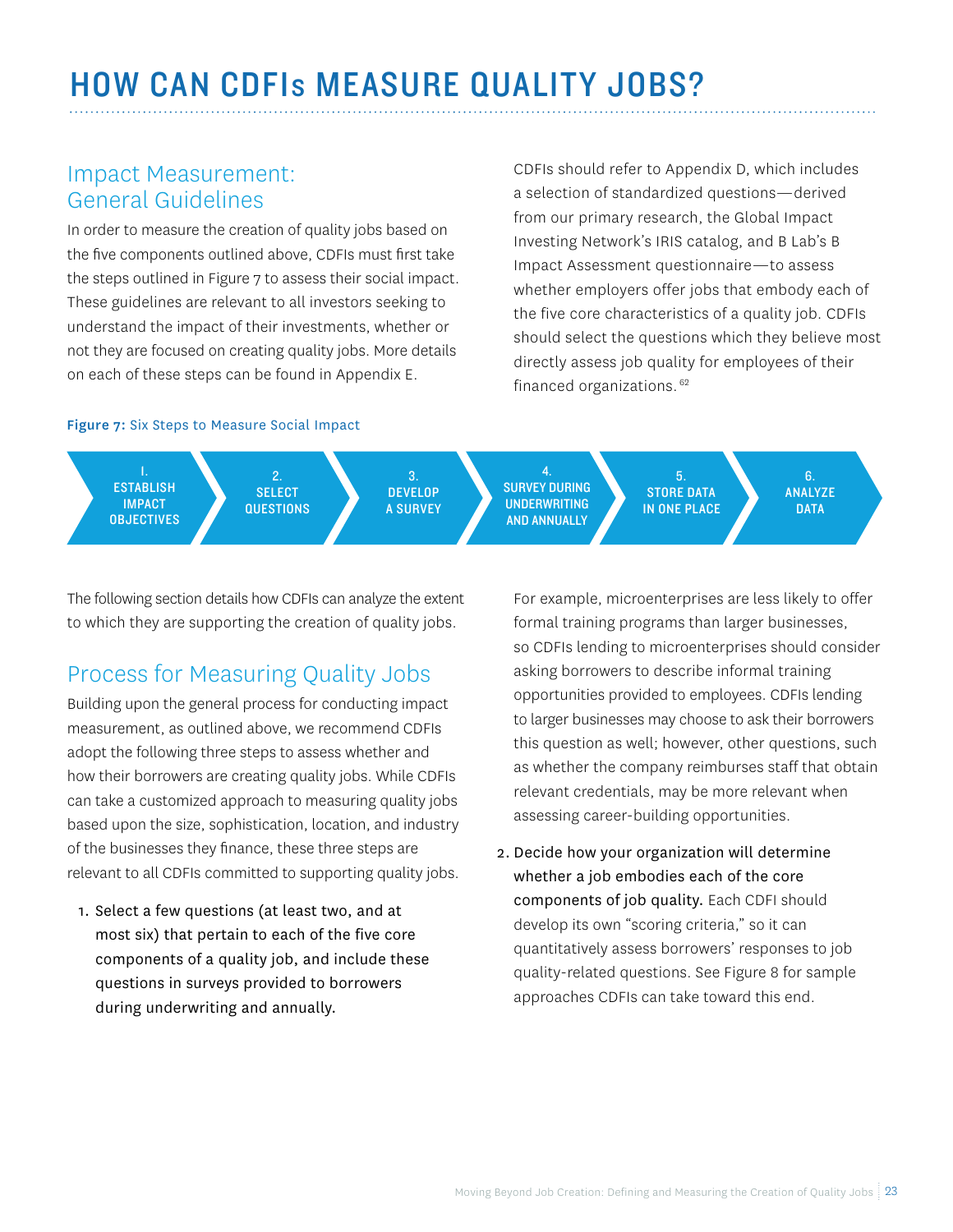#### Figure 8: Framework to Measure the Number and Percentage of Quality Jobs

| A QUALITY JOB PROVIDES:                                                                                                                    |                                                                          |                                                                                                                            |                                                                                                                                                                                                     |                                                                                                                                                                                                                    |                                                                                                                                                                                                                   |
|--------------------------------------------------------------------------------------------------------------------------------------------|--------------------------------------------------------------------------|----------------------------------------------------------------------------------------------------------------------------|-----------------------------------------------------------------------------------------------------------------------------------------------------------------------------------------------------|--------------------------------------------------------------------------------------------------------------------------------------------------------------------------------------------------------------------|-------------------------------------------------------------------------------------------------------------------------------------------------------------------------------------------------------------------|
| <b>FOR EACH OF THE</b><br><b>FIVE COMPONENTS</b><br>OF A QUALITY JOB:                                                                      | A LIVING WAGE                                                            | <b>BASIC BENEFITS</b>                                                                                                      | <b>CAREER-BUILDING</b><br><b>OPPORTUNITIES</b>                                                                                                                                                      | <b>WEALTH-BUILDING</b><br><b>OPPORTUNITIES</b>                                                                                                                                                                     | <b>A FAIR AND</b><br><b>ENGAGING</b><br><b>WORKPLACE</b>                                                                                                                                                          |
| <b>I) SELECT SEVERAL</b><br><b>QUESTIONS TO</b><br><b>ASSESS WHETHER</b><br>A JOB EMBODIES<br><b>EACH COMPONENT</b>                        | E.g., What is the<br>wage paid to each<br>employee?                      | E.g., Does your<br>company offer<br>employees paid<br>leave? Health<br>insurance?<br>A retirement<br>savings plan?         | E.g., Does your<br>company pay for<br>the cost of obtaining<br>relevant credentials?<br>What percentage of<br>positions have been<br>filled by internal<br>candidates within<br>the last 12 months? | E.g., Does your<br>company offer an<br>annual bonus plan? Do<br>you offer an employee<br>stock ownership plan,<br>phantom stock, or stock<br>appreciation rights?<br>Do you offer a financial<br>wellness program? | E.g., What is your<br>employee turnover<br>rate? Can staff set<br>their schedules to<br>accommodate family or<br>personal priorities? How<br>many days in advance are<br>employees informed of<br>their schedule? |
| 2) DECIDE HOW YOU<br><b>WILL DETERMINE</b><br><b>WHETHER A JOB</b><br><b>EMBODIES EACH</b><br><b>COMPONENT</b>                             | E.g., Must equal<br>or exceed the<br>living wage at<br>the country level | E.g., Must offer<br>paid leave AND<br>either health<br>insurance OR<br>retirement savings<br>to a majority of<br>employees | E.g., Must support<br>at least 10% of<br>employees to obtain<br>credentials, or fill<br>20% of positions with<br>internal candidates                                                                | E.g., Must answer<br>"yes" to at least two<br>out of the three<br>questions above                                                                                                                                  | E.g., At least two of the<br>three must be true: 1)<br>Annual turnover rate is<br>below 10%; 2) Staff can<br>set schedules; or 3) Staff<br>are informed of schedules<br>one week in advance                       |
| <b>3) DETERMINE THE</b><br><b>NUMBER AND</b><br><b>PERCENTAGE OF</b><br><b>JOBS CREATED</b><br><b>THAT EMBODY</b><br><b>EACH COMPONENT</b> | 74 out of 200<br>jobs supported by<br>borrowers (37%)                    | 50 out of 200<br>jobs supported by<br>borrowers (25%)                                                                      | 49 out of 200<br>jobs supported by<br>borrowers (21%)                                                                                                                                               | 24 out of 200<br>jobs supported by<br>borrowers (12%)                                                                                                                                                              | 46 out of 200<br>jobs supported by<br>borrowers (23%)                                                                                                                                                             |

While any set of scoring criteria will be subjective, this particular analysis has several benefits. First, this process enables CDFIs to more easily understand whether investees are improving job quality both in the aggregate and across the five core characteristics of a quality job. Second, this analysis can be used to inform lending decisions. If a potential borrower offers jobs that embody a majority of the quality job characteristics, then a CDFI committed to supporting the creation of quality jobs may be more inclined to approve the loan.

While CDFIs should attempt to collect wage data for each employee of financed businesses to assess whether these jobs pay a living wage, we recommend that CDFIs examine each of the other four quality job components at the business level, not for each employee of that business.

In other words, CDFIs should determine whether a business provides basic benefits, career-building opportunities, wealth-building opportunities, and a fair and engaging workplace, not whether each individual job created by that firm has these characteristics. For example, if a company provides basic benefits, career-building opportunities, and wealth-building opportunities to a sufficient number of employees to meet a given CDFI's scoring criteria for those job quality components (say, a majority of employees), then the CDFI should indicate that the business offers quality jobs. This approach simplifies the measurement of job quality, ensuring it is not overly burdensome for CDFI staff.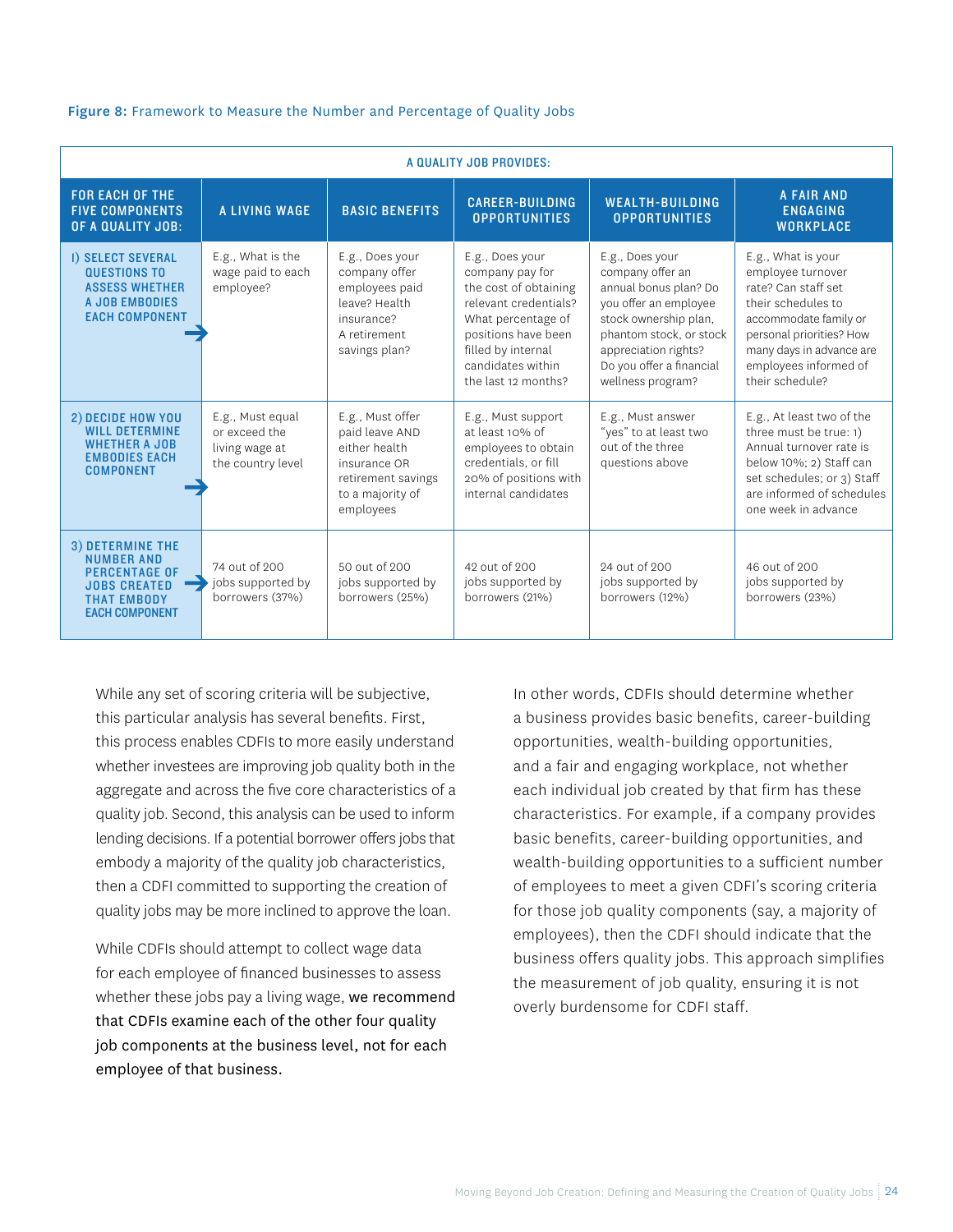3. Determine the number and percentage of jobs supported that exemplify some or all of the five core components of a quality job. Measurement should be conducted at the investee level, then aggregated to the portfolio level. This data should be tracked over time so that the CDFI can identify trends in the quality of jobs they support, as well as opportunities to work more closely with borrowers to improve job quality.

In addition to measuring the number of jobs that meet the 'baseline' quality job definition, CDFIs should be sure to track the number of businesses offering jobs that embody four or five of the quality job characteristics. This analysis gives the CDFI the ability to identify employment practices or lessons learned by these high-performing businesses that could be shared with others, and offers a more nuanced assessment of the CDFI's ability to support the creation of higher quality jobs. See Figure 9 for two examples of analyses that CDFIs can perform over time to understand the quality of jobs they support.

#### Figure 9: Two Examples of Analyses of the Quality of Jobs Supported by Investees



By assessing the percentage of jobs supported that embody each job quality component, CDFIs can identify opportunities to work more closely with borrowers to improve job quality. In this example, while job quality is generally increasing, the CDFI may seek to understand why borrowers are providing basic benefits to a smaller percentage of workers in year 4.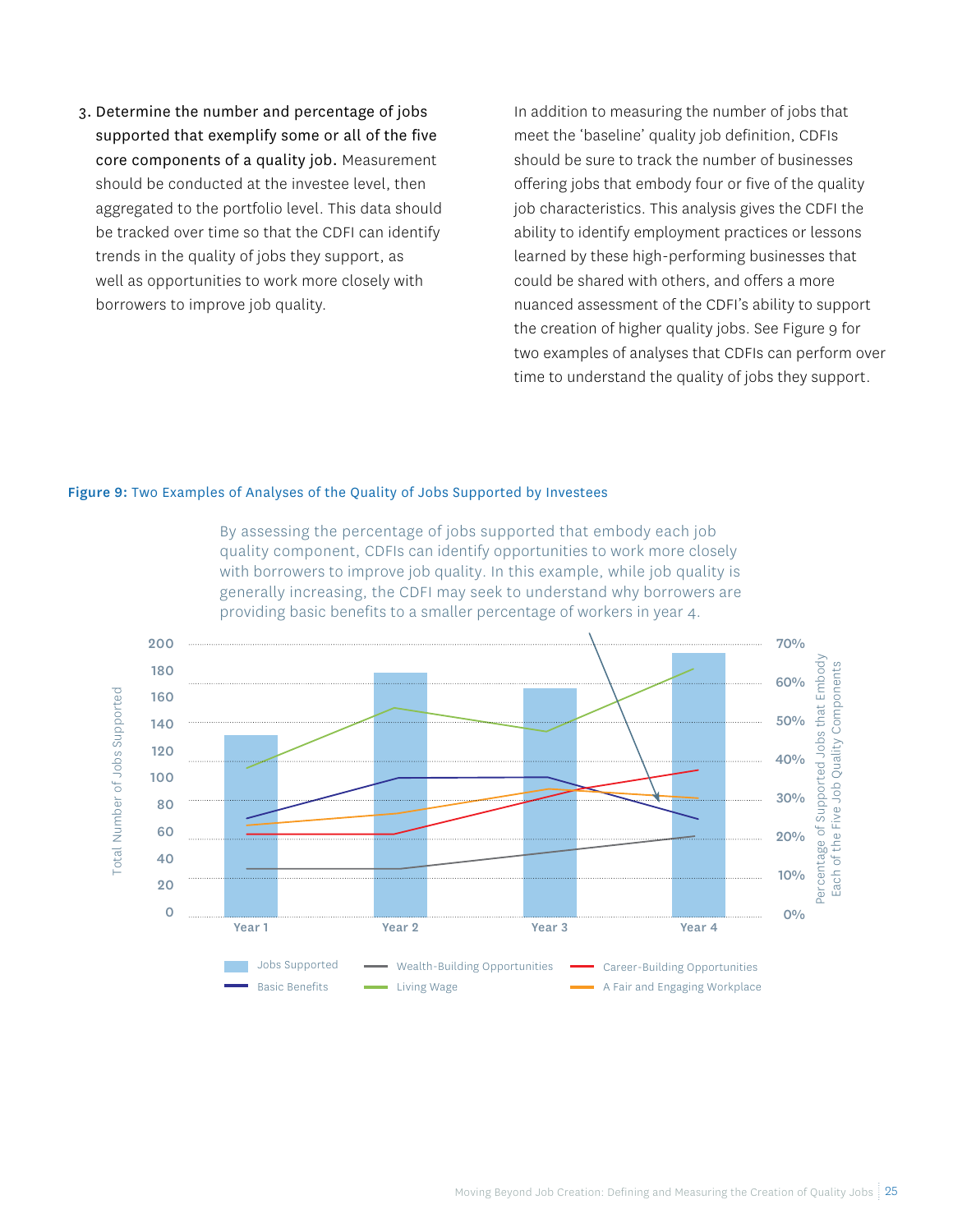

By analyzing the number of supported jobs that embody some or all five of the core components of job quality, CDFIs can quantify the number of quality jobs they support, which we define as embodying a majority (3) of the quality job components. This analysis can be used to assess performance towards

### Approaches to Using Job Quality Data to Promote the Creation of Quality Jobs

Once a CDFI has determined the number and percentage of jobs it supports that exemplify the characteristics of a quality job, it can take two key approaches to support the creation of quality jobs: establish job quality targets for borrowers and the portfolio as a whole, and use data to inform future investment decisions. We acknowledge that these approaches require additional expertise and financial resources to implement, so we encourage CDFIs to decide which approach would most effectively support their efforts to promote the creation of quality jobs.

#### ESTABLISH JOB QUALITY TARGETS

As highlighted in the second example in Figure 9, CDFIs can set targets for the total number of quality jobs supported by borrowers or percentage of total jobs supported that are quality jobs. We define a quality job as one that embodies a majority of the core components of a quality job identified here. Target-setting at the portfolio level can encourage CDFI staff to work with borrowers to improve job quality, identify hurdles to improving job quality that need to be overcome, and seek out potential borrowers who are committed to offering quality jobs.

Target setting with individual borrowers can help align expectations and encourage financed businesses to think through various approaches to improving the quality of jobs they offer.

#### USE DATA TO INFORM FUTURE INVESTMENT DECISIONS

By incorporating assessments of job quality into underwriting and due diligence, CDFIs can prioritize investments to organizations that offer higher quality jobs than similar companies within the portfolio, or which exceed the average job quality score within the portfolio. This prioritization will ensure CDFIs are meeting their job quality targets, if they have set any. Alternatively, a CDFI may seek to prioritize financing organizations that offer lower quality jobs, but demonstrate a concrete commitment to working with the CDFI and others to improve job quality. Indeed, providing capital to these types of companies allows CDFIs to 'move the needle' on this critical issue. CDFIs can also implement job quality thresholds for potential borrowers. For example, a CDFI may consider rejecting all potential borrowers with jobs that offer fewer than two of the five core job quality components, unless the borrowers express a desire to improve in this regard.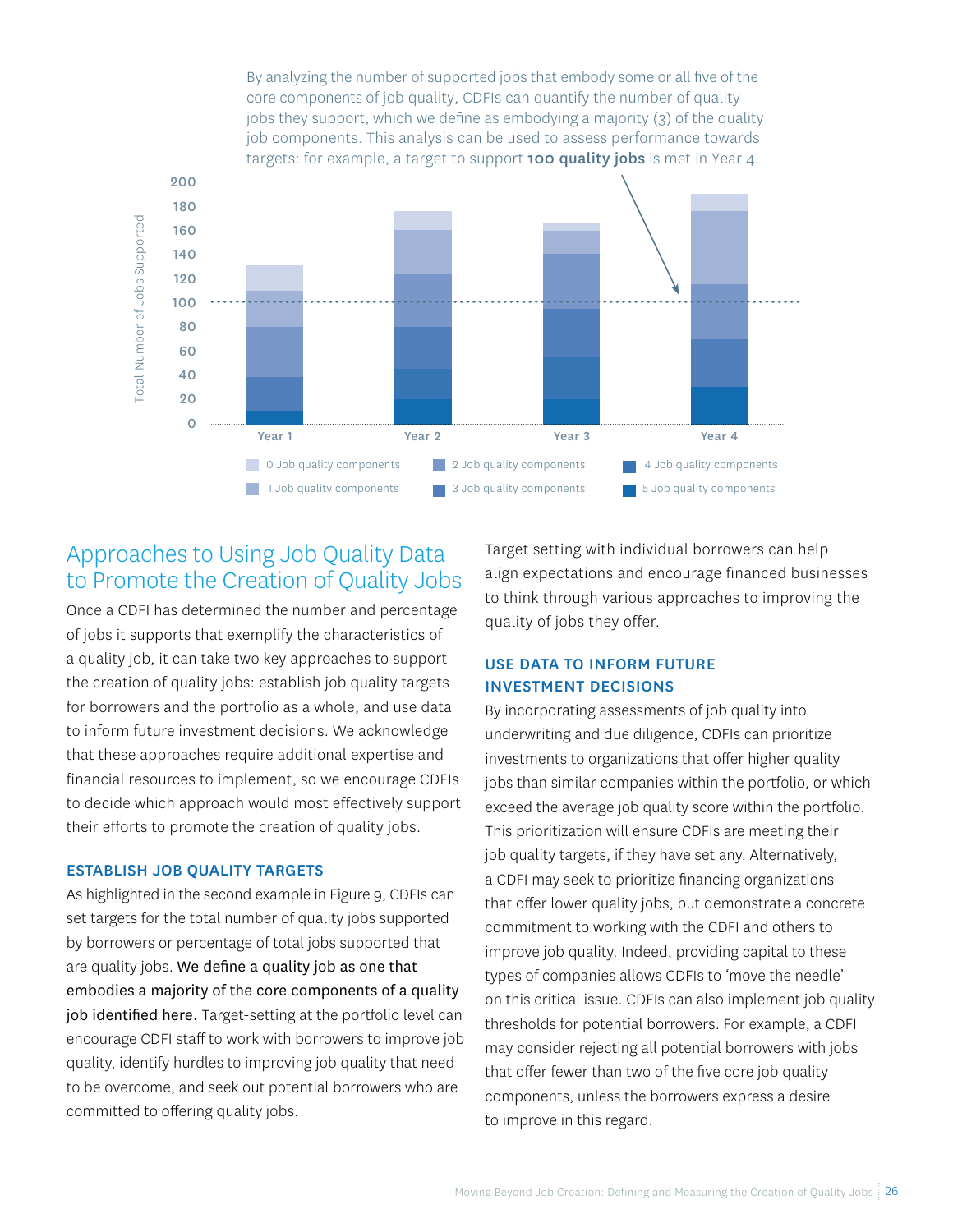## **CONCLUSION**

Creating quality jobs within the United States, particularly within low-income communities, has the potential to address ever-widening income and wealth inequality—trends that have persisted, even amidst the overall national economic recovery.

The CDFI industry's historic success in deploying capital and creating jobs within low-income communities demonstrates that it is poised to continue supporting disadvantaged communities in the coming years. The creation of quality jobs presents an important and timely opportunity for CDFIs to build on their strong track record of creating truly transformative impact in areas most in need. By fostering a clear understanding of the core components of a quality job and honing the methods for measuring them, CDFIs can facilitate crucial changes among the small businesses they support throughout the U.S. This focus on job quality should be applied:

- During underwriting: by identifying potential borrowers that prioritize the wellbeing of their employees and are committed to improving the quality of jobs they offer.
- Following loan deployment: by working more closely with borrowers to improve their employment practices.
- $\cdot$  As part of portfolio management: by understanding which activities, such as different loan products or forms of technical assistance, most effectively drive quality job creation.
- Within strategy-setting discussions: by using job quality data to inform key decision-making to deliver greater social impact.
- When sharing your work with stakeholders: by demonstrating your organization's social impact through the analysis of job quality data.

By embedding a commitment to quality jobs into day-to-day operations, CDFIs can make the creation of quality jobs an actionable goal, rather than just a desired outcome or byproduct of their work. Doing so will build the CDFI industry's capacity to address growing inequality and positively transform the lives of American workers and their families.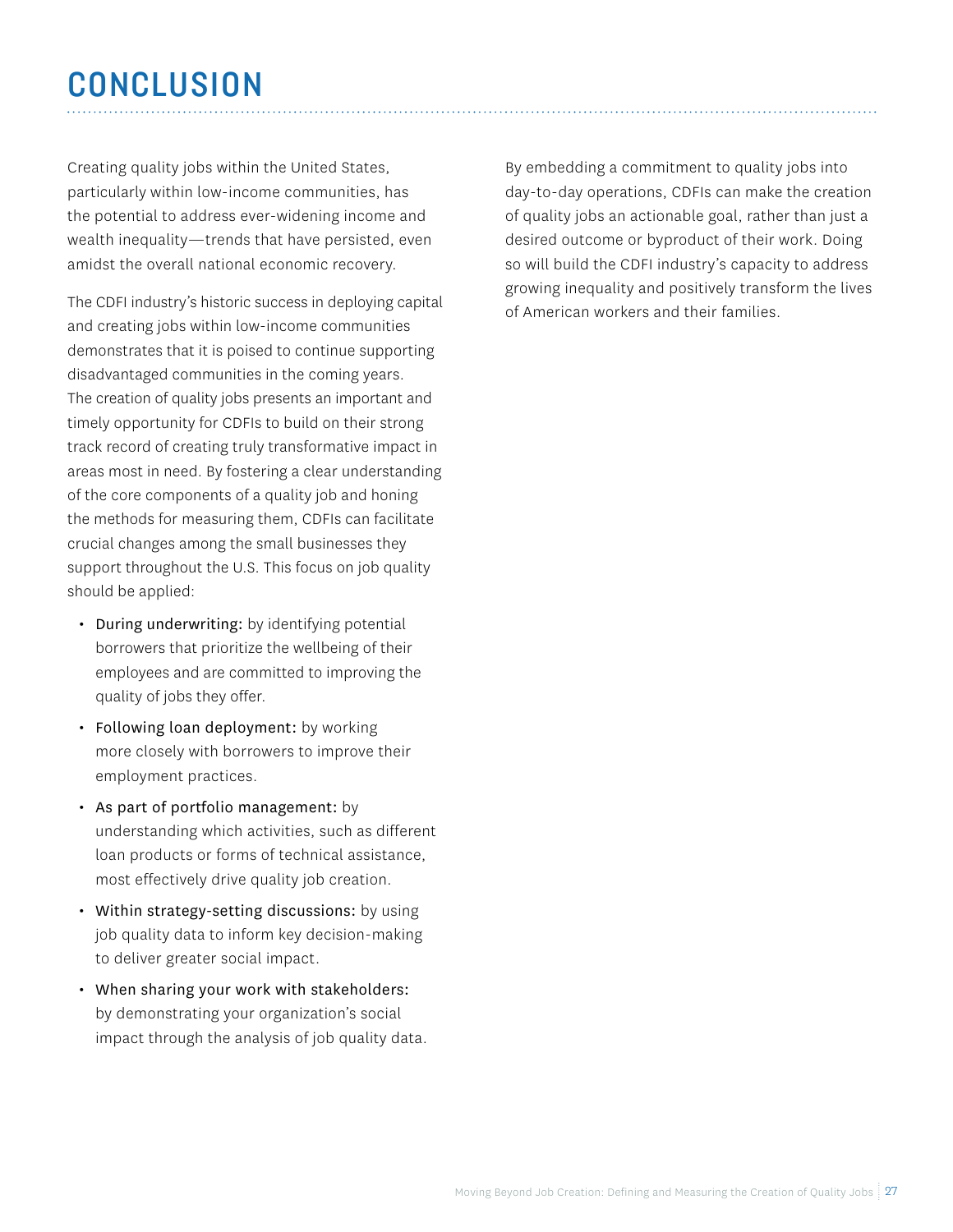## APPENDIX A REPORTS AND RESOURCES REVIEWED

#### **REFERENCES**

Barrera, M., Heymann, J. (2010). Profit at the Bottom of the Ladder: Creating Value by Investing in Your Workforce. *Harvard Business Press*.

Bloomberg BNA. (2012). Employee Wellness Plans: Bottom Line Benefits of Building a Healthier Workforce, Volume 30, Issue 1 of *Workforce strategies.*

Bureau of Labor Statistics, U.S. Department of Labor. Labor Force Statistics from the Current Population Survey. Retrieved from <http://data.bls.gov/timeseries/LNS12300000>.

Bureau of Labor Statistics, U.S. Department of Labor. Employee Benefits in the United States—March 2015 (2015, July 24). Retrieved from <http://www.bls.gov/news.release/pdf/ebs2.pdf>.

Bureau of Labor Statistics, U.S. Department of Labor. Leave Benefits. Retrieved from <http://www.dol.gov/dol/topic/benefits-leave/>.

Bureau of Labor Statistics, U.S. Department of Labor. Profit Sharing Plans for Small Businesses. Retrieved from [http://www.dol.gov/](http://www.dol.gov/ebsa/publications/profitsharing.html) [ebsa/publications/profitsharing.html](http://www.dol.gov/ebsa/publications/profitsharing.html).

Bureau of Labor Statistics, U.S. Department of Labor. Training and Employment Guidance Letter No. 15-10 (2010, December 15). Retrieved from [http://wdr.doleta.gov/directives/attach/TEGL15-10.pdf.](http://wdr.doleta.gov/directives/attach/TEGL15-10.pdf)

Che, J., Kaufman, A. (2015, April 2). 13 Companies That Aren't Waiting For Congress To Raise The Minimum Wage. *The Huffington Post*. Retrieved from [http://www.huffingtonpost.com/2015/04/02/](http://www.huffingtonpost.com/2015/04/02/companies-minimum-wage_n_6991672.html) [companies-minimum-wage\\_n\\_6991672.html](http://www.huffingtonpost.com/2015/04/02/companies-minimum-wage_n_6991672.html).

Conway, M., Dawson, S. (2014, April). Building Ladders and Raising the Floor: Workforce Strategies Supporting Mobility and Stability for Low-Income Workers. *The Aspen Institute Economic Opportunities Program and PHI Quality Care through Quality Jobs*. Retrieved from [http://www.aspenwsi.org/wordpress/wp-content/uploads/Build-](http://www.aspenwsi.org/wordpress/wp-content/uploads/Build-Ladders-and-Raise-Floor-concept-brief.pdf)[Ladders-and-Raise-Floor-concept-brief.pdf](http://www.aspenwsi.org/wordpress/wp-content/uploads/Build-Ladders-and-Raise-Floor-concept-brief.pdf).

Dizikes, P. (2015, June 11). 3 Questions: Amy Glasmeier on the living wage. *MIT News*. Retrieved from [http://news.mit.](http://news.mit.edu/2015/3-questions-amy-glasmeier-living-wage-0611) [edu/2015/3-questions-amy-glasmeier-living-wage-0611](http://news.mit.edu/2015/3-questions-amy-glasmeier-living-wage-0611).

Employee Benefit Research Institute (2009). *Fundamentals of Employee Benefit Programs*, Retrieved from [http://www.ebri.org/](http://www.ebri.org/pdf/publications/books/fundamentals/2009/01_Bens-US-Intro_Overview_Funds_2009_EBRI.pdf) [pdf/publications/books/fundamentals/2009/01\\_Bens-US-Intro\\_](http://www.ebri.org/pdf/publications/books/fundamentals/2009/01_Bens-US-Intro_Overview_Funds_2009_EBRI.pdf) [Overview\\_Funds\\_2009\\_EBRI.pdf.](http://www.ebri.org/pdf/publications/books/fundamentals/2009/01_Bens-US-Intro_Overview_Funds_2009_EBRI.pdf)

Gomez, L., Thetford, T. (2014). Microbusinesses, Gainful Jobs. *The Aspen Institute*. Retrieved from [http://www.aspeninstitute.org/](http://www.aspeninstitute.org/publications/microbusinesses-gainful-jobs) [publications/microbusinesses-gainful-jobs.](http://www.aspeninstitute.org/publications/microbusinesses-gainful-jobs)

HealthCare.gov. Essential Health Benefits. Retrieved from [https://www.healthcare.gov/glossary/essential-health-benefits/.](https://www.healthcare.gov/glossary/essential-health-benefits/)

Inequality.org. Wealth *Inequality*. Retrieved from [http://inequality.](http://inequality.org/wp-content/uploads/2014/09/GIMP-Changes-in-Real-Family-Income.png) [org/wp-content/uploads/2014/09/GIMP-Changes-in-Real-Family-](http://inequality.org/wp-content/uploads/2014/09/GIMP-Changes-in-Real-Family-Income.png)[Income.png](http://inequality.org/wp-content/uploads/2014/09/GIMP-Changes-in-Real-Family-Income.png).

IRS (2014). Questions and Answers on Employer Shared Responsibility Provisions Under the Affordable Care Act. Retrieved from [http://www.irs.gov/Affordable-Care-Act/Employers/](http://www.irs.gov/Affordable-Care-Act/Employers/Questions-and-Answers-on-Employer-Shared-Responsibility-Provisions-Under-the-Affordable-Care-Act) [Questions-and-Answers-on-Employer-Shared-Responsibility-](http://www.irs.gov/Affordable-Care-Act/Employers/Questions-and-Answers-on-Employer-Shared-Responsibility-Provisions-Under-the-Affordable-Care-Act)[Provisions-Under-the-Affordable-Care-Act.](http://www.irs.gov/Affordable-Care-Act/Employers/Questions-and-Answers-on-Employer-Shared-Responsibility-Provisions-Under-the-Affordable-Care-Act) 

Levin, E. (2014, August.) Upside Down: Retirement Tax Programs. *Corporation for Enterprise Development*. Retrieved from [http://cfed.](http://cfed.org/assets/pdfs/Upside_Down-RetirementTaxes.pdf) [org/assets/pdfs/Upside\\_Down-RetirementTaxes.pdf.](http://cfed.org/assets/pdfs/Upside_Down-RetirementTaxes.pdf)

Livingston G. (2013, December 12). Among 38 nations, U.S. is the outlier when it comes to paid parental leave. *Pew Research Center*. Retrieved from [http://www.pewresearch.org/fact-tank/2013/12/12/](http://www.pewresearch.org/fact-tank/2013/12/12/among-38-nations-u-s-is-the-holdout-when-it-comes-to-offering-paid-parental-leave/) [among-38-nations-u-s-is-the-holdout-when-it-comes-to-offering](http://www.pewresearch.org/fact-tank/2013/12/12/among-38-nations-u-s-is-the-holdout-when-it-comes-to-offering-paid-parental-leave/)[paid-parental-leave/](http://www.pewresearch.org/fact-tank/2013/12/12/among-38-nations-u-s-is-the-holdout-when-it-comes-to-offering-paid-parental-leave/).

Lower-Bauch, E. (2007). *Opportunity at Work: Improving Job Quality. Opportunity at Work Series, Paper No.1. Center for Law and Social Policy.* Retrieved from [http://workplaceflexibility2010.org/](http://workplaceflexibility2010.org/images/uploads/OpportunityatWork.pdf) [images/uploads/OpportunityatWork.pdf](http://workplaceflexibility2010.org/images/uploads/OpportunityatWork.pdf).

Luckerson, V. (2015, July 23) Here's Every City in America Getting a \$15 Minimum Wage. *TIME Magazine*. Retrieved from [http://time.](http://time.com/3969977/minimum-wage/) [com/3969977/minimum-wage/.](http://time.com/3969977/minimum-wage/)

MIT Urban Planning (2014). In the News: IKEA to Use MIT Living Wage Calculator. Retrieved from [http://dusp.mit.edu/news/](http://dusp.mit.edu/news/news-ikea-use-mit-living-wage-calculator) [news-ikea-use-mit-living-wage-calculator](http://dusp.mit.edu/news/news-ikea-use-mit-living-wage-calculator).

National Conference of State Legislatures (2015, June 30). State Minimum Wages—2015 Minimum Wage by State. Retrieved from [http://www.ncsl.org/research/labor-and-employment/state](http://www.ncsl.org/research/labor-and-employment/state-minimum-wage-chart.aspx)[minimum-wage-chart.aspx.](http://www.ncsl.org/research/labor-and-employment/state-minimum-wage-chart.aspx)

National Employment Law Project (2015). Occupational Wage Declines Since the Great Recession. Retrieved from [http://www.](http://www.nelp.org/content/uploads/Occupational-Wage-Declines-Since-the-Great-Recession.pdf) [nelp.org/content/uploads/Occupational-Wage-Declines-Since-the-](http://www.nelp.org/content/uploads/Occupational-Wage-Declines-Since-the-Great-Recession.pdf)[Great-Recession.pdf.](http://www.nelp.org/content/uploads/Occupational-Wage-Declines-Since-the-Great-Recession.pdf)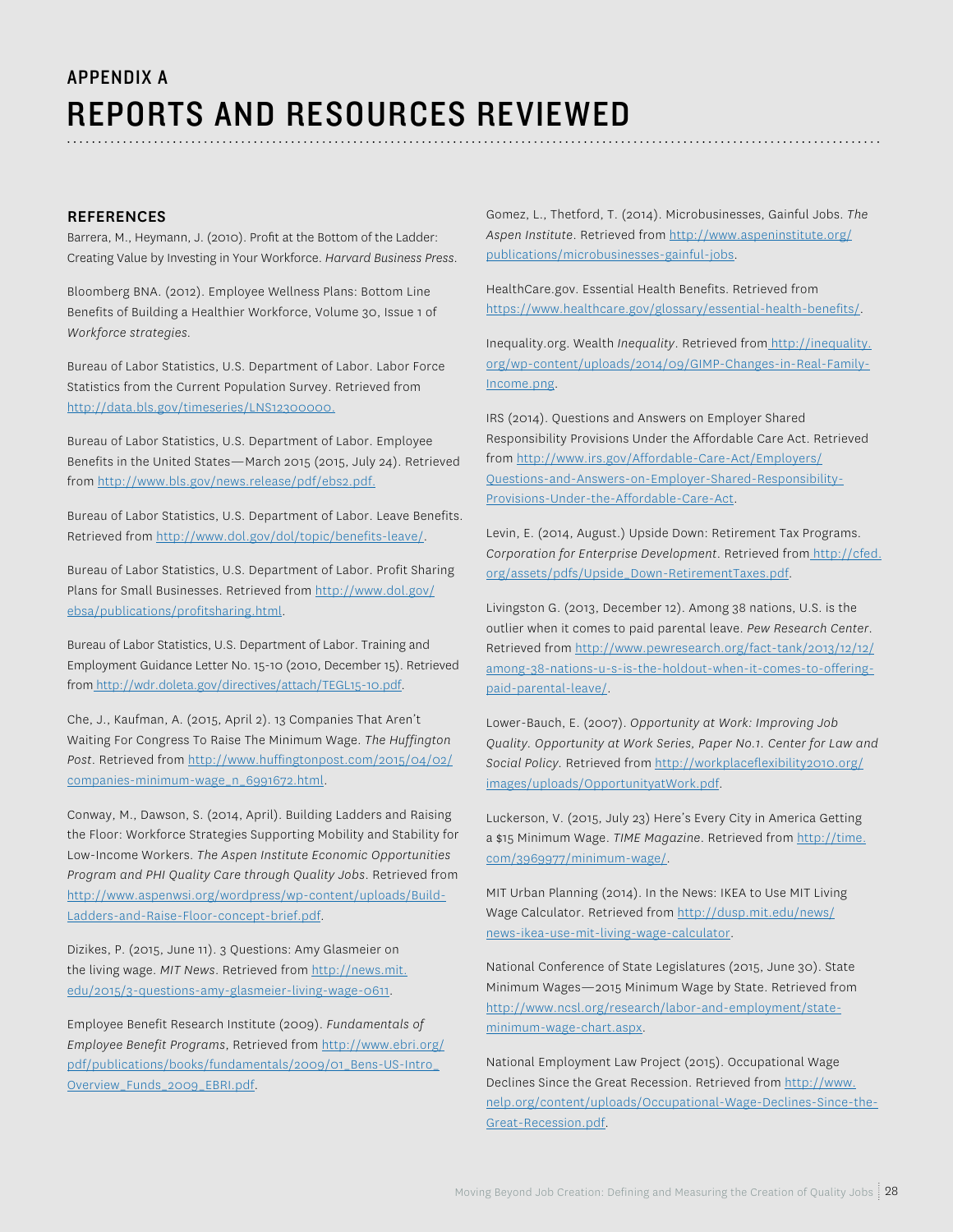## APPENDIX A REPORTS AND RESOURCES REVIEWED *(continued)*

Opportunity Finance Network. (2013). Impact Measurement for CDFI Small Business Lenders. Technical Assistance Memo.

Oxfam America (2013). Hard Work, Hard Lives: America's Low-Wage Workers. Retrieved from [http://www.oxfamamerica.org/static/](http://www.oxfamamerica.org/static/media/files/Hart_Low_Wage_Workers_Report.pdf) [media/files/Hart\\_Low\\_Wage\\_Workers\\_Report.pdf](http://www.oxfamamerica.org/static/media/files/Hart_Low_Wage_Workers_Report.pdf).

Phantom Stock—The Equity Alternative. Phantom Stock Option Plan. Retrieved from [http://www.phantomstockonline.com/wiki/](http://www.phantomstockonline.com/wiki/phantom_stock_option_plan) [phantom\\_stock\\_option\\_plan](http://www.phantomstockonline.com/wiki/phantom_stock_option_plan).

Raise the Minimum Wage (2015). Minimum Wage Laws and Proposals for Major U.S. Cities. Retrieved from [http://www.raisetheminimumwage.com/pages/](http://www.raisetheminimumwage.com/pages/minimum-wage-laws-and-proposals-for-major-u.s.-cities) [minimum-wage-laws-and-proposals-for-major-u.s.-cities.](http://www.raisetheminimumwage.com/pages/minimum-wage-laws-and-proposals-for-major-u.s.-cities)

Ray, R., Sanes, M., and Schmitt, J. (May 2013). No-Vacation Nation Revisited. *Center for Economic and Policy Research*. Retrieved from [http://www.cepr.net/documents/publications/no-vacation](http://www.cepr.net/documents/publications/no-vacation-update-2013-05.pdf)[update-2013-05.pdf](http://www.cepr.net/documents/publications/no-vacation-update-2013-05.pdf).

Silverman, R. (2015, June 29). Companies Are Offering More Generous Benefits (Sort of). *The Wall Street Journal*. Retrieved from [http://blogs.wsj.com/atwork/2015/06/29/](http://blogs.wsj.com/atwork/2015/06/29/companies-are-offering-more-generous-benefits-sort-of/) [companies-are-offering-more-generous-benefits-sort-of/](http://blogs.wsj.com/atwork/2015/06/29/companies-are-offering-more-generous-benefits-sort-of/).

Society for Human Resource Management (2015). 2015 Employee Benefits: An Overview of Employee Benefits Offerings in the U.S.," Retrieved from [http://www.shrm.org/Research/SurveyFindings/](http://www.shrm.org/Research/SurveyFindings/Articles/Documents/2015-Employee-Benefits.pdf) [Articles/Documents/2015-Employee-Benefits.pdf](http://www.shrm.org/Research/SurveyFindings/Articles/Documents/2015-Employee-Benefits.pdf).

Swack, M., Hangen, E., and Northrup, J. (2014). CDFIs Stepping into the Breach: An Impact Evaluation—Summary Report. *The Carsey School of Public Policy—University of New Hampshire*. Retrieved from [http://scholars.unh.edu/cgi/viewcontent.](http://scholars.unh.edu/cgi/viewcontent.cgi?article=1235&context=carsey) [cgi?article=1235&context=carsey](http://scholars.unh.edu/cgi/viewcontent.cgi?article=1235&context=carsey).

Ton, Z. (2014). *The Good Jobs Strategy*, New Harvest 1 edition.

Transform Finance (2015, March 30). "Managing vs. Measuring Impact Investment – Morgan Simon. Retrieved from [http://www.transformfinance.org/blog/2015/3/30/](http://www.transformfinance.org/blog/2015/3/30/managing-vs-measuring-impact-investment) [managing-vs-measuring-impact-investment.](http://www.transformfinance.org/blog/2015/3/30/managing-vs-measuring-impact-investment)

United States Census Bureau (2014). America's Families and Living Arrangements: 2014: Average number of people. Retrieved from <http://www.census.gov/hhes/families/data/cps2014AVG.html>.

United States Government. My Retirement Account, Retrieved from <https://myra.gov/>

U.S. Small Business Administration. Choose Your Business Structure. Retrieved from [https://www.sba.gov/content/cooperative.](https://www.sba.gov/content/cooperative)

U.S. Treasure Department (2015). Final Regulations Implementing Employer Shared Responsibility Under the Affordable Care Act (ACA) for 2015. Retrieved from [http://www.treasury.gov/press-center/](http://www.treasury.gov/press-center/press-releases/Documents/Fact%20Sheet%20021014.pdf) [press-releases/Documents/Fact%20Sheet%20021014.pdf.](http://www.treasury.gov/press-center/press-releases/Documents/Fact%20Sheet%20021014.pdf)

Walsh, B. (2013, December 6). The US job market in five charts: November's job report. Retrieved from [http://blogs.reuters.com/data-dive/2013/12/06/](http://blogs.reuters.com/data-dive/2013/12/06/the-us-job-market-in-five-charts-novembers-jobs-report/) [the-us-job-market-in-five-charts-novembers-jobs-report/](http://blogs.reuters.com/data-dive/2013/12/06/the-us-job-market-in-five-charts-novembers-jobs-report/).

#### OTHER RESOURCES

Council of Economic Advisers (2014). The Economics of Paid and Unpaid Leave. Retrieved from [https://www.whitehouse.gov/sites/](https://www.whitehouse.gov/sites/default/files/docs/leave_report_final.pdf) [default/files/docs/leave\\_report\\_final.pdf](https://www.whitehouse.gov/sites/default/files/docs/leave_report_final.pdf).

Create Jobs for USA (2014). CDFI Practices in Jobs Data Collection and Tracking: Lessons Learned from Create Jobs for USA. Starbucks and Opportunity Finance Network. Retrieved from [http://ofn.org/sites/](http://ofn.org/sites/default/files/CJ4USA_CDFI_Practices_in_Jobs_Data_Collection.pdf) [default/files/CJ4USA\\_CDFI\\_Practices\\_in\\_Jobs\\_Data\\_Collection.pdf](http://ofn.org/sites/default/files/CJ4USA_CDFI_Practices_in_Jobs_Data_Collection.pdf).

Huntington Capital (2014). 2014 Annual Impact Report. Retrieved from [https://static1.squarespace.com/](https://static1.squarespace.com/static/55551ab4e4b0d98a040765f6/t/5591b372e4b0fc90d5bc641c/1435612018313/2014+Huntington+Capital+Annual+Impact+Report.pdf) [static/55551ab4e4b0d98a040765f6/t/5591b372e4b0fc90d5bc641c/1](https://static1.squarespace.com/static/55551ab4e4b0d98a040765f6/t/5591b372e4b0fc90d5bc641c/1435612018313/2014+Huntington+Capital+Annual+Impact+Report.pdf) [435612018313/2014+Huntington+Capital+Annual+Impact+Report.pdf.](https://static1.squarespace.com/static/55551ab4e4b0d98a040765f6/t/5591b372e4b0fc90d5bc641c/1435612018313/2014+Huntington+Capital+Annual+Impact+Report.pdf)

Tompson, T., Benz, J., Agiesta, J., and Junius, D. (2013) America's Lower-Wage Workforce: Employer and Worker Perspectives. *The Associated Press-NORC Center for Public Affairs Research*. Retrieved from [http://www.apnorc.org/PDFs/Wages/AP\\_NORC\\_Low%20](http://www.apnorc.org/PDFs/Wages/AP_NORC_Low%20Wage%20Earners_Final.pdf) [Wage%20Earners\\_Final.pdf.](http://www.apnorc.org/PDFs/Wages/AP_NORC_Low%20Wage%20Earners_Final.pdf)

University of California, Berkeley, (2011). "Big Ideas for Jobs: A Policy Brief Highlighting Job Creating Initiatives," 2011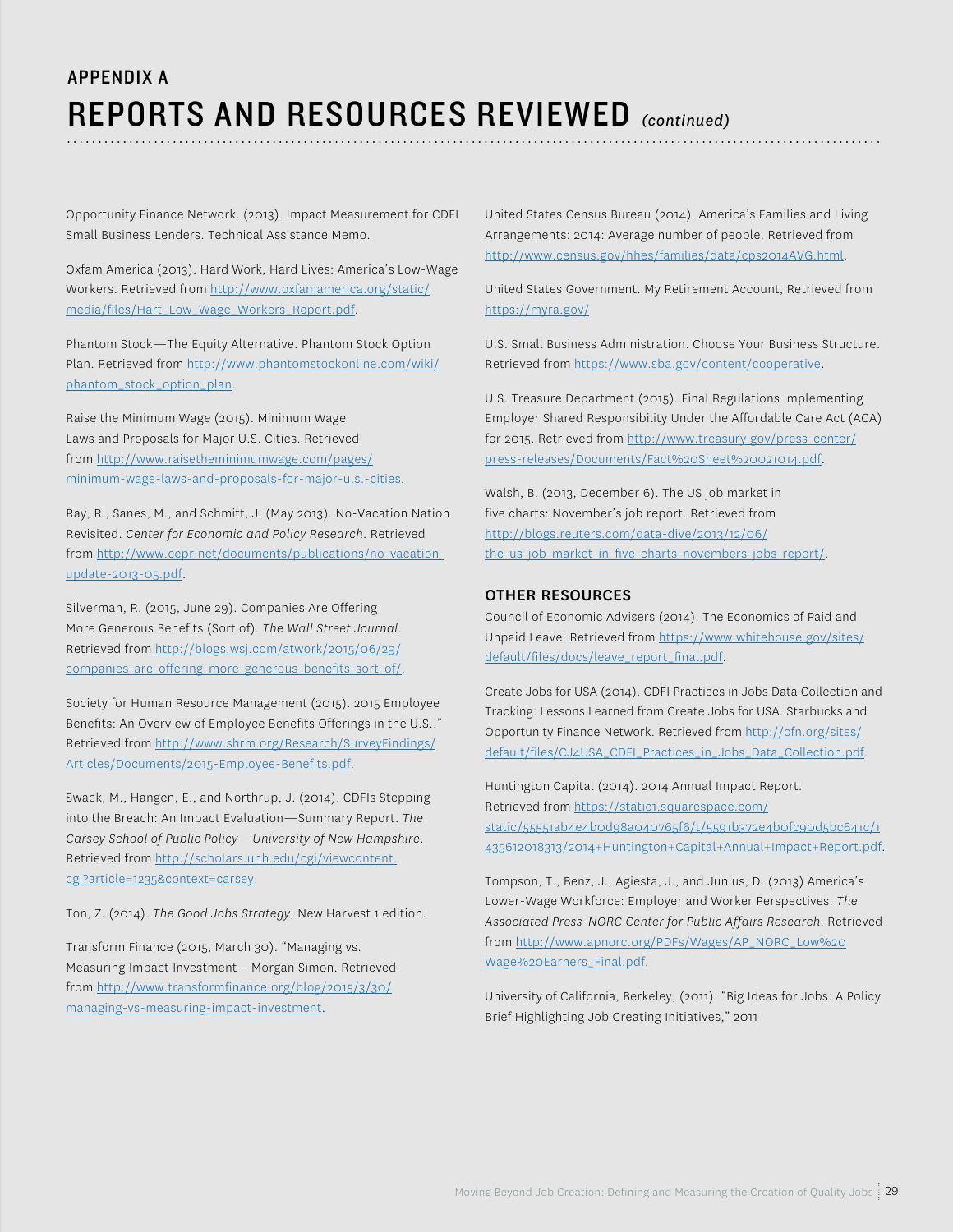## APPENDIX B INTERVIEWEES

Dan Pedrotty, *American Federation of Teachers* Sted Garber, *The Annie E. Casey Foundation* Lori Glass, *Appalachian Community Capital* Tamra Thetford, *The Aspen Institute* Flory Wilson, *B Lab* Anne Claire Broughton, *Broughton Consulting* Anne Geggie, *Capital Impact Partners* Keith Bisson, *CEI* Kevin Smith, *CEI* Paul Scalzone, *CEI* Dan Betancourt, *Community First Fund* Adina Abramowitz, *Consulting for Change* Maggie Kirby, *Craft3* Sharla Delfs, *Craft3* Lisa Hagerman, *DBL Partners*

Noelle Baldini, *Federal Reserve Bank of Philadelphia* Ellen Carey, *GIIN* Michael Jeans, *Growth Opportunity Partners* Hope Mago, *HCAP Partners* Amy Orr, *Heron Foundation* Tom Strong, *Hitachi Foundation* Ben Hecht, *Living Cities* Zeynep Ton, *MIT Sloan School of Management* Catherine Howard, *NCCLF* John Hamilton, *New Hampshire Community Loan Fund / Vested for Growth* Nicole Simoneaux, *REDF* Andrea Armeni, *Transform Finance* Michael Swack, *University of New Hampshire* Louisa Quittman, *U.S. Department of the Treasury*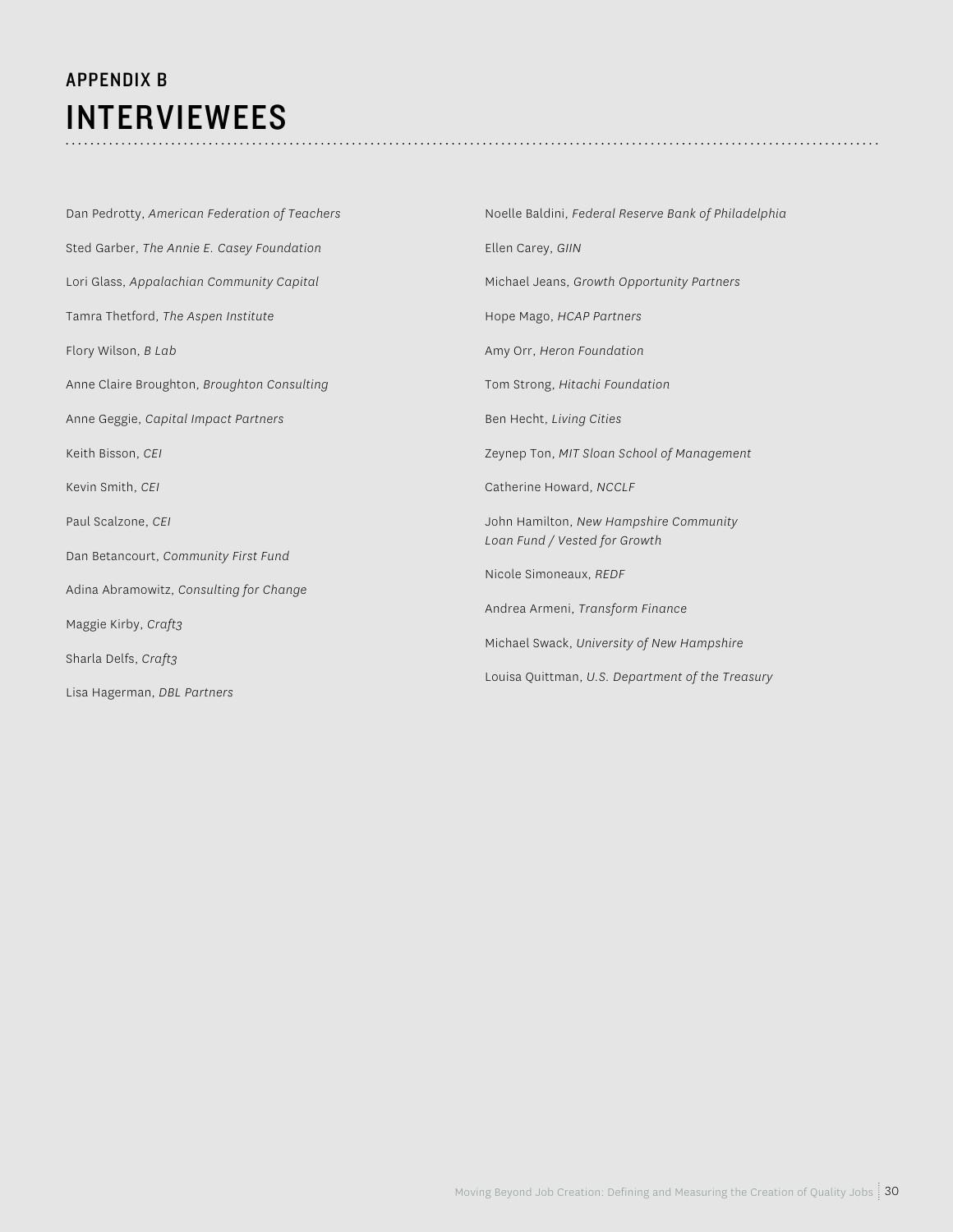## APPENDIX C DETERMINING THE LIVING WAGE AND INDUSTRY-COMPETITIVE WAGE

#### SELECTING AN APPROPRIATE LIVING WAGE BENCHMARK

To determine the wage level that constitutes a living wage in a given geography, CDFIs need to make two decisions:

First, CDFIs must choose whether they will use county, metropolitan area, or state-level living wages to determine whether workers' wages are high enough to cover essential costs. While we recommend using the living wage at the county level, the smallest geographic unit available for this analysis, we encourage CDFIs to select the geographic unit most appropriate for their service area. In some cases, it may be more accurate or feasible for CDFIs to use the relevant metropolitan area or state-level when determining the living wage, especially in areas where a large percentage of workers commute across county lines and where variations in the living wage are minimal within the geographic area.

Second, CDFIs must estimate the family size of the average worker, which will then determine the living wage to support that family. We recommend using a one adult, one child family as a conservative estimate, given the following:

- The average U.S. household in 2014 had 1.94 adults and 0.6 children.63
- 59.2 percent of U.S. workers over 16 are employed, as of September 2015.<sup>64</sup>
- Given the above statistics, there is an average of roughly one employed adult, one non-working adult, and one child per U.S. household.
- Families with two adults (one of whom is working) and one child require slightly less income to cover essential costs than do one parent, one child households, due to the fact that single working parents tend to pay significantly more for childcare than do working parents who have a nonworking spouse.<sup>65</sup>

We recognize that the estimation of workers' average family size is an imprecise exercise, and we therefore encourage CDFIs to select the family size most representative of the employees their particular investments support. CDFIs can also use the living wage for a one adult, no child household to determine whether wages paid are, at minimum, sufficient to cover one employee's own basic needs.

#### CALCULATING THE INDUSTRY-COMPETITIVE WAGE

We recommend that CDFIs compare reported wage levels to the median wage for all workers within a given industry, rather than the median wages for specific occupations within an industry. To do this, CDFIs must determine the North American Industry Classification System (NAICS) code of each financed organization.<sup>66</sup>

For example, if a CDFI in Connecticut wants to determine whether a restaurant borrower pays its workers more than competitors, it should use BLS data to determine the median wages paid to all workers within the restaurant industry in Connecticut, rather than referring to the median wage paid to each type of worker employed by the restaurant (e.g., servers, cooks, managers). Comparing wages of each type of employee to industry wages is typically too time- and resource-intensive, and potentially infeasible, as financed organizations may not be able to provide information on each employee's job description.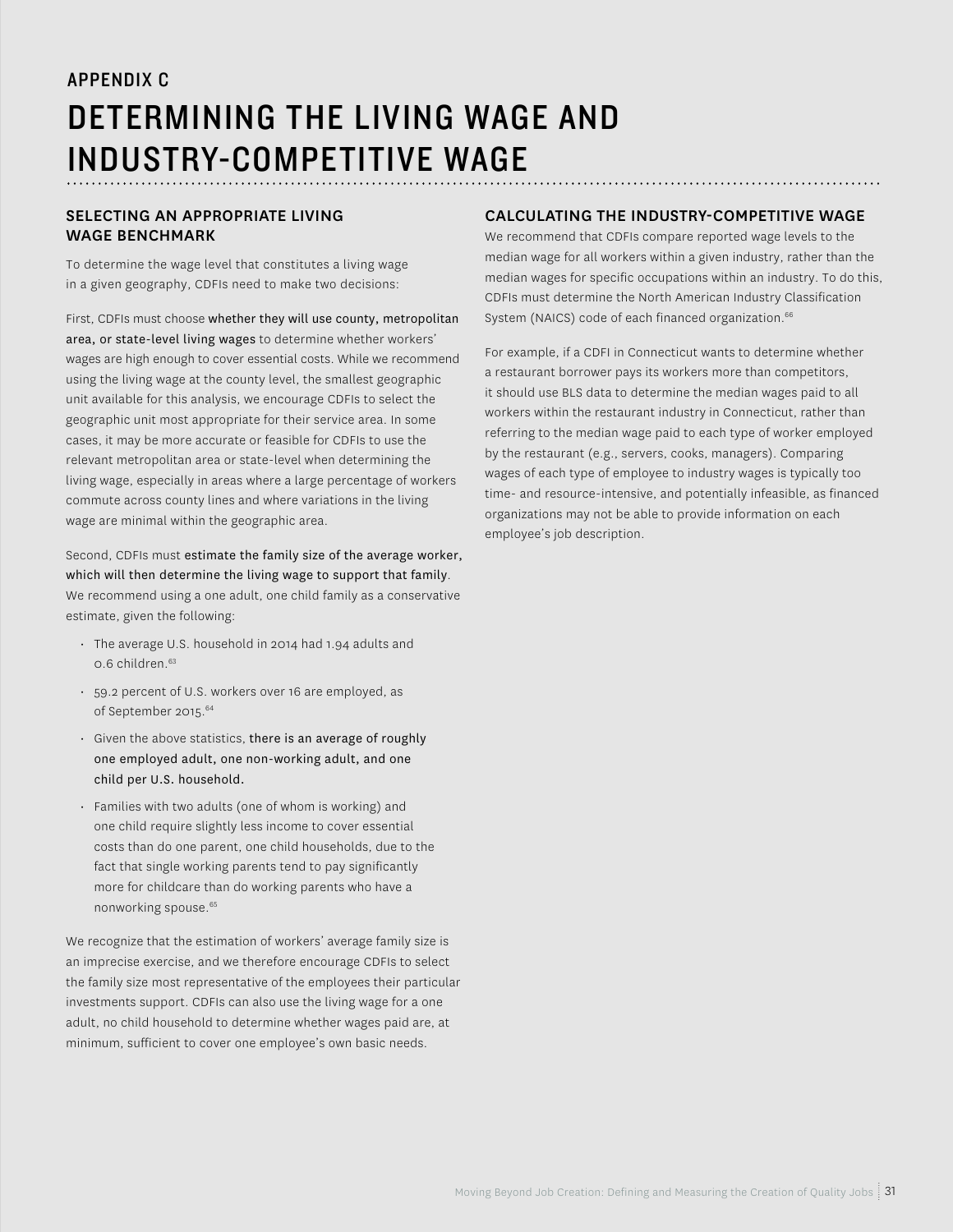## APPENDIX D QUESTIONS TO ASSESS WHETHER INVESTEES OFFER QUALITY JOBS

|                                                                                                                                                                          | <b>IRIS METRIC?</b>                                        | <b>ALIGNED WITH</b><br><b>QUESTIONS INCLUDED</b><br>IN THE B IMPACT<br><b>ASSESSMENT?</b> |
|--------------------------------------------------------------------------------------------------------------------------------------------------------------------------|------------------------------------------------------------|-------------------------------------------------------------------------------------------|
| <b>LIVING WAGE</b>                                                                                                                                                       |                                                            |                                                                                           |
| How many and what percentage of workers are paid a living wage?                                                                                                          | <b>No</b>                                                  | Yes                                                                                       |
| Does the company offer higher wages than the industry median?                                                                                                            | Similar to OI9767                                          | Yes                                                                                       |
| <b>BASIC BENEFITS</b>                                                                                                                                                    |                                                            |                                                                                           |
| PAID LEAVE                                                                                                                                                               |                                                            |                                                                                           |
| Does the company offer employees paid leave?                                                                                                                             | Similar to OI2742, which covers<br>all employment benefits | Yes                                                                                       |
| Does the company offer paid vacation? Paid sick leave?<br>Paid maternity leave? Paid paternity leave?                                                                    | Similar to OI2742, which covers<br>all employment benefits | Yes                                                                                       |
| For each of the questions above: how many days are offered?<br>How many and what percentage of full-time and part-time<br>employees receive each benefit?                | Similar to OI2742, which covers<br>all employment benefits | Yes                                                                                       |
| <b>HEALTH INSURANCE</b>                                                                                                                                                  |                                                            |                                                                                           |
| Does the company offer health insurance to employees?                                                                                                                    | Similar to OI2742, which covers<br>all employment benefits | Yes                                                                                       |
| How many and what percentage of full-time and part-time<br>employees are eligible for health insurance?                                                                  | Similar to OI2742, which covers<br>all employment benefits | Yes                                                                                       |
| How many and what percentage of full-time and part-time<br>employees are enrolled in company-provided health insurance?                                                  | Similar to OI2742, which covers<br>all employment benefits | Yes                                                                                       |
| <b>RETIREMENT SAVINGS PLAN</b>                                                                                                                                           |                                                            |                                                                                           |
| Does the company offer a retirement savings plan to employees?                                                                                                           | Similar to OI2742, which covers<br>all employment benefits | Yes                                                                                       |
| What is the structure of this plan (e.g., traditional 401(k),<br>Roth 401(k) savings plans, defined benefit pension plan)?<br>Are employees auto-enrolled into the plan? | Similar to OI2742, which covers<br>all employment benefits | Yes                                                                                       |
| How many and what percentage of full-time and part-time<br>employees are eligible for participation in these retirement plans?                                           | Similar to OI2742, which covers<br>all employment benefits | Yes                                                                                       |
| Does the company match employee contributions to<br>a retirement savings account? If so, by how much?                                                                    | Similar to OI2742, which covers<br>all employment benefits | Yes                                                                                       |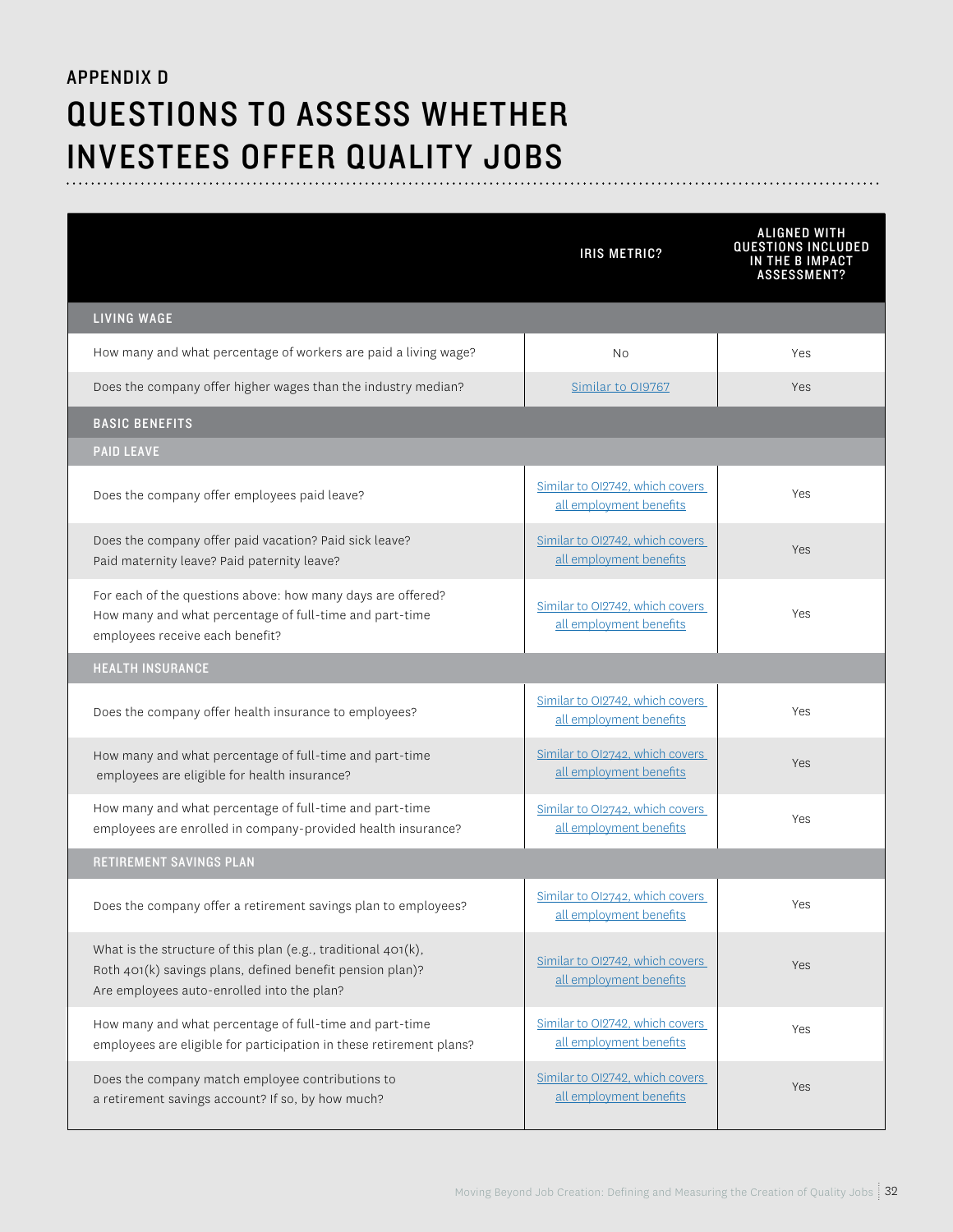## APPENDIX D QUESTIONS TO ASSESS WHETHER INVESTEES OFFER QUALITY JOBS *(continued)*

|                                                                                                                                                         | <b>IRIS METRIC?</b>                                        | ALIGNED WITH<br>QUESTIONS INCLUDED<br>IN THE B IMPACT<br><b>ASSESSMENT?</b> |
|---------------------------------------------------------------------------------------------------------------------------------------------------------|------------------------------------------------------------|-----------------------------------------------------------------------------|
| <b>OTHER</b>                                                                                                                                            |                                                            |                                                                             |
| How long must an employee be on the company's payroll<br>to be eligible to receive the above benefits?                                                  | Similar to OI2742, which covers<br>all employment benefits | Yes                                                                         |
| Does the company pay more in aggregate wages to employees<br>than to independent contractors? <sup>67</sup>                                             | Similar to OI2742, which covers<br>all employment benefits | Yes                                                                         |
| <b>CAREER-BUILDING OPPORTUNITIES</b>                                                                                                                    |                                                            |                                                                             |
| TRAINING AND MENTORSHIP                                                                                                                                 |                                                            |                                                                             |
| Does the company offer a formal training program to employees?<br>If so, please describe.                                                               | No                                                         | No                                                                          |
| If so, how many and what percentage of workers<br>participate in this program?                                                                          | Similar to OI4229                                          | <b>No</b>                                                                   |
| Does the company pay or reimburse workers for the cost of<br>obtaining relevant credentials, such as degrees or industry-<br>recognized certifications? | <b>No</b>                                                  | Yes                                                                         |
| If so, what types of certifications does the company<br>support (e.g., Acute Care Nurse Practitioner-Board<br>Certified, NIMS Machining Level I)?       | <b>No</b>                                                  | <b>No</b>                                                                   |
| How many and what percentage of workers obtained<br>relevant credentials offered or financed by the company<br>within the last 12 months?               | Similar to OI4229                                          | Yes                                                                         |
| Does the company offer informal training in addition to the training<br>provided during the onboarding process?                                         |                                                            |                                                                             |
| If so, please describe.                                                                                                                                 | No                                                         | Yes                                                                         |
| OPPORTUNITIES FOR ADVANCEMENT                                                                                                                           |                                                            |                                                                             |
| How many and what percentage of positions have been<br>filled by internal candidates within the last 12 months?                                         | Similar to OI4884                                          | Yes                                                                         |
| How many and what percentage of management positions<br>have been filled by internal candidates?                                                        | <b>NO</b>                                                  | Yes                                                                         |

. . . . . . . . .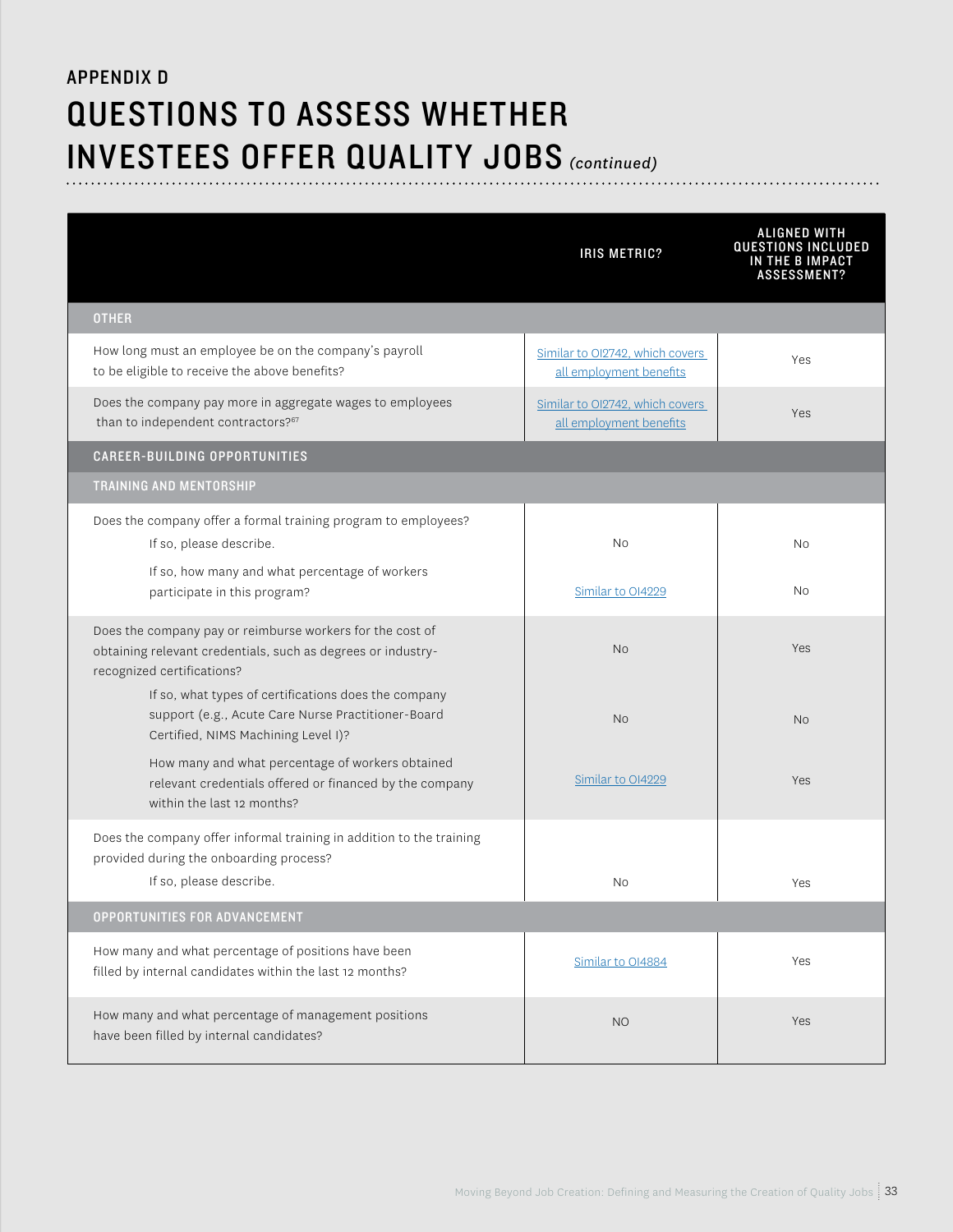## APPENDIX D QUESTIONS TO ASSESS WHETHER INVESTEES OFFER QUALITY JOBS *(continued)*

|                                                                                                                                                                           | <b>IRIS METRIC?</b>                                        | <b>ALIGNED WITH</b><br><b>QUESTIONS INCLUDED</b><br>IN THE B IMPACT<br><b>ASSESSMENT?</b> |
|---------------------------------------------------------------------------------------------------------------------------------------------------------------------------|------------------------------------------------------------|-------------------------------------------------------------------------------------------|
| <b>WEALTH-BUILDING OPPORTUNITIES</b>                                                                                                                                      |                                                            |                                                                                           |
| <b>PROFIT-SHARING</b>                                                                                                                                                     |                                                            |                                                                                           |
| Does the company offer an annual bonus plan based on the<br>company's and/or individual's performance?                                                                    | <b>No</b>                                                  | Yes                                                                                       |
| If so, how many and what percentage of full-time and<br>part-time employees participated in the annual bonus<br>plan within the last 12 months?                           | <b>No</b>                                                  | <b>No</b>                                                                                 |
| Does the company offer an employee stock ownership plan,<br>phantom stock, or stock appreciation rights?                                                                  | Similar to OI2742, which covers<br>all employment benefits | Yes                                                                                       |
| If so, how many and what percentage of full-time<br>and part-time employees are given stock options<br>or phantom stock?                                                  | Similar to OI2742, which covers<br>all employment benefits | <b>No</b>                                                                                 |
| FINANCIAL WELLNESS PROGRAMS                                                                                                                                               |                                                            |                                                                                           |
| Does the company offer any financial wellness programs to workers?<br>If so, are these employer-funded? Please describe.<br>How many and what percentage of full-time and | No                                                         | Yes                                                                                       |
| part-time employees participated in these financial<br>wellness programs within the last 12 months?                                                                       | No                                                         | No                                                                                        |
| <b>GENERAL / MISCELLANEOUS QUESTIONS</b>                                                                                                                                  |                                                            |                                                                                           |
| Does the company offer direct deposit? Is direct deposit<br>available for both full-time and part-time employees?                                                         | <b>No</b>                                                  | N <sub>0</sub>                                                                            |
| What other ways does the company help workers build wealth?                                                                                                               | <b>No</b>                                                  | No                                                                                        |

. . . . . . . . . . .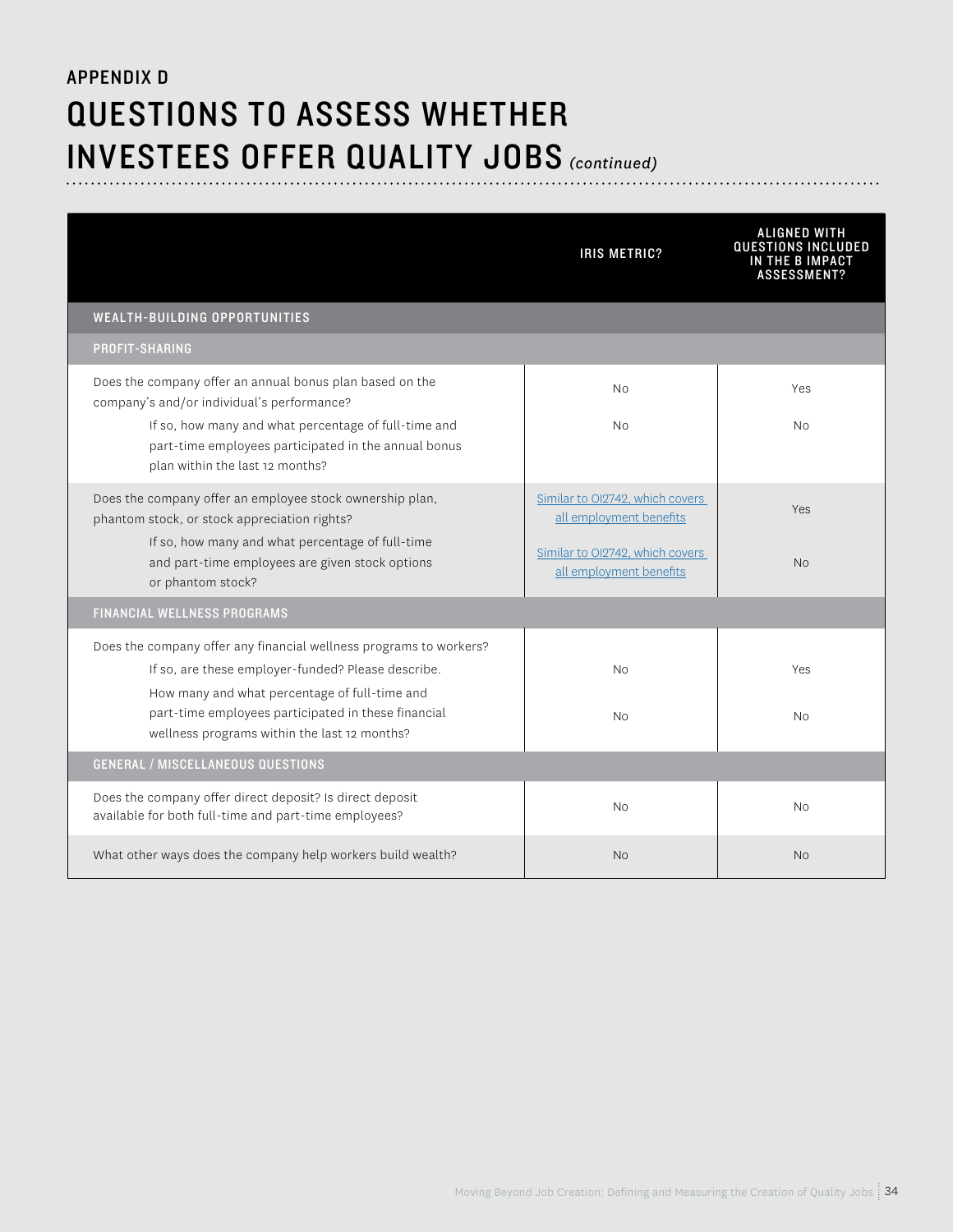## APPENDIX D QUESTIONS TO ASSESS WHETHER INVESTEES OFFER QUALITY JOBS *(continued)*

|                                                                                                                                                                                | <b>IRIS METRIC?</b> | <b>ALIGNED WITH</b><br>QUESTIONS INCLUDED<br>IN THE B IMPACT<br><b>ASSESSMENT?</b> |
|--------------------------------------------------------------------------------------------------------------------------------------------------------------------------------|---------------------|------------------------------------------------------------------------------------|
| FAIR AND ENGAGING WORKPLACE                                                                                                                                                    |                     |                                                                                    |
| FLEXIBLE AND PREDICTABLE SCHEDULING                                                                                                                                            |                     |                                                                                    |
| Can staff work with management to set their schedules to<br>accommodate family or personal priorities?                                                                         | OI7983              | Yes                                                                                |
| If so, how many and what percentage of staff have work<br>schedules that differ from the majority of workers?                                                                  | OI7983              | <b>No</b>                                                                          |
| Please describe the company's policies regarding scheduling<br>flexibility, if applicable.                                                                                     | OI7983              | Yes                                                                                |
| What percentage of company staff has fixed work schedules?                                                                                                                     | 017983              | <b>No</b>                                                                          |
| How many days in advance, approximately, are employees with<br>variable schedules informed of their schedule?                                                                  | OI7983              | <b>No</b>                                                                          |
| EQUAL TREATMENT AND WORKER ENGAGEMENT                                                                                                                                          |                     |                                                                                    |
| How many and what percentage of workers undergo a regular<br>performance review?                                                                                               | <b>No</b>           | Yes                                                                                |
| Are key business performance indicators shared regularly with workers?                                                                                                         | <b>No</b>           | Yes                                                                                |
| Do workers generally understand how they contribute to these<br>key business performance indicators?                                                                           | <b>No</b>           | <b>No</b>                                                                          |
| <b>GENERAL QUESTIONS</b>                                                                                                                                                       |                     |                                                                                    |
| What was the company's employee turnover rate over the past<br>year (percentage of employees who left the company voluntarily<br>or involuntarily out of the total workforce)? | OI1638              | No.                                                                                |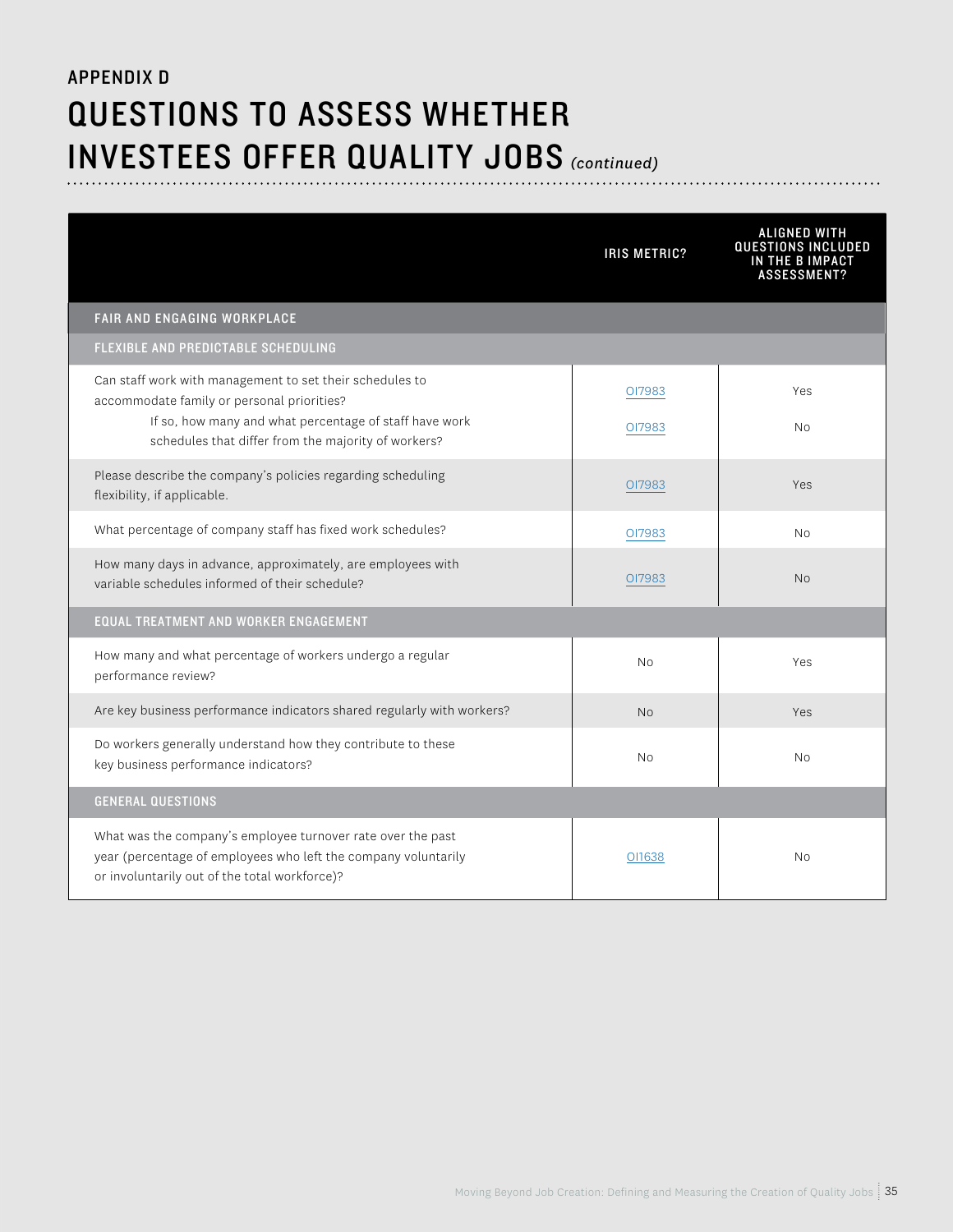## APPENDIX E IMPACT MEASUREMENT GENERAL GUIDELINES

In order to measure progress towards the creation of quality jobs, an investor must develop and implement an impact measurement system using the following six steps as guidelines:

- 1. Establish concrete impact objectives. What are the specific social or environmental impacts that your organization seeks to support (e.g., the creation of quality jobs)? To answer the question specifically and comprehensively, CDFIs should also consider the following:
	- What are the most and least impactful investments you have made? Why?
	- How does your organization differ from its peers and competitors? What is unique about the loans, investments, or technical assistance that you provide?
- 2. Select both qualitative and quantitative questions that are directly aligned with your impact objectives. Doing so will help you determine the extent to which investees are making progress toward your organization's goals. CDFIs should refer to the [IRIS catalog](https://iris.thegiin.org/) of generally accepted social, environmental, and financial performance metrics and [review the metrics that](https://iris.thegiin.org/users?filters=direct-investor)  [other CDFIs and impact investors](https://iris.thegiin.org/users?filters=direct-investor) use to measure social impact when selecting appropriate impact metrics and qualitative questions. CDFIs should also utilize where appropriate the sample of questions included in this report and in Appendix D to assess whether they are supporting the creation of quality jobs.
- 3. Develop a survey for borrowers. CDFIs can use as a model the questions in Appendix D. These surveys can take the form of online or offline questionnaires, and CDFIs should be mindful of the amount of time it would take for borrowers to respond. Online surveys are generally less resource-intensive for CDFIs to administer; however, response rates for online surveys tend to be lower than those for phone or in-person surveys. CDFIs should note that certain impacts can only be determined by analyzing survey results and not by directly providing questions to borrowers. For example, to determine whether a company is paying living wages, a CDFI must compare reported wages to living wage benchmarks, rather than directly asking a borrower how many living wage jobs they offer.
- 4. Survey borrowers during underwriting and at least once per year. By surveying borrowers during underwriting, CDFIs can clearly communicate the importance of their mission to borrowers. Conveying the organizational mission effectively can encourage higher response rates to surveys provided over the term of the loan or equity investment. Additionally, surveying organizations during underwriting or due diligence allows a CDFI to establish a baseline for the social impact created by its loan or investment, so that changes in reported performance over time can be compared to survey results before the deployment of capital.
- 5. Consistently store all collected impact data in one location to ensure consistency and accuracy. Impact data can be stored using portfolio management software (e.g.[, Portfol](http://www.portfol.com)), Excel, Access, or cloud-based platforms such as Salesforce. It is essential that data not be stored in multiple locations, as this greatly reduces data reliability and makes it more difficult to analyze results. Additionally, it is important that the system used can track change over time—for example, collection of living wage data for an investee prior to loan disbursement and over the life of the loan—so that the CDFI can assess progress towards its impact objectives.
- 6. Analyze data. The collected data should then be analyzed to identify trends in performance across the portfolio and over time. CDFIs should consider the following questions when analyzing impact data.
	- Do results confirm or contradict assumptions you have made about the ways the businesses you support create positive impact?
	- Do certain types of financial products or investees appear to be generating more positive impact than others?
	- Do survey respondents provide inadequate or no responses to certain questions? (If so, consider removing or altering these questions.)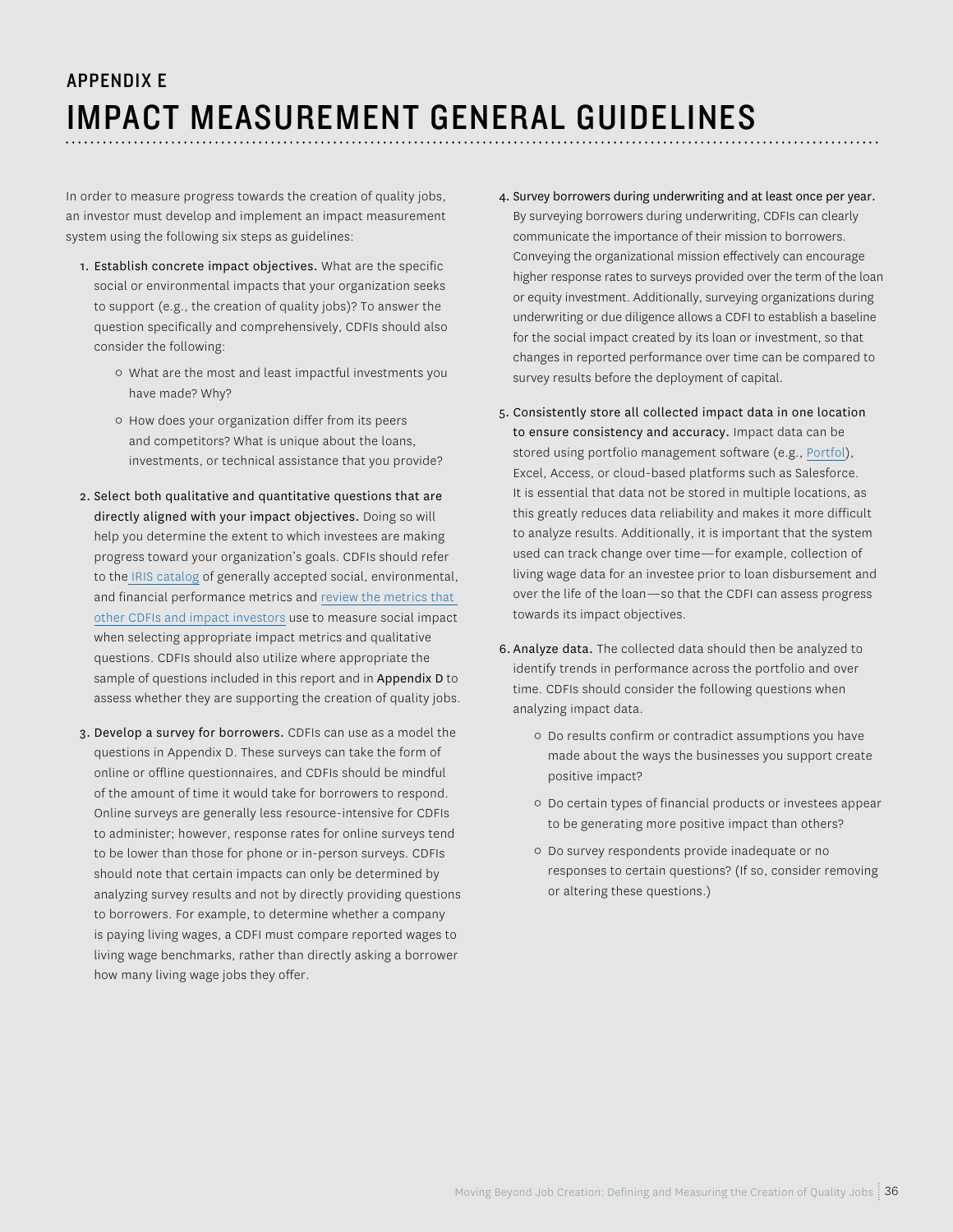## ENDNOTES

i See: [http://www.nelp.org/content/uploads/Occupational-Wage-](http://www.nelp.org/content/uploads/Occupational-Wage-Declines-Since-the-Great-Recession.pdf)[Declines-Since-the-Great-Recession.pdf](http://www.nelp.org/content/uploads/Occupational-Wage-Declines-Since-the-Great-Recession.pdf).

<sup>2</sup> See Bureau of Labor Statistics, The Employment Situation-January 2016: <http://www.bls.gov/news.release/pdf/empsit.pdf>.

3 See: [http://www.nelp.org/content/uploads/Occupational-Wage-](http://www.nelp.org/content/uploads/Occupational-Wage-Declines-Since-the-Great-Recession.pdf)[Declines-Since-the-Great-Recession.pdf](http://www.nelp.org/content/uploads/Occupational-Wage-Declines-Since-the-Great-Recession.pdf).

4 Ibid.

5 See Bureau of Labor Statistics, The Employment Situation January 2016: <http://www.bls.gov/news.release/pdf/empsit.pdf>.

<sup>6</sup> Taking into account cost-of-living increases since the recession officially ended in 2009, wages have actually declined for most U.S. workers. See: [http://www.nelp.org/content/uploads/Occupational-](http://www.nelp.org/content/uploads/Occupational-Wage-Declines-Since-the-Great-Recession.pdf)[Wage-Declines-Since-the-Great-Recession.pdf](http://www.nelp.org/content/uploads/Occupational-Wage-Declines-Since-the-Great-Recession.pdf).

7 See Chart 10: [http://blogs.reuters.com/data-dive/2013/12/06/](http://blogs.reuters.com/data-dive/2013/12/06/the-us-job-market-in-five-charts-novembers-jobs-report/) [the-us-job-market-in-five-charts-novembers-jobs-report/.](http://blogs.reuters.com/data-dive/2013/12/06/the-us-job-market-in-five-charts-novembers-jobs-report/)

8 See: [https://www.census.gov/content/dam/Census/library/](https://www.census.gov/content/dam/Census/library/publications/2015/demo/p60-252.pdf) [publications/2015/demo/p60-252.pdf](https://www.census.gov/content/dam/Census/library/publications/2015/demo/p60-252.pdf).

9 See: [http://www.nelp.org/content/uploads/Occupational-Wage-](http://www.nelp.org/content/uploads/Occupational-Wage-Declines-Since-the-Great-Recession.pdf)[Declines-Since-the-Great-Recession.pdf](http://www.nelp.org/content/uploads/Occupational-Wage-Declines-Since-the-Great-Recession.pdf).

<sup>10</sup> See: Changes in Family Income by Quintile and Top 5 Percent. [http://inequality.org/wp-content/uploads/2014/09/GIMP-Changes](http://inequality.org/wp-content/uploads/2014/09/GIMP-Changes-in-Real-Family-Income.png?9aeac0)[in-Real-Family-Income.png?9aeac0](http://inequality.org/wp-content/uploads/2014/09/GIMP-Changes-in-Real-Family-Income.png?9aeac0).

11 See: [http://www.aspenwsi.org/wordpress/wp-content/uploads/](http://www.aspenwsi.org/wordpress/wp-content/uploads/Build-Ladders-and-Raise-Floor-concept-brief.pdf) [Build-Ladders-and-Raise-Floor-concept-brief.pdf](http://www.aspenwsi.org/wordpress/wp-content/uploads/Build-Ladders-and-Raise-Floor-concept-brief.pdf)

12 See: [http://inequality.org/wealth-inequality/.](http://inequality.org/wealth-inequality/)

13 See: [http://www.cepr.net/documents/publications/no](http://www.cepr.net/documents/publications/no-vacation-update-2013-05.pdf)[vacation-update-2013-05.pdf](http://www.cepr.net/documents/publications/no-vacation-update-2013-05.pdf); [http://www.pewresearch.org/fact](http://www.pewresearch.org/fact-tank/2013/12/12/among-38-nations-u-s-is-the-holdout-when-it-comes-to)[tank/2013/12/12/among-38-nations-u-s-is-the-holdout-when-it](http://www.pewresearch.org/fact-tank/2013/12/12/among-38-nations-u-s-is-the-holdout-when-it-comes-to)[comes-to-offering-paid-parental-leave/.](http://www.pewresearch.org/fact-tank/2013/12/12/among-38-nations-u-s-is-the-holdout-when-it-comes-to)

14 See: [http://www.oxfamamerica.org/static/media/files/Hart\\_Low\\_](http://www.oxfamamerica.org/static/media/files/Hart_Low_Wage_Workers_Report.pdf) [Wage\\_Workers\\_Report.pdf](http://www.oxfamamerica.org/static/media/files/Hart_Low_Wage_Workers_Report.pdf).

15 See: <http://time.com/3969977/minimum-wage/>.

16 See: [http://www.raisetheminimumwage.com/pages/minimum](http://www.raisetheminimumwage.com/pages/minimum-wage-laws-and-proposals-for-major-u.s.-cities)[wage-laws-and-proposals-for-major-u.s.-cities](http://www.raisetheminimumwage.com/pages/minimum-wage-laws-and-proposals-for-major-u.s.-cities) and [http://www.](http://www.ncsl.org/research/labor-and-employment/state-minimum-wage-chart.aspx) [ncsl.org/research/labor-and-employment/state-minimum-wage](http://www.ncsl.org/research/labor-and-employment/state-minimum-wage-chart.aspx)[chart.aspx](http://www.ncsl.org/research/labor-and-employment/state-minimum-wage-chart.aspx).

17 See: [http://www.huffingtonpost.com/2015/04/02/companies](http://www.huffingtonpost.com/2015/04/02/companies-minimum-wage_n_6991672.html)[minimum-wage\\_n\\_6991672.html](http://www.huffingtonpost.com/2015/04/02/companies-minimum-wage_n_6991672.html).

18 See: [http://blogs.wsj.com/atwork/2015/06/29/](http://blogs.wsj.com/atwork/2015/06/29/companies-are-offering-more-generous-benefits-sort-of/) [companies-are-offering-more-generous-benefits-sort-of/](http://blogs.wsj.com/atwork/2015/06/29/companies-are-offering-more-generous-benefits-sort-of/).

19 See: [http://scholars.unh.edu/cgi/viewcontent.](http://scholars.unh.edu/cgi/viewcontent.cgi?article=1235&context=carsey) [cgi?article=1235&context=carsey](http://scholars.unh.edu/cgi/viewcontent.cgi?article=1235&context=carsey).

20 See: [http://ofn.org/sites/default/files/OFN\\_20\\_Years\\_](http://ofn.org/sites/default/files/OFN_20_Years_Opportunity_Finance_Report.pdf) [Opportunity\\_Finance\\_Report.pdf,](http://ofn.org/sites/default/files/OFN_20_Years_Opportunity_Finance_Report.pdf) page 5.

21 See: [http://ofn.org/sites/default/files/OFN\\_20\\_Years\\_](http://ofn.org/sites/default/files/OFN_20_Years_Opportunity_Finance_Report.pdf)

[Opportunity\\_Finance\\_Report.pdf.](http://ofn.org/sites/default/files/OFN_20_Years_Opportunity_Finance_Report.pdf) We assume that the percentage of CDFI clients who are low-income, female, or consider themselves to be a minority is the same as the percentage of employees of CDFI investees who fit within these demographic classifications.

<sup>22</sup> While the vast majority of CDFIs provide loans rather than equity investments, we use the terms investee or borrower throughout this paper to refer to organizations financed by CDFIs.

<sup>23</sup> For example, some workers value greater work flexibility and the opportunity to build skills more than higher wages.

<sup>24</sup> This differs from the definition of any job, which is (relatively) objective and therefore allows jobs to be counted without the use of a subjective screening process.

 $25$  For example, the aspects of a quality job for a nurse practitioner in terms of job responsibilities, pay, benefits, and structure are different from the aspects of a quality job for servers in the restaurant industry.

26 See multiple examples cited in "Employee Wellness Plans: Bottom Line Benefits of Building a Healthier Workforce," Volume 30, Issue 1 of *Workforce strategies*, Bloomberg BNA (2012).

<sup>27</sup> The Living Wage Calculator estimates the cost of living for different household types, depending on the number of adults and children. See: [http://livingwage.mit.edu/pages/about.](http://livingwage.mit.edu/pages/about)

<sup>28</sup> Dizikes, P. (June 11, 2015) "3 Questions: Amy Glasmeier on the living wage", MIT News. Accessed on September 25, 2015 at [http://](http://news.mit.edu/2015/3-questions-amy-glasmeier-living-wage-0611) [news.mit.edu/2015/3-questions-amy-glasmeier-living-wage-0611.](http://news.mit.edu/2015/3-questions-amy-glasmeier-living-wage-0611)

<sup>29</sup> See: <http://dusp.mit.edu/news/news-ikea-use-mit-living-wage-calculator>.

30 See: <http://livingwage.mit.edu/>.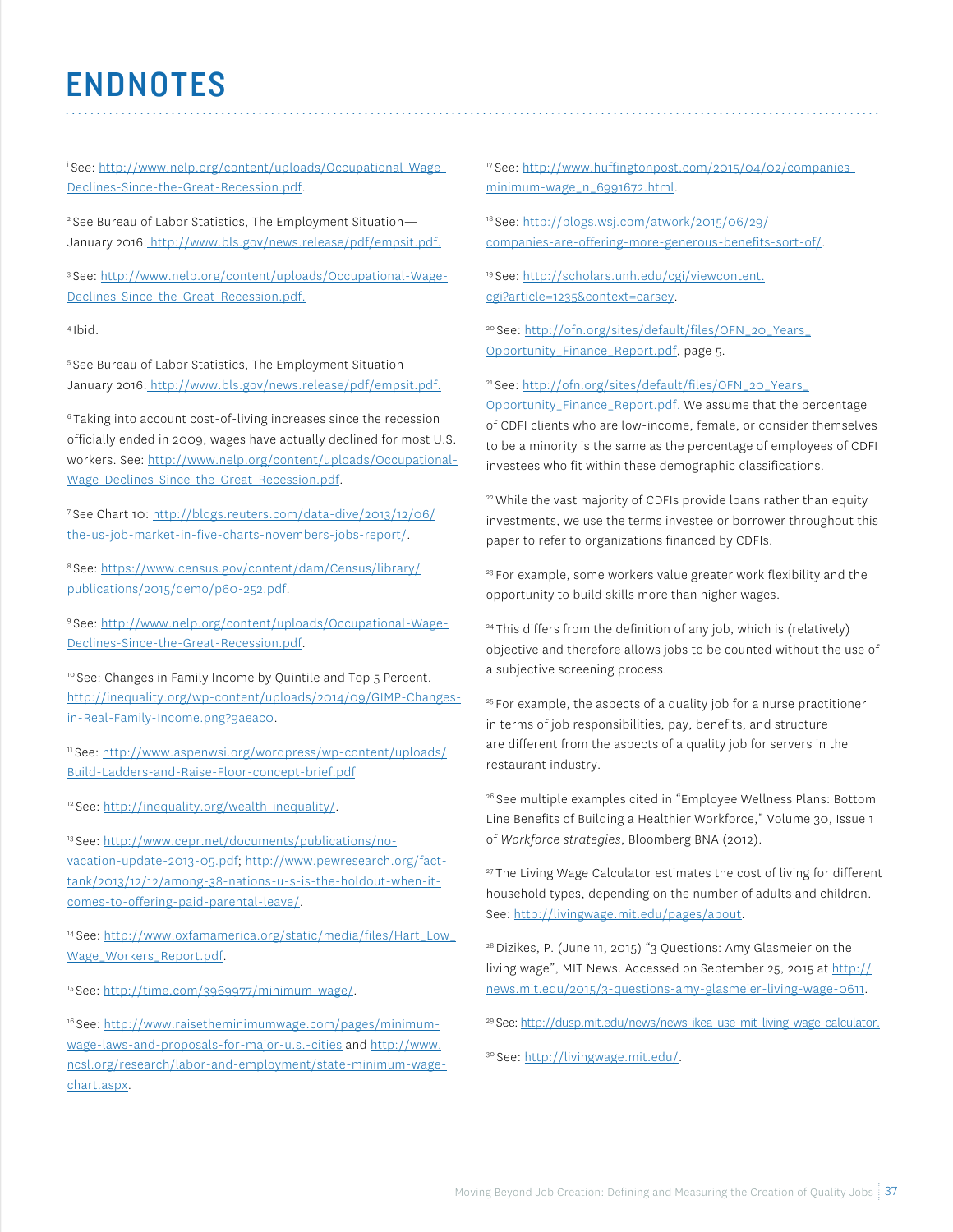## ENDNOTES *(continued)*

<sup>31</sup> Although using an employer's address to determine the living wage assumes that employees' residence is within the same county, metropolitan area, or state as their employer, this approach may *underestimate* the number of living wage jobs provided by the company: workers who travel significant distances for work—to major urban centers, for example—often do so because they live in more affordable areas than their place of employment.

32 As of the date of this paper's publication, we encourage CDFIs to use datasets provided on the following website: [http://www.bls.gov/](http://www.bls.gov/oes/current/oes_research_estimates.htm) [oes/current/oes\\_research\\_estimates.htm.](http://www.bls.gov/oes/current/oes_research_estimates.htm)

33 In 2013, only 28 percent of low-wage workers indicated they were offered paid sick leave, paid vacation, health insurance, and a retirement plan by their employers. See: [http://www.oxfamamerica.](http://www.oxfamamerica.org/static/media/files/Hart_Low_Wage_Workers_Report.pdf) [org/static/media/files/Hart\\_Low\\_Wage\\_Workers\\_Report.pdf](http://www.oxfamamerica.org/static/media/files/Hart_Low_Wage_Workers_Report.pdf).

34 See: [http://www.shrm.org/Research/SurveyFindings/Articles/](http://www.shrm.org/Research/SurveyFindings/Articles/Documents/2015-Employee-Benefits.pdf) [Documents/2015-Employee-Benefits.pdf](http://www.shrm.org/Research/SurveyFindings/Articles/Documents/2015-Employee-Benefits.pdf).

 $35$  Ibid.

36 See: [http://www.transformfinance.org/blog/2015/3/30/](http://www.transformfinance.org/blog/2015/3/30/managing-vs-measuring-impact-investment) [managing-vs-measuring-impact-investment.](http://www.transformfinance.org/blog/2015/3/30/managing-vs-measuring-impact-investment)

37 Ibid; Zeynep Ton, The Good Jobs Strategy, 2014.

38 See: [https://www.healthcare.gov/glossary/](https://www.healthcare.gov/glossary/essential-health-benefits/) [essential-health-benefits/.](https://www.healthcare.gov/glossary/essential-health-benefits/)

39 See: [http://www.ajc.com/news/news/opinion/](http://www.ajc.com/news/news/opinion/health-cares-link-to-poverty/nQkbf/) [health-cares-link-to-poverty/nQkbf/](http://www.ajc.com/news/news/opinion/health-cares-link-to-poverty/nQkbf/).

40 See: [http://familiesusa.org/sites/default/files/product\\_](http://familiesusa.org/sites/default/files/product_documents/Dying-for-Coverage.pdf) [documents/Dying-for-Coverage.pdf.](http://familiesusa.org/sites/default/files/product_documents/Dying-for-Coverage.pdf)

41 Full-time equivalent employees are the combination of employees, each of whom individually is not a full-time employee because they are not employed on average at least 30 hours per week, but who, in combination, are counted as the equivalent of a full-time employee. For example, two employees, each of whom works 15 hours per week, are the equivalent of one full-time employee. See: [https://](https://www.sba.gov/sites/default/files/files/Slides_re_Calculating_FTEs_for_Employer_Shared_Responsibility_(August%202013).pdf) [www.sba.gov/sites/default/files/files/Slides\\_re\\_Calculating\\_FTEs\\_](https://www.sba.gov/sites/default/files/files/Slides_re_Calculating_FTEs_for_Employer_Shared_Responsibility_(August%202013).pdf) [for\\_Employer\\_Shared\\_Responsibility\\_\(August%202013\).pdf](https://www.sba.gov/sites/default/files/files/Slides_re_Calculating_FTEs_for_Employer_Shared_Responsibility_(August%202013).pdf).

42 See: [https://www.sba.gov/sites/default/files/files/static\\_us\\_11.xls](https://www.sba.gov/sites/default/files/files/static_us_11.xls).

43 While retirement savings plans could have been included within the wealth-building opportunities section of this report, we chose to place these within the basic benefits section, as retirement plans were frequently cited by interviewees as critical to job quality. Retirement savings plans were not, in most cases, discussed alongside the other approaches employers can take to offering wealth-building opportunities: profit sharing and financial wellness programs.

44 See: <http://www.bls.gov/news.release/pdf/ebs2.pdf> (Table 1: Retirement benefits: Access, participation, and take-up rates, National Compensation Survey, March 2015).

45 See: [http://www.shrm.org/Research/SurveyFindings/Articles/](http://www.shrm.org/Research/SurveyFindings/Articles/Documents/2015-Employee-Benefits.pdf) [Documents/2015-Employee-Benefits.pdf](http://www.shrm.org/Research/SurveyFindings/Articles/Documents/2015-Employee-Benefits.pdf).

<sup>46</sup> The bottom half of workers are 81% more likely to participate in an auto-enrollment retirement savings plan compared to an opt-in plan. See: [http://cfed.org/assets/pdfs/Upside\\_Down-](http://cfed.org/assets/pdfs/Upside_Down-RetirementTaxes.pdf)[RetirementTaxes.pdf](http://cfed.org/assets/pdfs/Upside_Down-RetirementTaxes.pdf), page 6.

47 Ibid.

48 Lori Glass, CEO and President of Appalachian Community Capital, highlighted the importance of understanding the structure of 'tenured benefits', which are provided to many employees only after they have been employed for a certain period of time.

49 If a business pays more in aggregate wages to contractors than employees, then the CDFI may choose to further investigate as to whether the business intentionally seeks to reduce the benefits it provides to workers. Interview with Adina Abramowitz, Consulting For Change.

50 Unsurprisingly, smaller businesses are more likely to provide informal training and mentorship than formal opportunities. Interview with Tamra Thetford, author of Microbusinesses, Gainful [Jobs,](http://www.aspeninstitute.org/publications/microbusinesses-gainful-jobs) Aspen Institute, 2015.

<sup>51</sup> The term credential refers to an attestation of qualification or competence issued to an individual by a third party (such as an educational institution or an industry or occupational certifying organization). See the U.S. Department of Labor Training and [Employment Guidance Letter No. 15-10](http://wdr.doleta.gov/directives/attach/TEGL15-10.pdf).

<sup>52</sup> A phantom stock program is a deferred cash bonus program based on the valuation of the company but which does not provide equity ownership to program beneficiaries. See: [http://www.](http://www.phantomstockonline.com/wiki/phantom_stock_option_plan) [phantomstockonline.com/wiki/phantom\\_stock\\_option\\_plan](http://www.phantomstockonline.com/wiki/phantom_stock_option_plan).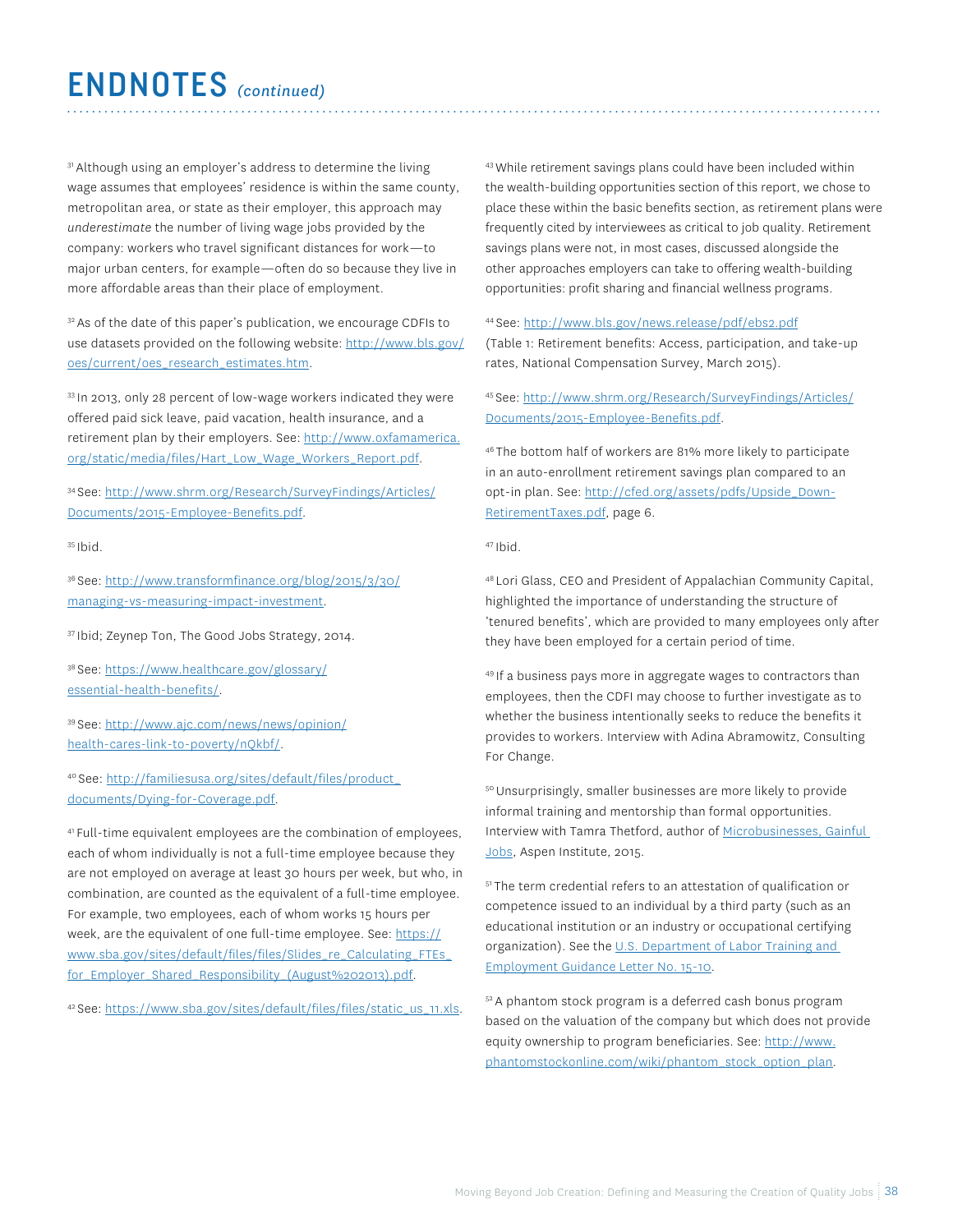#### 53 See: [https://www.sba.gov/content/cooperative.](https://www.sba.gov/content/cooperative)

54 See:<http://www.dol.gov/ebsa/publications/profitsharing.html>.

55 Examples include [Emerge Financial Wellness](https://www.emergebenefit.com) and [Financial Finesse.](http://www.financialfinesse.com/) Many other financial services companies seeking to help individuals save offer products *directly* to consumers and do not partner with employers, such as [PayGoal](http://join.paygoal.co/) and [Digit.](http://digit.co/)

<sup>56</sup> Direct deposit was cited by a few interviewees as crucial to reducing transaction costs and accessing financial services that enable workers to save, such as the myRA program: [https://myra.gov/.](https://myra.gov/)

57 See: [http://www.epi.org/publication/](http://www.epi.org/publication/irregular-work-scheduling-and-its-consequences/) [irregular-work-scheduling-and-its-consequences/](http://www.epi.org/publication/irregular-work-scheduling-and-its-consequences/).

58 See: [http://www.gainfuljobs.org/wp-content/uploads/2014/02/](http://www.gainfuljobs.org/wp-content/uploads/2014/02/Microbusinesses-Gainful-Jobs-Updated-Report-2015.pdf) [Microbusinesses-Gainful-Jobs-Updated-Report-2015.pdf](http://www.gainfuljobs.org/wp-content/uploads/2014/02/Microbusinesses-Gainful-Jobs-Updated-Report-2015.pdf).

59 Center for Law and Social Policy, "Opportunity at Work: Improving Job Quality", September 2007, Paper No. 1

60 Zeynep Ton, *The Good Jobs Strategy*, 2014.

<sup>61</sup> While we have included turnover rate as a metric that can measure the extent to which companies have developed an employee-centric work environment, turnover rate was cited by several researchers and practitioners as a useful metric to assess *various* aspects of job quality. "Joel Rogers of the Center on Wisconsin Strategies has suggested that turnover rates may be a useful proxy measure for job quality, as they pick up a set of good management practices that are difficult to measure directly. There is a great deal of variation in turnover rates even between companies in the same industries, and researchers have confirmed that high worker turnover is a strong indicator of lowerquality job ladders. When jobs that pay well have high rates of turnover, this is a sign of potential problems with other aspects of job quality. Joan Fitzgerald—director of the Law, Policy and Society program at Northeastern University— notes nursing as an example of a job that experiences high turnover rates and constant labor shortages in spite of attractive pay." See: [http://workplaceflexibility2010.org/images/](http://workplaceflexibility2010.org/images/uploads/OpportunityatWork.pdf) [uploads/OpportunityatWork.pdf,](http://workplaceflexibility2010.org/images/uploads/OpportunityatWork.pdf) page 13.

 $62$  CDFIs may wish to include their own questions as Appendix D does not include an exhaustive list of questions used to assess job quality.

 $63$  This does not vary significantly by education level, suggesting that low-income worker's families tend to resemble the U.S. average (e.g., householders with less than a high school diploma have 2.05 adults and 0.75 children in their household). See: [http://www.](http://www.census.gov/hhes/families/data/cps2014AVG.html) [census.gov/hhes/families/data/cps2014AVG.html](http://www.census.gov/hhes/families/data/cps2014AVG.html).

64 See:<http://data.bls.gov/timeseries/LNS12300000>.

65 See: [http://livingwage.mit.edu/resources/Living-User-Guide-and-](http://livingwage.mit.edu/resources/Living-User-Guide-and-Technical-Notes-2014.pdf)[Technical-Notes-2014.pdf.](http://livingwage.mit.edu/resources/Living-User-Guide-and-Technical-Notes-2014.pdf)

<sup>66</sup> See:<https://www.census.gov/eos/www/naics/>

 $67$  If a business pays more in aggregate wages to contractors than employees, then the CDFI may choose to further investigate whether the business intentionally seeks to reduce the benefits it provides to workers. Interview with Adina Abramowitz, Consulting For Change.